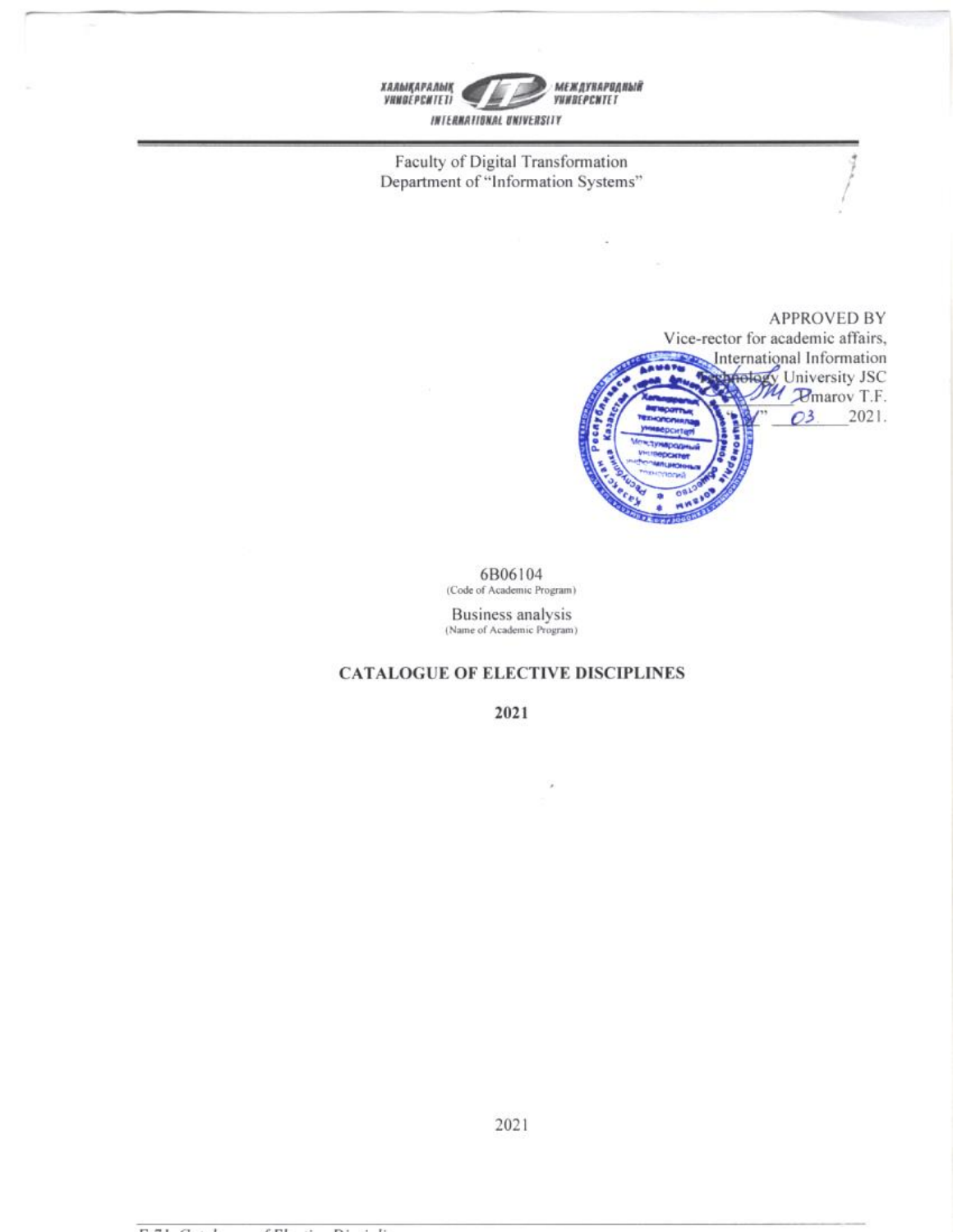**HTU JSC** 

The catalogue of elective disciplines for the specialty/AP

developed on the basis of the working curriculum of the specialty/AP.

The catalogue of elective disciplines was discussed at a meeting of the department  $Intor motion$ dystems'

minutes No. from " $5$  $2021$ .  $\rightarrow$ 03.

Head of Department

CED compiler

Kassymova A.B. PhD, assoc.prof. signati Full name, position, degree Muratova K. Full name, position, degree signati

The catalogue of elective disciplines was approved at a meeting of the Academic Council of "International Information Technology University" JSC minutes No. 4 from "30" 03.2021.

Director of Academic Affairs

Mustafina A.K. signature Full name, position, degree

is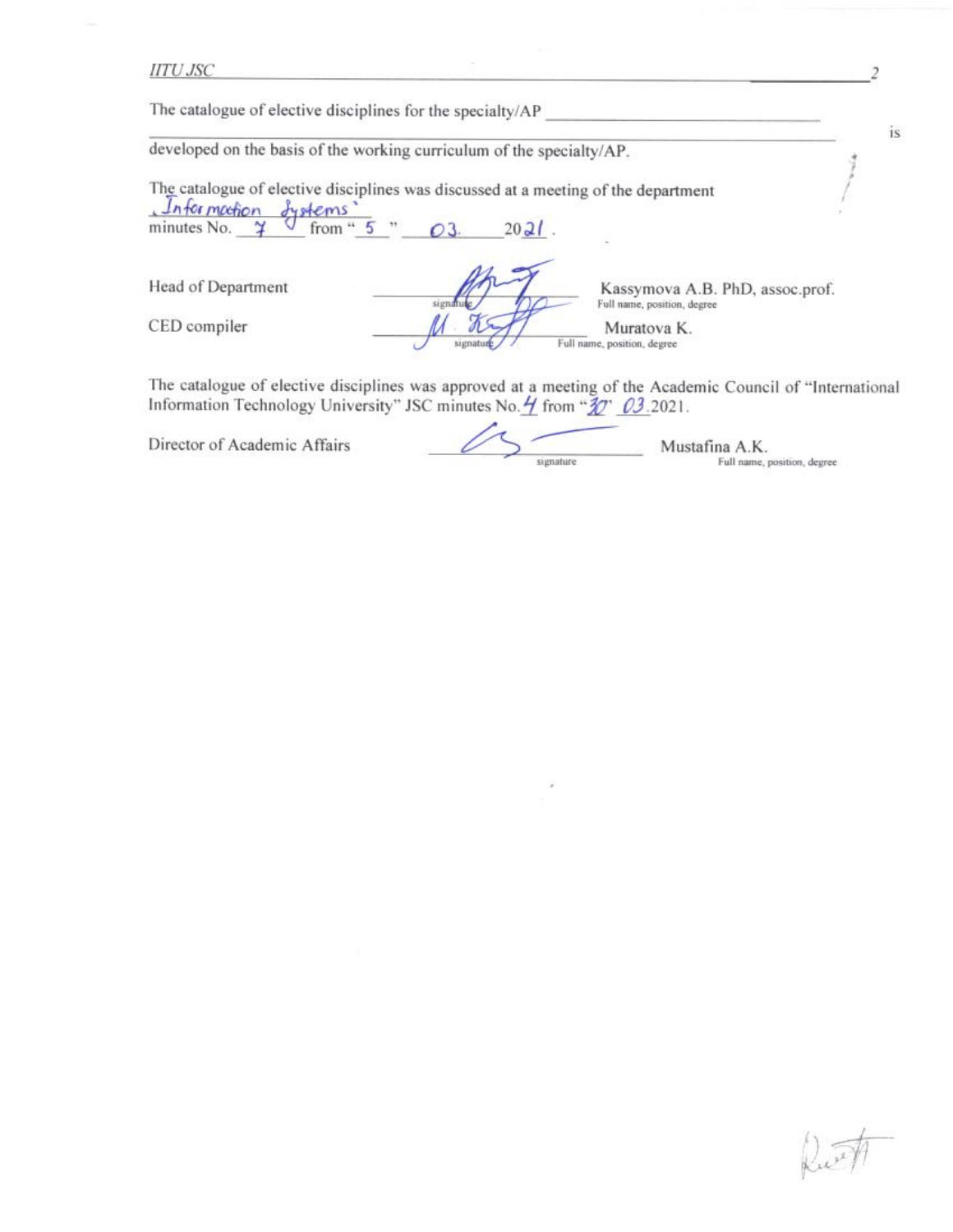## **1 TERMS AND ABBREVIATIONS**

1. 1 Academic program is a single set of basic characteristics of education, including goals, results and content of training, the organization of educational process, ways and methods for their implementation and criteria for assessing learning outcomes.

The content of academic program of higher education consists of three cycles of disciplines - general education disciplines (hereinafter - GED), basic disciplines (hereinafter - BD) and core disciplines (hereinafter - CD).

The cycle of GED includes disciplines of the compulsory component (hereinafter - CC), the university component (hereinafter - UC) and (or) the component of choice (hereinafter - COC). BD and CD include disciplines of UC and COC.

1. 2 Catalogue of elective disciplines (CED) is a systematic annotated list of all COC disciplines, for the entire training period, containing a brief description indicating the purpose of study, a summary of main sections and expected learning outcomes. СED reflects the prerequisites and postrequisites of each academic discipline. It should provide the students with the possibility of an alternative choice of elective disciplines for the formation of an individual educational trajectory.

On the basis of academic program and CED, the students develop individual curricula with the help of advisers.

1. 3 Individual curriculum (IC) is a curriculum formed by the students independently with the help of an adviser for each academic year on the basis of the academic program, the catalogue of elective disciplines or modules;

IC defines an individual educational trajectory of each student separately. It includes disciplines and types of educational activities (internship, experimental research, forms of final certification) of the compulsory component (CC), the university component (UC) and the component of choice (COC).

1. 4 Advisor is a teacher who performs the functions of an academic mentor of a student (according to the appropriate academic program), and assists in choosing a learning path (creating an individual curriculum) and mastering the academic program during the training period.

1. 5 The university component is a list of compulsory educational disciplines determined by the university independently for the mastering of the academic program.

1. 6 The component of choice is a list of academic disciplines and the corresponding minimum amounts of academic credits offered by the university and independently chosen by students in any academic period, taking into account their prerequisites and postrequisites.

1. 7 Elective disciplines are educational disciplines that are a part of the university component and the component of choice in the framework of established academic credits, introduced by organizations of education reflecting the individual preparation of students and taking into account the specifics of socioeconomic development, the needs of a particular region and established scientific schools.

1. 8 Postrequisites are the disciplines and (or) modules and other types of academic work, the study of which requires knowledge, skills and competencies acquired at the end of the study of this discipline and (or) modules;

1. 9 Prerequisites are the disciplines and (or) modules and other types of educational work containing knowledge, abilities, skills and competencies necessary for the mastering of the studied discipline and (or) modules;

1. 10 Competencies are the ability of the practical use of acquired knowledge and skills in professional activities.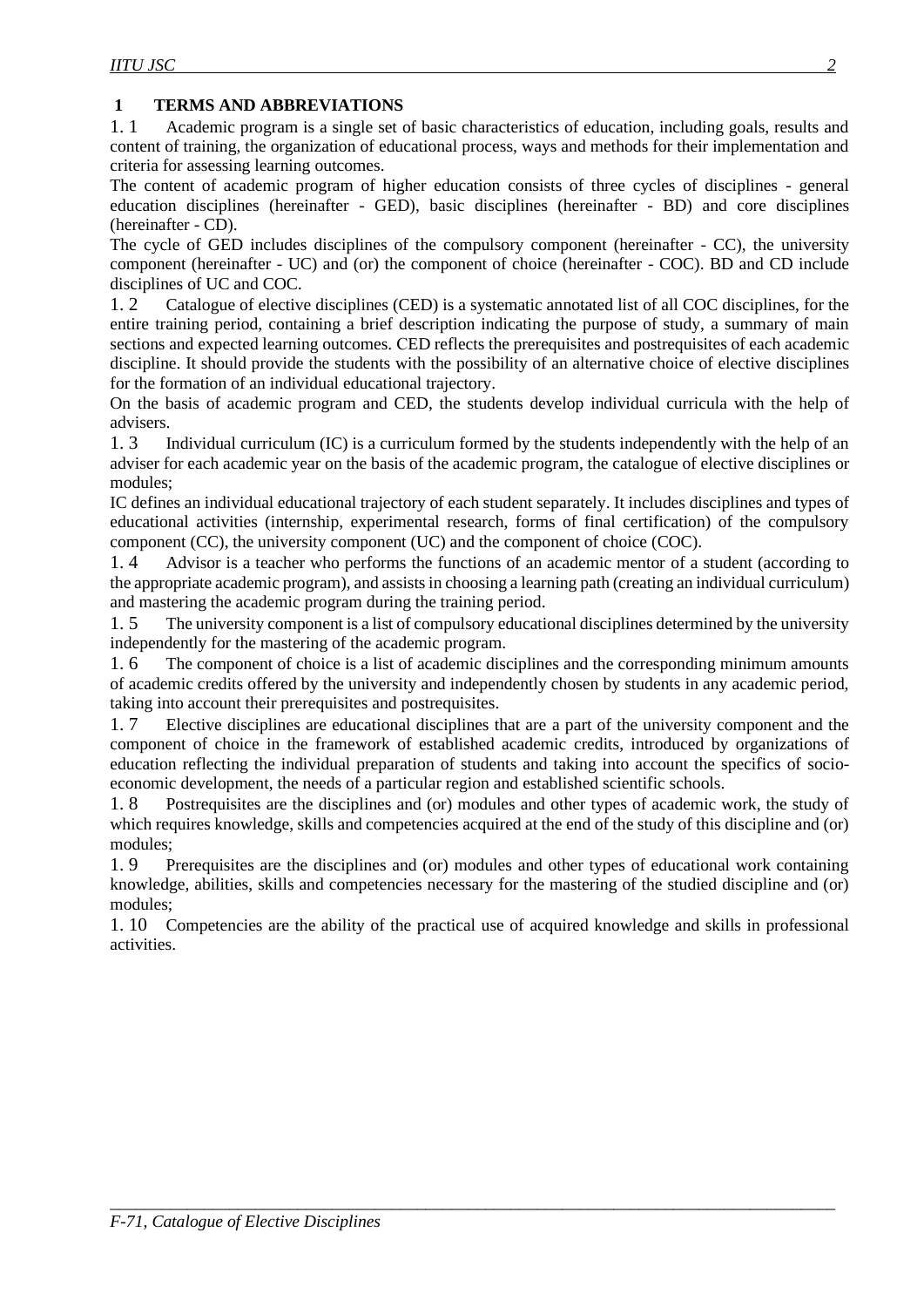## **2 ELECTIVE DISCIPLINES**

| $N_2$            | <b>Cycle of</b><br>discipline       | Code of<br>discipline | Name of discipline                                                                    | <b>Semeste</b><br>r | <b>Num</b><br>ber<br><b>of</b><br>credi<br>ts | <b>Prerequisites</b>                                                               |
|------------------|-------------------------------------|-----------------------|---------------------------------------------------------------------------------------|---------------------|-----------------------------------------------|------------------------------------------------------------------------------------|
|                  |                                     |                       | 2 year                                                                                |                     |                                               |                                                                                    |
| 1.               | <b>Basic</b><br>disciplines<br>(BD) | SFT6101               | <b>Fundamentals of Web</b><br>Development                                             | 3                   | 6                                             | Information and<br>communication technologies                                      |
| 2.               | <b>Basic</b><br>disciplines<br>(DB) | SFT6002               | <b>Object Oriented</b><br>Programming                                                 | $\overline{4}$      | 5                                             | Introduction to programming                                                        |
| 3.               | <b>Basic</b><br>disciplines<br>(DB) | SFT6003               | <b>Operating Systems</b>                                                              | $\overline{4}$      | 5                                             | Information and<br>communication technologies                                      |
|                  |                                     |                       | 3 year                                                                                |                     |                                               |                                                                                    |
| 1.               | Major<br>disciplines                | SFT6111               | Design Patterns (ISD-1)                                                               | 5                   | 5                                             | Object-oriented<br>programming                                                     |
| $\overline{2}$ . | Major<br>disciplines                | SFT6119               | Development of Web<br>components on the Java<br>EE platform (ISD-2)                   | 6                   | 5                                             | Design Patterns (ISD-1)                                                            |
| 3.               | Major<br>disciplines                | SFT6137               | Business analysis (BA-<br>1)                                                          | 5                   | 5                                             | Probability Theory and<br>Mathematical Statistics,<br><b>Mathematical Analysis</b> |
| 4.               | Major<br>disciplines                | SFT6138               | <b>Business Analysis Tools</b><br>$(BA-2)$                                            | 6                   | 5                                             | Business analysis (BA-1)                                                           |
| 5.               | Major<br>disciplines                | SFT6145               | <b>AWS Cloud</b><br>Foundations (AWS-1)                                               | 5                   | 5                                             | Information and<br>communication technologies                                      |
| 6.               | Major<br>disciplines                | SFT6146               | <b>AWS Solution</b><br>Architecture (AWS-2)                                           | 6                   | 5                                             | <b>AWS Cloud Foundations</b><br>$(AWS-1)$                                          |
| 7.               | Major<br>disciplines                | SFT6117               | Development of mobile<br>applications for IOS<br>(mobile 1)                           | 5                   | 5                                             | Introduction to<br>programming, Object-<br>oriented programming                    |
| 8.               | Major<br>disciplines                | SFT6124               | Development of mobile<br>applications for Android<br>(Mobile 2)                       | 6                   | 5                                             | Introduction to<br>programming, Object-<br>oriented programming                    |
| 9.               | Major<br>disciplines                | SFT6113               | Programming on PL /<br>SQL (Oracle 1)                                                 | 5                   | 5                                             | Data and information<br>management                                                 |
| 10.              | Major<br>disciplines                | SFT6120               | Programming with PL /<br>SQL (Oracle 2)                                               | 6                   | 5                                             | <b>Oracle SQL Basics</b><br>(Oracle 1)                                             |
| 11.              | Major<br>disciplines                | SFT6115               | Multimedia technologies<br>$(GD-1)$                                                   | 5                   | 5                                             | Information and<br>communication technologies                                      |
| 12.              | Major<br>disciplines                | SFT6122               | Basics of 3D modeling<br>$(GD-2)$                                                     | 6                   | $\overline{5}$                                | Information and<br>communication technologies                                      |
| 13.              | Major<br>disciplines                | SFT6114               | Introduction to the<br>Internet of Things and<br><b>Embedded Systems</b><br>$(IoT-1)$ | 5                   | 5                                             | Physics                                                                            |
| 14.              | Major<br>disciplines                | SFT6121               | Robotic Systems and<br>Internet of Things (IoT-<br>2)                                 | 6                   | 5                                             | Introduction to the Internet of<br>Things and Embedded<br>Systems (IoT-1)          |
| 15.              | Major<br>disciplines                | SFT6123               | Introduction to ACM<br><b>ICPC Problem Solving</b><br>$(ACM-1)$                       | 6                   | 5                                             | Object-oriented<br>programming                                                     |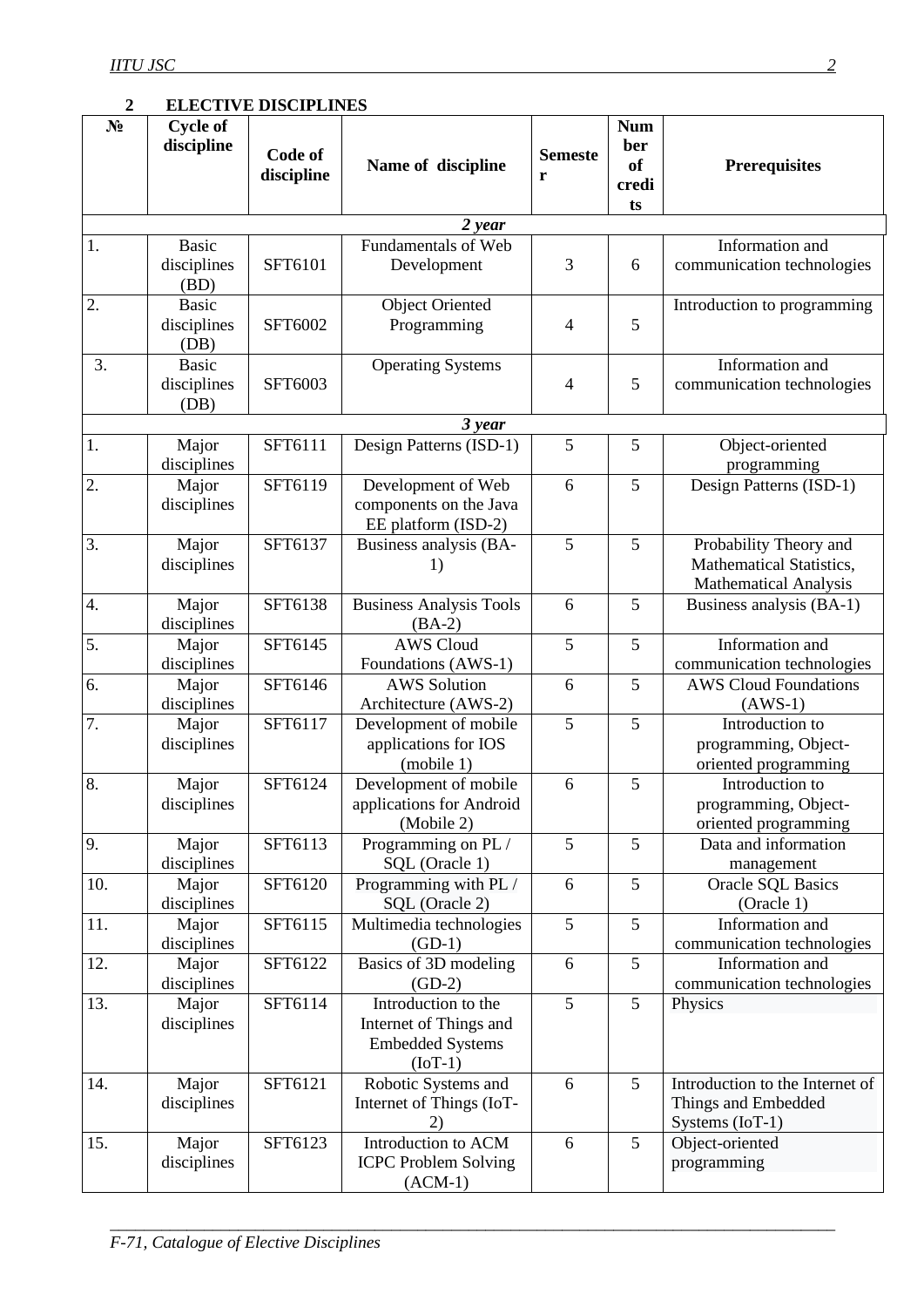| 16. | Major<br>disciplines | SFT6116 | Basic algorithms for<br>solving ACM ICPC     | 5                | 5              | Introduction to ACM ICPC<br>Problem Solving (ACM-1) |
|-----|----------------------|---------|----------------------------------------------|------------------|----------------|-----------------------------------------------------|
|     |                      |         | problems (ACM-2)                             |                  |                |                                                     |
| 17. | Major                | SFT6152 | AR / VR theory                               | 5                | 5              | Introduction to                                     |
|     | disciplines          |         |                                              |                  |                | programming, HCI                                    |
| 18. | Major                | SFT6153 | AR / VR Unity Basics                         | 6                | 5              | Introduction to                                     |
|     | disciplines          |         |                                              |                  |                | programming, HCI                                    |
| 19. | Major                | SFT6154 | Go lang web                                  | 5                | 5              | Object-oriented                                     |
|     | disciplines          |         | development                                  |                  |                | programming, Web                                    |
|     |                      |         |                                              |                  |                | programing                                          |
| 20. | Major                | SFT6155 | Blockchain technologies                      | 6                | 5              | Mathematics, ICT,                                   |
| 21. | disciplines          | SFT6157 | R programming                                | $\overline{5}$   | 5              | Introduction to programming<br>Object-oriented      |
|     | Major<br>disciplines |         |                                              |                  |                | programming                                         |
| 22. | Major                | SFT6158 | Parallel programming                         | 5                | 6              | Introduction to programming                         |
|     | disciplines          |         |                                              |                  |                |                                                     |
|     |                      |         | 4 year                                       |                  |                |                                                     |
| 1.  | Major                | SFT6127 | Development of the web                       | $\tau$           | 5              | Development of Web                                  |
|     | disciplines          |         | applications base on                         |                  |                | components on the Java EE                           |
|     |                      |         | Framework (ISD-3)                            |                  |                | platform (ISD-2)                                    |
| 2.  | Major                | SFT6129 | Разработка web-                              | $\overline{7}$   | 5              | Разработка Web                                      |
|     | disciplines          |         | сервисов на платформе                        |                  |                | компонентов на платформе                            |
|     |                      |         | Java EE (ISD-4)                              |                  |                | Java EE (ISD-2)                                     |
| 3.  | Major                | SFT6131 | Клиент-серверные                             | $\overline{7}$   | $\overline{5}$ | Разработка Web                                      |
|     | disciplines          |         | приложения (ISD-5)                           |                  |                | компонентов на платформе                            |
|     |                      |         |                                              |                  |                | Java EE (ISD-2)                                     |
| 4.  | Major<br>disciplines | SFT6139 | <b>Basics of Business</b><br>Modeling (BA-3) | $\overline{7}$   | 5              | <b>Business Analysis Tools</b><br>$(BA-2)$          |
| 5.  | Major                | SFT6140 | <b>Innovation Management</b>                 | $\overline{7}$   | 5              | <b>Business Analysis Tools</b>                      |
|     | disciplines          |         | $(BA-4)$                                     |                  |                | $(BA-2)$                                            |
| 6.  | Major                | SFT6141 | <b>Business Process</b>                      | $\overline{7}$   | $\overline{5}$ | <b>Business Analysis Tools</b>                      |
|     | disciplines          |         | Optimization (BA-5)                          |                  |                | $(BA-2)$                                            |
| 7.  | Major                | SFT6147 | <b>AWS Solution</b>                          | $\boldsymbol{7}$ | 5              | ICT, AWS Cloud                                      |
|     | disciplines          |         | Architecture (AWS-3)                         |                  |                | Foundations (AWS-1), AWS                            |
|     |                      |         |                                              |                  |                | Solution Architecture (AWS-<br>2)                   |
| 8.  | Major                | SFT6148 | AWS development                              | $\overline{7}$   | 5              | ICT, AWS Cloud                                      |
|     | disciplines          |         | $(AWS-4)$                                    |                  |                | Foundations (AWS-1), AWS                            |
|     |                      |         |                                              |                  |                | Solution Architecture (AWS-                         |
|     |                      |         |                                              |                  |                | $2-3)$                                              |
| 9.  | Major                | SFT6149 | AWS development                              | $\overline{7}$   | 5              | ICT, AWS Cloud                                      |
|     | disciplines          |         | $(AWS-5)$                                    |                  |                | Foundations (AWS-1), AWS                            |
|     |                      |         |                                              |                  |                | Solution Architecture (AWS-                         |
|     |                      |         |                                              |                  |                | $2-3)$                                              |
| 10. | Major                | SFT6150 | AWS SysOps                                   | $\overline{7}$   | 5              | ICT, AWS Cloud                                      |
|     | disciplines          |         | Administration (AWS-6)                       |                  |                | Foundations (AWS-1), AWS                            |
|     |                      |         |                                              |                  |                | Solution Architecture (AWS-                         |
|     |                      |         |                                              |                  |                | $2-3)$                                              |
| 11. | Major                | SFT6151 | AWS SysOps<br>Administration (AWS-7)         | $\overline{7}$   | 5              | ICT, AWS Cloud<br>Foundations (AWS-1), AWS          |
|     | disciplines          |         |                                              |                  |                | Solution Architecture (AWS-                         |
|     |                      |         |                                              |                  |                | $2-3)$                                              |
|     |                      |         |                                              |                  |                |                                                     |

## **3 DESCRIPTION OF ELECTIVE DISCIPLINES Description of discipline**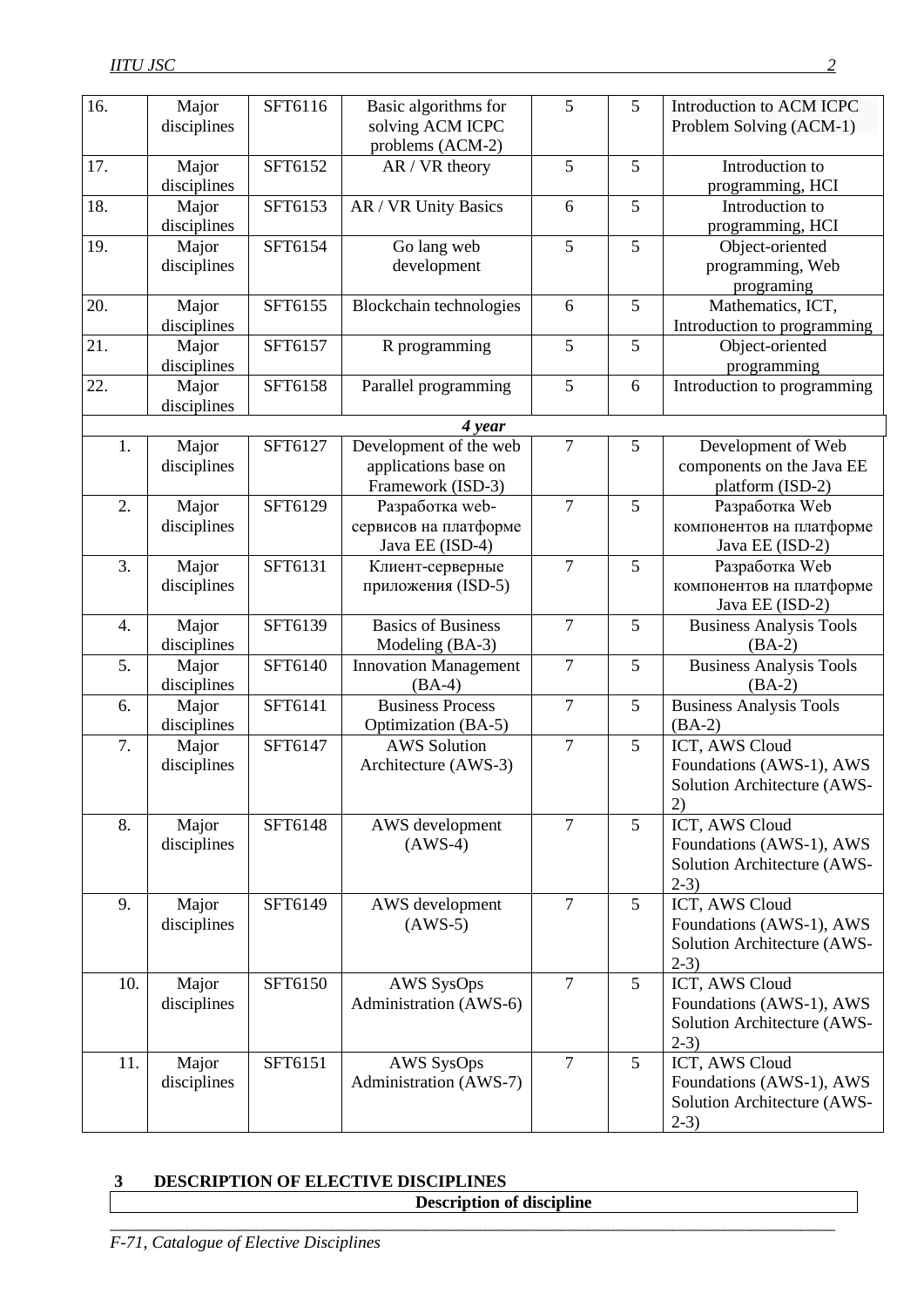| Code of discipline                                                                                                    | SFT6101                                                                                                                                                                                                                                                                                                                                                                                                                                                                                                                                                                                                                                                                                                                                                                                                       |
|-----------------------------------------------------------------------------------------------------------------------|---------------------------------------------------------------------------------------------------------------------------------------------------------------------------------------------------------------------------------------------------------------------------------------------------------------------------------------------------------------------------------------------------------------------------------------------------------------------------------------------------------------------------------------------------------------------------------------------------------------------------------------------------------------------------------------------------------------------------------------------------------------------------------------------------------------|
| Name of discipline                                                                                                    | <b>Fundamentals of Web Development</b>                                                                                                                                                                                                                                                                                                                                                                                                                                                                                                                                                                                                                                                                                                                                                                        |
| Number of credits (ESTS)                                                                                              | 6                                                                                                                                                                                                                                                                                                                                                                                                                                                                                                                                                                                                                                                                                                                                                                                                             |
| Course, semester                                                                                                      | 2, 3                                                                                                                                                                                                                                                                                                                                                                                                                                                                                                                                                                                                                                                                                                                                                                                                          |
| Department                                                                                                            | <b>Information Systems</b>                                                                                                                                                                                                                                                                                                                                                                                                                                                                                                                                                                                                                                                                                                                                                                                    |
| Course $\text{author}(s)$                                                                                             | Umarov <sub>F.</sub>                                                                                                                                                                                                                                                                                                                                                                                                                                                                                                                                                                                                                                                                                                                                                                                          |
| Prerequisites                                                                                                         | Information and communication technologies                                                                                                                                                                                                                                                                                                                                                                                                                                                                                                                                                                                                                                                                                                                                                                    |
| Postrequisites                                                                                                        | Web programming                                                                                                                                                                                                                                                                                                                                                                                                                                                                                                                                                                                                                                                                                                                                                                                               |
| The aim of study of a discipline                                                                                      | Learn the basics of HTML tags, CSS and Java Script for creating web<br>pages.                                                                                                                                                                                                                                                                                                                                                                                                                                                                                                                                                                                                                                                                                                                                 |
| Brief course description (main<br>sections)                                                                           | Computers play a critical role in almost everything that humans do,<br>and software professionals need a deep understanding of human,<br>business, and theoretical aspects. This gentle introduction to<br>computing and problem solving gives students a realistic<br>understanding of the computing realm.<br>At the core of computing is a way of thinking and working that is more<br>disciplined than many students have ever experienced, but the benefits<br>of seeing, understanding, and then developing these skills can be<br>overwhelming. This course prepares and launches students into<br>educational paths in all areas of science and business, as well as in the<br>careers of software developers, software engineers, and computer<br>scientists.                                        |
| <b>Expected Learning Outcomes</b><br>(knowledge, abilities, skills and<br>competencies<br>acquired<br>by<br>students) | 1. Organize, view, edit and manage various types of files.<br>2. Design, test and debug simple interactive websites using HTML, CSS<br>and JavaScript.<br>3. Describe basic software development tools, processes, and concepts<br>such as debugging, data presentation, source code, executable code,<br>verifiers, and APIs.<br>4. Create short, simple presentations and documents that are well<br>thought out, persuasive, and supported by evidence.<br>5. Search and evaluate information.<br>6. Present results in an organized manner.<br>7. Discuss the notion that each problem has several solutions, each with<br>its own advantages and disadvantages, and that success is associated<br>with finding a technical solution that best fits the non-technical aspects<br>of a particular problem. |

| <b>Description of discipline</b> |                                                                       |  |
|----------------------------------|-----------------------------------------------------------------------|--|
| Code of discipline               | SFT6002                                                               |  |
| Name of discipline               | <b>Object Oriented Programming</b>                                    |  |
| Number of credits (ESTS)         | 5                                                                     |  |
| Course, semester                 | 2, 4                                                                  |  |
| Department                       | <b>Information Systems</b>                                            |  |
| Course $\text{author}(s)$        | Beisembyiev B                                                         |  |
| Prerequisites                    | Introduction to programming                                           |  |
| Postrequisites                   | Advanced algorithms                                                   |  |
| The aim of study of a discipline | • Create a system of knowledge about object-oriented concepts.        |  |
|                                  | • Knowledge of object-oriented language: Java                         |  |
|                                  | • Gain knowledge and skills in object-oriented programming using      |  |
|                                  | Java                                                                  |  |
|                                  | • Develop an understanding and use of the advantages of the platform. |  |
| Brief course description (main   | Development of console or window applications using the Java          |  |
| sections)                        | programming language using object-oriented programming concepts.      |  |
|                                  | Course topics include the OOP paradigm, Java programming, file        |  |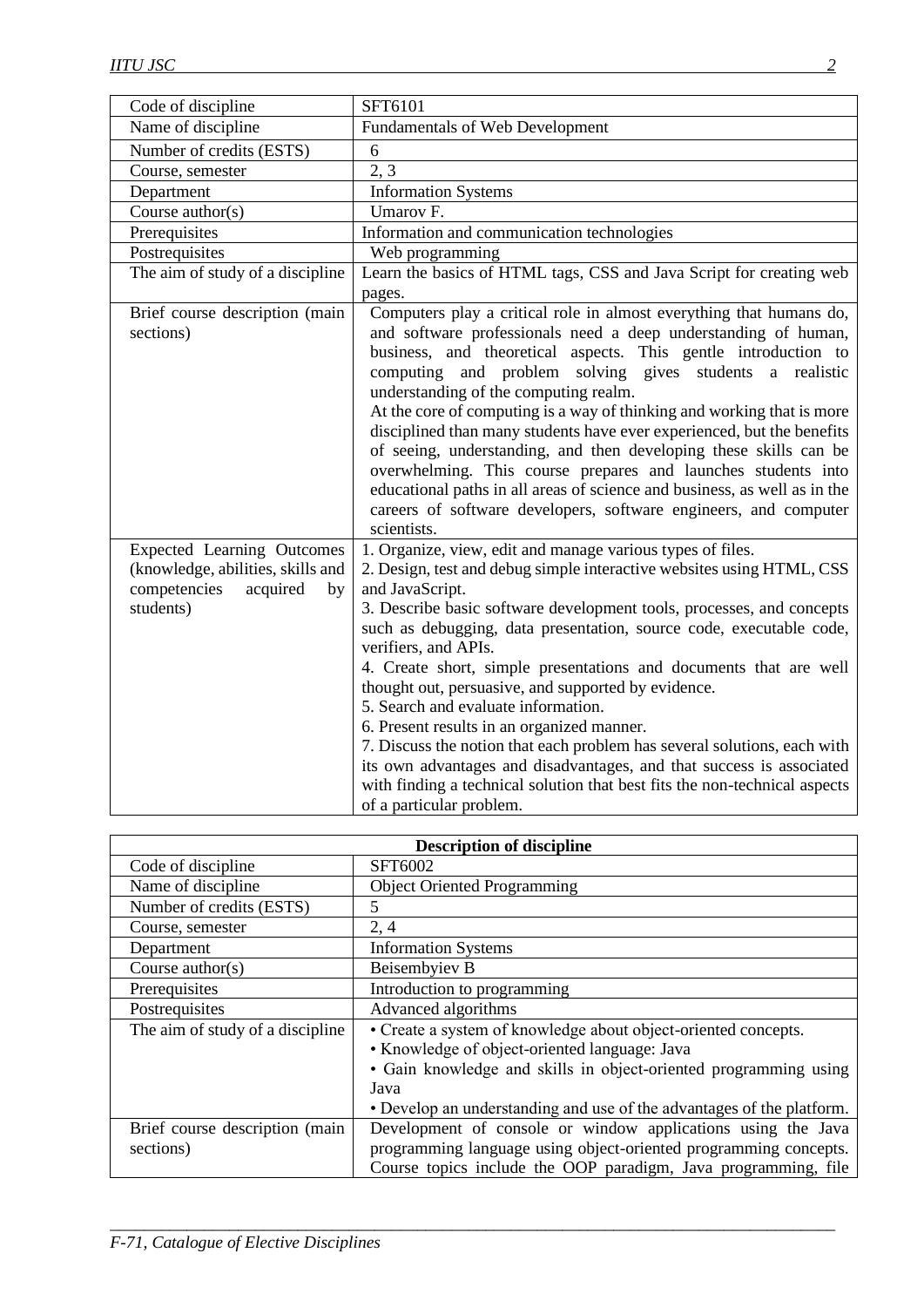|                                   | object-oriented<br>handling,<br>collections,<br>exceptions,<br>structures, |
|-----------------------------------|----------------------------------------------------------------------------|
|                                   | programming concepts, drawing.                                             |
|                                   | All lab and homework will be done on Microsoft Visual Studio 2010 or       |
|                                   | newer.                                                                     |
| Expected Learning Outcomes        | 1. To recognize the concept and basic principles of object-oriented        |
| (knowledge, abilities, skills and | programming.                                                               |
| competencies<br>acquired<br>by    | 2. Define the basics of object-oriented programming in $C \#$ , including  |
| students)                         | defining classes, invoking methods, using class libraries, and more.       |
|                                   | 3. Recognize important topics and principles of software development.      |
|                                   | 4. Solving real-world problems through software development in a high-     |
|                                   | level programming language.                                                |
|                                   | 5. Explain the benefits of object-oriented design and understand when it   |
|                                   | is an appropriate methodology.                                             |
|                                   | 6. Develop object-oriented solutions for small systems that include        |
|                                   | many objects.                                                              |
|                                   | 7. Implement object-oriented solutions in C #.                             |
|                                   | 8. Test and debug implementations of object-oriented $C \#$ solutions.     |

| <b>Description of discipline</b>                                                                                              |                                                                                                                                                                                                                                                                                                                                                                                                                                                                                                                                                                                                                                                                                                                                                                                                                            |  |
|-------------------------------------------------------------------------------------------------------------------------------|----------------------------------------------------------------------------------------------------------------------------------------------------------------------------------------------------------------------------------------------------------------------------------------------------------------------------------------------------------------------------------------------------------------------------------------------------------------------------------------------------------------------------------------------------------------------------------------------------------------------------------------------------------------------------------------------------------------------------------------------------------------------------------------------------------------------------|--|
| Code of discipline                                                                                                            | SFT6003                                                                                                                                                                                                                                                                                                                                                                                                                                                                                                                                                                                                                                                                                                                                                                                                                    |  |
| Name of discipline                                                                                                            | <b>Operating Systems</b>                                                                                                                                                                                                                                                                                                                                                                                                                                                                                                                                                                                                                                                                                                                                                                                                   |  |
| Number of credits (ESTS)                                                                                                      | 5                                                                                                                                                                                                                                                                                                                                                                                                                                                                                                                                                                                                                                                                                                                                                                                                                          |  |
| Course, semester                                                                                                              | 2, 4                                                                                                                                                                                                                                                                                                                                                                                                                                                                                                                                                                                                                                                                                                                                                                                                                       |  |
| Department                                                                                                                    | <b>Information Systems</b>                                                                                                                                                                                                                                                                                                                                                                                                                                                                                                                                                                                                                                                                                                                                                                                                 |  |
| Course author(s)                                                                                                              | Umarov <sub>F.</sub>                                                                                                                                                                                                                                                                                                                                                                                                                                                                                                                                                                                                                                                                                                                                                                                                       |  |
| Prerequisites                                                                                                                 | Information and communication technologies                                                                                                                                                                                                                                                                                                                                                                                                                                                                                                                                                                                                                                                                                                                                                                                 |  |
| Postrequisites                                                                                                                | Computer Systems Architecture, Information Security                                                                                                                                                                                                                                                                                                                                                                                                                                                                                                                                                                                                                                                                                                                                                                        |  |
| The aim of study of a discipline                                                                                              | Introduce the inner workings of modern operating systems.<br>Specifically, the course will cover processes and threads, mutual<br>exclusion, CPU scheduling, deadlocks, memory management, and file<br>systems. This general overview of Linux operating systems will<br>include topics such as the Linux user environment, commands, file<br>system, processes, and utilities. Special attention will be paid to the<br>bash shell and user environment.                                                                                                                                                                                                                                                                                                                                                                  |  |
| Brief course description (main<br>sections)                                                                                   | This course will provide an introduction to operating system design<br>and implementation. The course will begin with a brief historical<br>overview of the evolution of operating systems over the past fifty years<br>and then cover the major components of most operating systems. This<br>discussion will look at the tradeoffs that can be made between<br>performance and functionality during the design and implementation<br>of an operating system. Special attention will be paid to three main OS<br>subsystems: process management (processes, threads,<br><b>CPU</b><br>scheduling, synchronization and deadlocks), memory management<br>(segmentation, paging, paging), file systems, and operating system<br>support for distributed systems. Knowledge of Bash, network<br>management, network security. |  |
| Expected<br>Learning<br>Outcomes<br>(knowledge,<br>skills<br>abilities,<br>and<br>competencies<br>acquired<br>by<br>students) | • describe the main responsibilities of a modern operating system and<br>explain the history leading to their current form<br>· study important issues in the design and implementation of the<br>operating system<br>• understand the goals of standardization of OS interfaces (and others)<br>• develop and write bash scripts for Linux OS<br>• demonstrate basic knowledge of OS processes<br>• correctly allocate OS resources<br>• implement the fundamental structures of the OS<br>• define and process command line arguments.                                                                                                                                                                                                                                                                                   |  |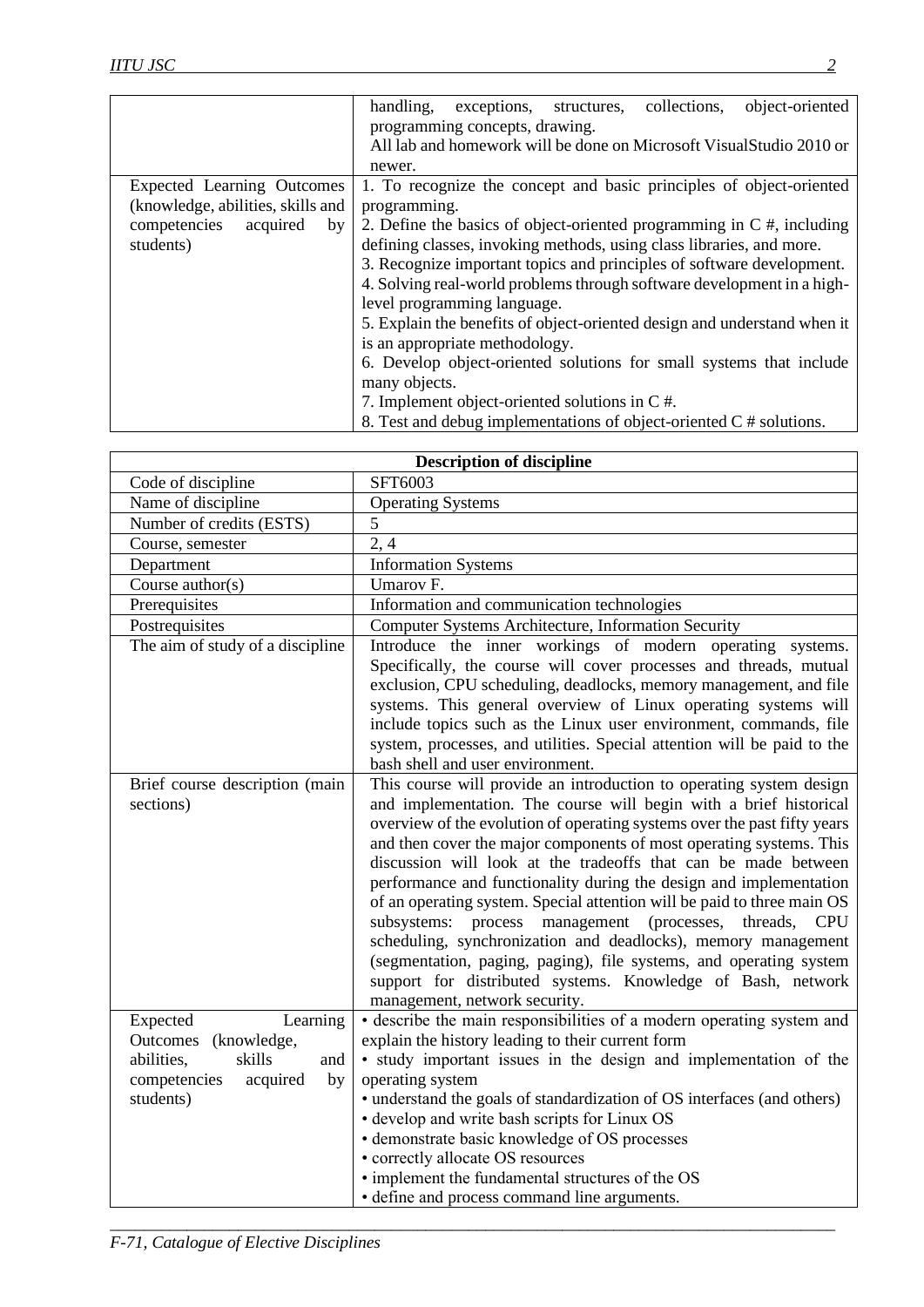| <b>Description of discipline</b>  |                                                                                                                            |  |
|-----------------------------------|----------------------------------------------------------------------------------------------------------------------------|--|
| Code of discipline                | SFT6111                                                                                                                    |  |
| Name of discipline                | Design Patterns (ISD-1)                                                                                                    |  |
| Number of credits (ESTS)          | 5                                                                                                                          |  |
| Course, semester                  | 3, 5                                                                                                                       |  |
| Department                        | <b>Information Systems</b>                                                                                                 |  |
| Course $\text{author}(s)$         | Seitkulov J., Beisembiev B.                                                                                                |  |
| Prerequisites                     | <b>Object Oriented Programming</b>                                                                                         |  |
| Postrequisites                    | Business Component Development on the Java EE Platform                                                                     |  |
| The aim of study of a discipline  | Start designing and developing applications and systems using design                                                       |  |
|                                   | patterns and avoiding the knowledge of combating patterns                                                                  |  |
|                                   | accumulated and proven throughout the industry. The course is<br>specially targeted and adapted to Java implementation and |  |
|                                   |                                                                                                                            |  |
|                                   | considerations. In this course, programmers will become familiar with                                                      |  |
|                                   | ideas and techniques commonly referred to as Java language patterns.                                                       |  |
|                                   | Patterns are reusable solutions to recurring problems in software<br>development.                                          |  |
| Brief course description (main    | Design Patterns in Java is designed to use design patterns to solve a                                                      |  |
| sections)                         | variety of problems.                                                                                                       |  |
| <b>Expected Learning Outcomes</b> | 1. List of design patterns in Java.                                                                                        |  |
| (knowledge, abilities, skills and | Development of an understanding of the principles of<br>2.                                                                 |  |
| competencies<br>acquired<br>by    | object-oriented programming                                                                                                |  |
| students)                         | <b>Implementation of design patterns</b><br>3.                                                                             |  |
|                                   | Solve practical problems by creating java programs with<br>4.                                                              |  |
|                                   | good style.                                                                                                                |  |
|                                   | Modify and rewrite the created program using analysis.<br>5.                                                               |  |
|                                   | Explain the capabilities and limitations of basic design<br>6.                                                             |  |
|                                   | patterns                                                                                                                   |  |

| <b>Description of discipline</b>  |                                                                                                    |  |
|-----------------------------------|----------------------------------------------------------------------------------------------------|--|
| Code of discipline                | SFT6119                                                                                            |  |
| Name of discipline                | Development of Web components on the Java EE platform (ISD-2)                                      |  |
| Number of credits (ESTS)          | 5                                                                                                  |  |
| Course, semester                  | 3, 6                                                                                               |  |
| Department                        | <b>IS</b>                                                                                          |  |
| Course $\text{author}(s)$         | Seitkulov J., Beisembiev B.                                                                        |  |
| Prerequisites                     | Design Patterns (ISD-1)                                                                            |  |
| Postrequisites                    | Development of a web application based on the Framework (ISD-3),                                   |  |
|                                   | Development of web services on the Java EE platform (ISD-4),<br>Client-server applications (ISD-5) |  |
| The aim of study of a discipline  | This course prepares students for OCPJBCD (Oracle Certified                                        |  |
|                                   | Professional Level : Business Component Developer for Java EE 5                                    |  |
|                                   | platform) certification, which requires knowledge of the basics of                                 |  |
|                                   | developing Java components for distributed enterprise applications.                                |  |
|                                   | Particular attention is paid to component development.                                             |  |
| Brief course description (main    | This course prepares students for OCPJBCD (Oracle Certified                                        |  |
| sections)                         | Professional Level: Business Component Developer for Java EE 5                                     |  |
|                                   | platform ) certification, which requires knowledge of the basics of                                |  |
|                                   | developing Java components for distributed enterprise applications.                                |  |
|                                   | Particular attention is paid to component development.                                             |  |
| Expected Learning Outcomes        | 1.<br>EJB and MDB API practices                                                                    |  |
| (knowledge, abilities, skills and | Deploying and managing an application server (Glassfish)<br>2.                                     |  |
| competencies<br>acquired<br>by    | 3.<br>use EJB, Hibernate, JPA, and JAVAMAIL API containers                                         |  |
| students)                         | Object Relational Mapping Identification (ORM)<br>4.                                               |  |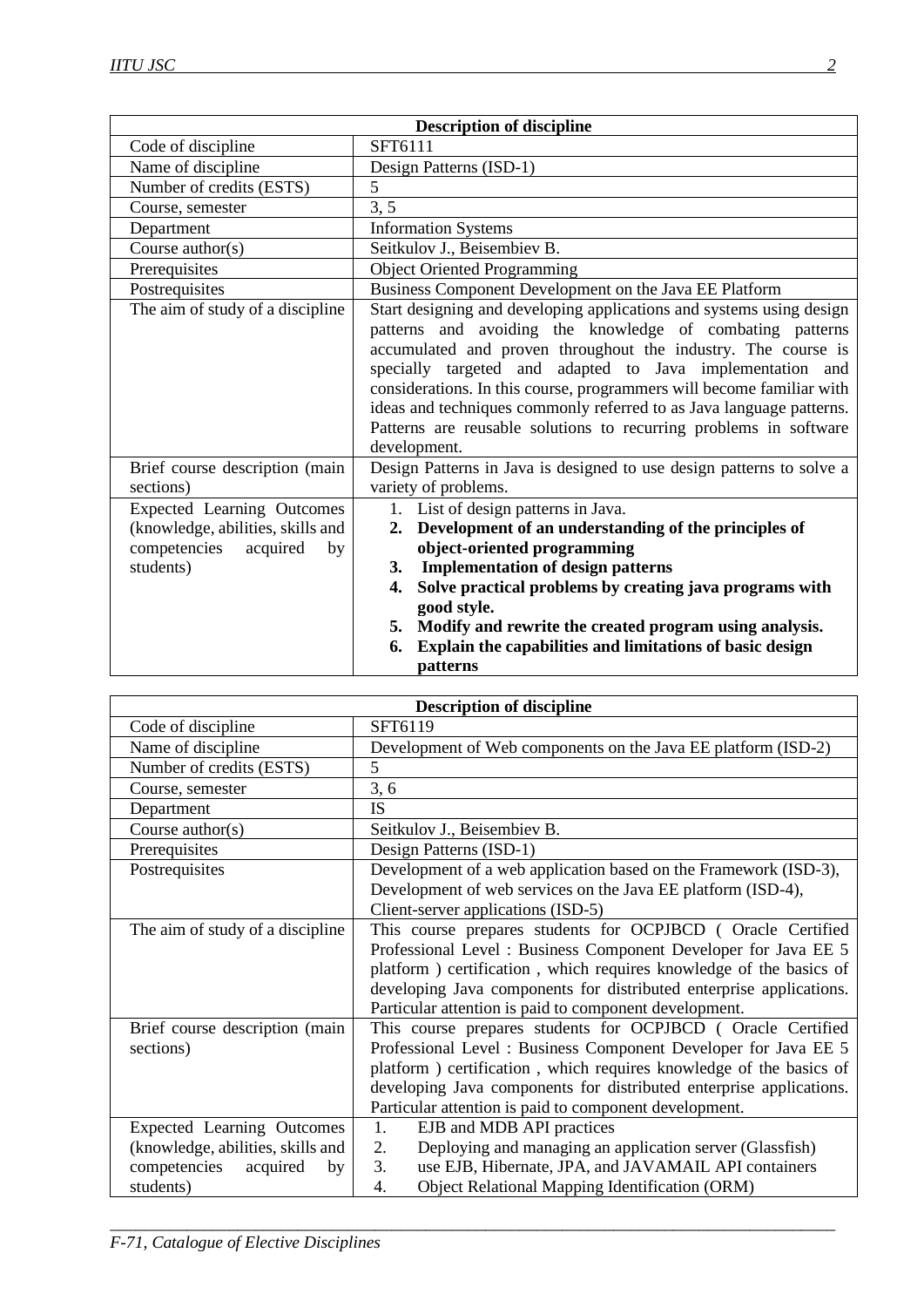| 5. |  | Java Persistence API (JPA) practice |  |
|----|--|-------------------------------------|--|
|----|--|-------------------------------------|--|

| <b>Description of discipline</b>                                                                                      |                                                                                                                                                                                                                                                                                                                                                                                                                                                                                                                                                                                                    |  |
|-----------------------------------------------------------------------------------------------------------------------|----------------------------------------------------------------------------------------------------------------------------------------------------------------------------------------------------------------------------------------------------------------------------------------------------------------------------------------------------------------------------------------------------------------------------------------------------------------------------------------------------------------------------------------------------------------------------------------------------|--|
| Code of discipline                                                                                                    | SFT6137                                                                                                                                                                                                                                                                                                                                                                                                                                                                                                                                                                                            |  |
| Name of discipline                                                                                                    | Business analysis (BA-1)                                                                                                                                                                                                                                                                                                                                                                                                                                                                                                                                                                           |  |
| Number of credits (ESTS)                                                                                              | 5                                                                                                                                                                                                                                                                                                                                                                                                                                                                                                                                                                                                  |  |
| Course, semester                                                                                                      | 3, 5                                                                                                                                                                                                                                                                                                                                                                                                                                                                                                                                                                                               |  |
| Department                                                                                                            | <b>IS</b>                                                                                                                                                                                                                                                                                                                                                                                                                                                                                                                                                                                          |  |
| Course author(s)                                                                                                      | Sisenbaeva S.                                                                                                                                                                                                                                                                                                                                                                                                                                                                                                                                                                                      |  |
| Prerequisites                                                                                                         | Probability Theory and Mathematical Statistics, Mathematical                                                                                                                                                                                                                                                                                                                                                                                                                                                                                                                                       |  |
|                                                                                                                       | Analysis                                                                                                                                                                                                                                                                                                                                                                                                                                                                                                                                                                                           |  |
| Postrequisites                                                                                                        | Business intelligence tools (BA-2)                                                                                                                                                                                                                                                                                                                                                                                                                                                                                                                                                                 |  |
| The aim of study of a discipline                                                                                      | This course will allow you to understand what analysts are doing,<br>understand how to identify and develop requirements for software<br>products, create analysis stage artifacts, and model a domain using<br>UML diagrams. Introduction to Business Analysis. Business Analysis<br>Basic Concepts Model according to BABOK. Choosing a solution:<br>software development. Stakeholders of the project. Requirements for<br>software. Integration between systems. Work on the interface.<br>Requirements management. Completion of the project. Assessment of<br>the success of the project     |  |
| Brief course description (main<br>sections)                                                                           | This course will allow you to understand what analysts are doing,<br>understand how to identify and develop requirements for software<br>products, create analysis stage artifacts, and model a domain using<br>UML diagrams. Introduction to Business Analysis. Business Analysis<br>Basic Concepts Model according to BABOK. Choice of solution:<br>software development. Stakeholders of the project. Requirements for<br>software. Integration between systems. Work on the interface.<br>Requirements management. Completion of the project. Assessment of<br>the success of the project      |  |
| <b>Expected Learning Outcomes</b><br>(knowledge, abilities, skills and<br>competencies<br>acquired<br>by<br>students) | -Know and understand what analysts are doing.<br>- understand how to identify and develop requirements for software<br>products, create artifacts of the analysis stage.<br>- be able to model a subject area using diagrams in UML.<br>- be able to apply business analysis tools.<br>- know the model of basic concepts of business analysis according to<br><b>BABOK.</b><br>- be able to develop software requirements.<br>- apply Integration between systems.<br>- be able to work on the interface.<br>- be able to manage requirements.<br>- be able to assess the success of the project. |  |

| <b>Description of discipline</b> |                                 |  |
|----------------------------------|---------------------------------|--|
| Code of discipline               | SFT6138                         |  |
| Name of discipline               | Business Analysis Tools (BA-2)  |  |
| Number of credits (ESTS)         |                                 |  |
| Course, semester                 | 3, 6                            |  |
| Department                       | IS                              |  |
| Course $\text{author}(s)$        | Sembina G.K., Muratova K.N.     |  |
| Prerequisites                    | Business Analysis (BA-1)        |  |
| Postrequisites                   | Business Modeling Basics (BA-3) |  |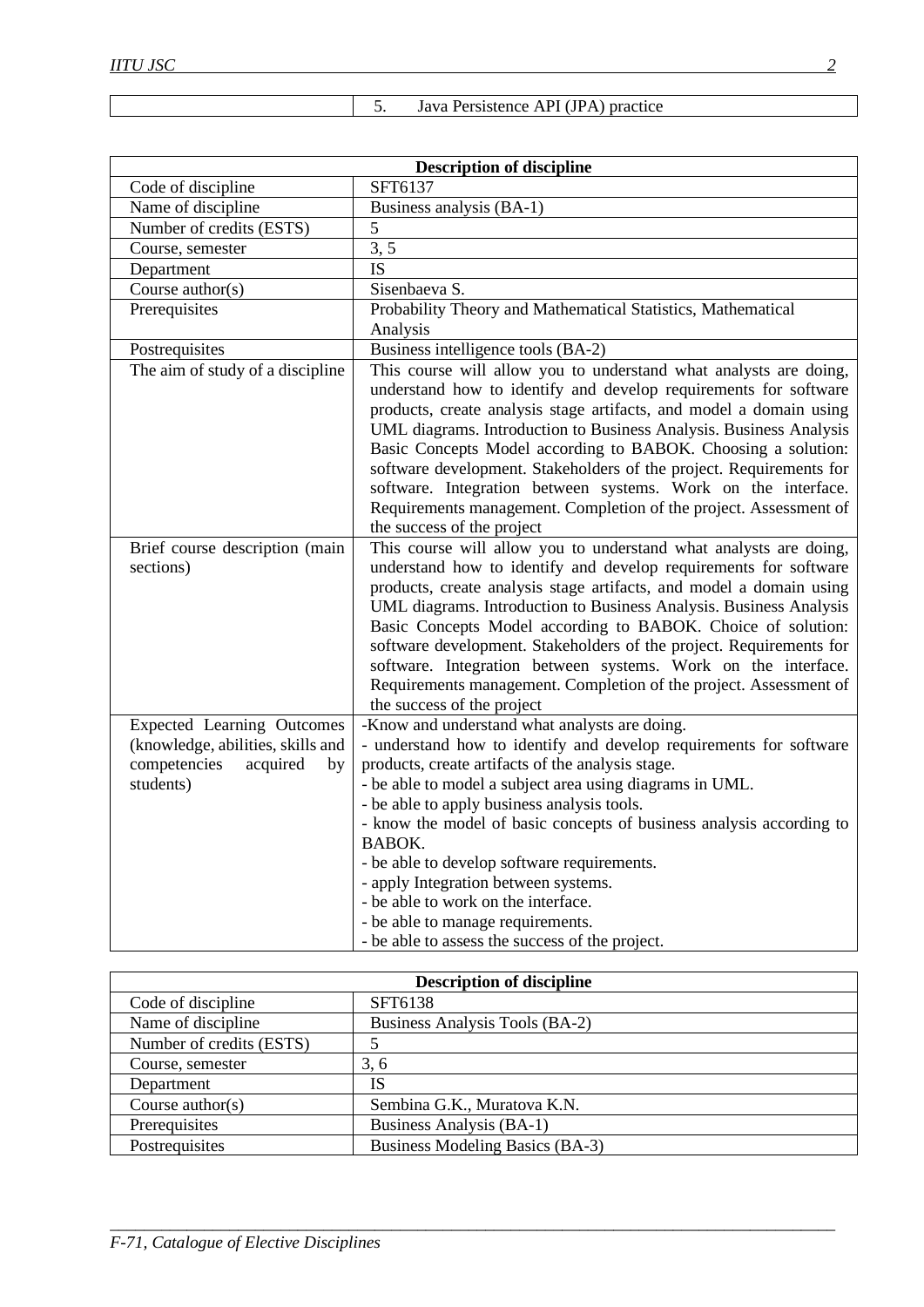| The aim of study of a discipline                                                                                      | Learn how to generate descriptive statistics and explore data with<br>analysis of variance graphs perform and apply multiple comparison<br>techniques, perform linear regression and assess the assumptions, use<br>regression model selection techniques to aid in the predictor variables<br>choice in multiple regression, use diagnostic statistics to assess<br>statistical assumptions and identify potential outliers in multiple<br>regression, use chi-square statistics to detect associations among<br>categorical variables, fit a multiple logistic regression model.<br>Lectures are supported by practical tasks, performed by listeners<br>independently on MS PowerBi for Academics technology. By the<br>performed practical tasks and examination results, the students who<br>have fulfilled successfully course requirements besides a positive<br>assessment for a special course will receive the knowledge at data<br>analysis tools. |
|-----------------------------------------------------------------------------------------------------------------------|---------------------------------------------------------------------------------------------------------------------------------------------------------------------------------------------------------------------------------------------------------------------------------------------------------------------------------------------------------------------------------------------------------------------------------------------------------------------------------------------------------------------------------------------------------------------------------------------------------------------------------------------------------------------------------------------------------------------------------------------------------------------------------------------------------------------------------------------------------------------------------------------------------------------------------------------------------------|
| Brief course description (main<br>sections)                                                                           | training the specialists, capable to use MS PowerBI programming<br>technologies for the solution business data analysis tasks. Description<br>the basic MS PowerBI consepts, data files, filters, aggregation of<br>statistical data: timeseries, slicers, combining charts, interactive BI<br>reports, customer segmentation, bins and distributions, clustering.<br>Explanation of MS Powerbi dashboard concepts and feeding real-time<br>data via streaming api.                                                                                                                                                                                                                                                                                                                                                                                                                                                                                           |
| <b>Expected Learning Outcomes</b><br>(knowledge, abilities, skills and<br>competencies<br>acquired<br>by<br>students) | 1. Demonstrate knowledge and comprehension on visualization of data<br>2. Demonstrate and understand the most important and fundamental<br>bases of business analysis tools.<br>3. Provide reports on data;<br>B) Functional: to be able to<br>4. Include new knowledge in the Power BI;<br>5. Analyze educational tasks/situations/cases and offer direction to<br>solve it;<br>Use methods (research, calculation, analysis, etc.) inherent to<br>6.<br>the field of study individually or in a group of educational and research<br>activities;                                                                                                                                                                                                                                                                                                                                                                                                            |

| <b>Description of discipline</b> |                                                                                                                     |  |  |
|----------------------------------|---------------------------------------------------------------------------------------------------------------------|--|--|
| Code of discipline               | SFT6145                                                                                                             |  |  |
| Name of discipline               | AWS Cloud Foundations (AWS-1)                                                                                       |  |  |
| Number of credits (ESTS)         | 5                                                                                                                   |  |  |
| Course, semester                 | 2 course, 3 semester                                                                                                |  |  |
| Department                       | <b>Information Systems</b>                                                                                          |  |  |
| Course $\text{author}(s)$        | Senior-lector Maulenov Y.S., PhD, associate professor Kassymova<br>A.B.                                             |  |  |
| Prerequisites                    | Information and communication technologies                                                                          |  |  |
| Postrequisites                   | AWS Solution Architecture (AWS-2)                                                                                   |  |  |
| The aim of study of a            | Course is intended for students who seek an overall understanding of                                                |  |  |
| discipline                       | cloud computing concepts, independent of specific technical roles. It                                               |  |  |
|                                  | provides a detailed overview of cloud concepts, AWS core services,<br>security, architecture, pricing, and support. |  |  |
|                                  | The course could be recommended not only for students with technical                                                |  |  |
|                                  | specialty, but also for business and management specialty students.                                                 |  |  |
|                                  | After passing this course you will be recommended to pass "AWS                                                      |  |  |
|                                  | Certified Cloud Practitioner" exam and become officially AWS                                                        |  |  |
|                                  | Certified<br>(https://aws.amazon.com/certification/certified-cloud-                                                 |  |  |
|                                  | practitioner/). As IITU is partner of Amazon in AWS Academy program                                                 |  |  |
|                                  | you will be granted 50% discount for you first exam attempt and free                                                |  |  |
|                                  | access for paid sample exam.                                                                                        |  |  |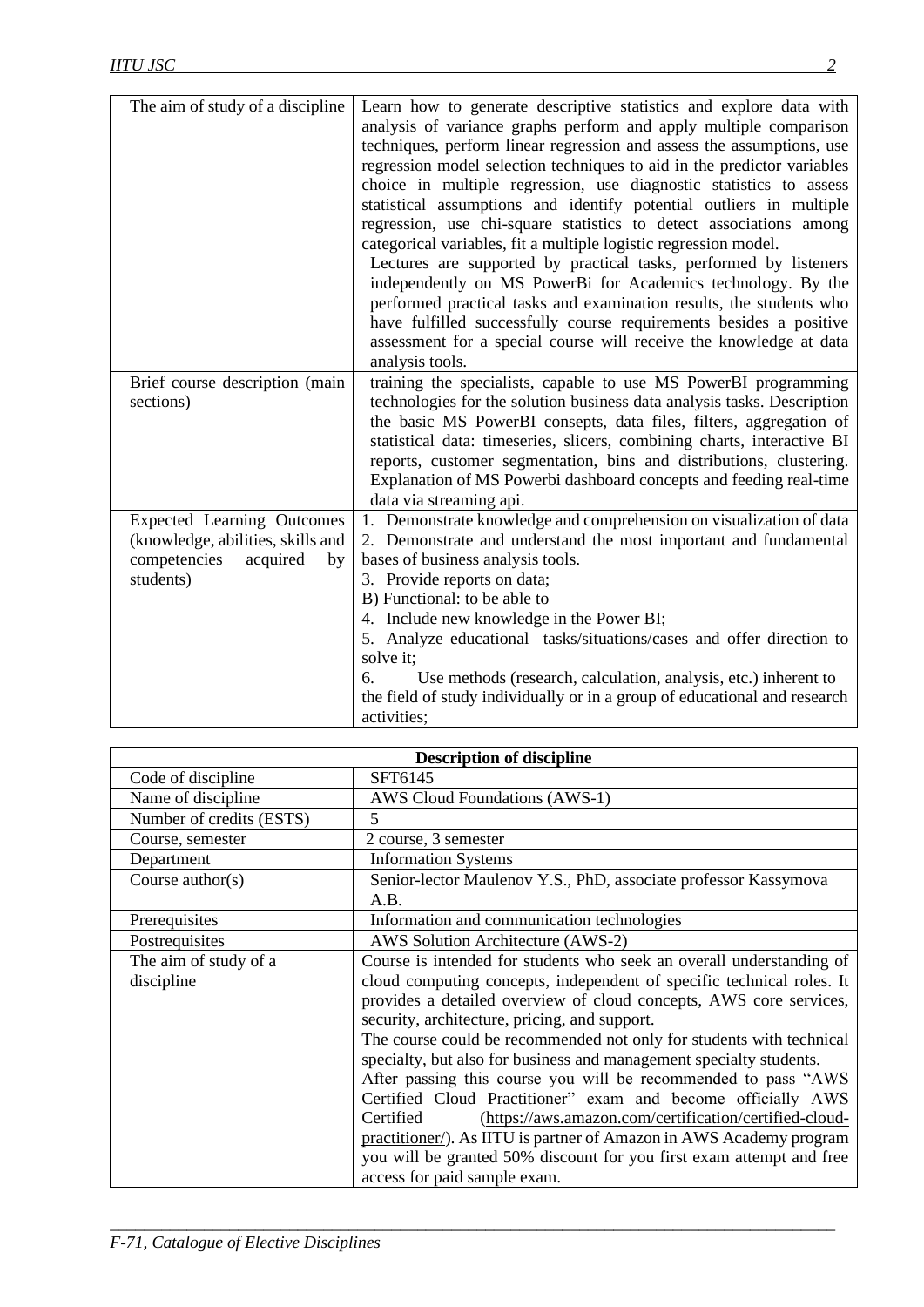| Brief course description (main                                         | Below are the main and core topics/modules which will be covered in                                                                                                                                                         |
|------------------------------------------------------------------------|-----------------------------------------------------------------------------------------------------------------------------------------------------------------------------------------------------------------------------|
| sections)                                                              | the course:                                                                                                                                                                                                                 |
|                                                                        | 1) Cloud Concepts Overview                                                                                                                                                                                                  |
|                                                                        | 2) Cloud Economics and Billing                                                                                                                                                                                              |
|                                                                        | 3) AWS Global Infrastructure Overview                                                                                                                                                                                       |
|                                                                        | 4) Cloud Security<br>5) Networking and Content Delivery                                                                                                                                                                     |
|                                                                        | 6)<br>Compute                                                                                                                                                                                                               |
|                                                                        | Storage<br>7)                                                                                                                                                                                                               |
|                                                                        | 8) Databases                                                                                                                                                                                                                |
|                                                                        | 9) Cloud Architecture                                                                                                                                                                                                       |
|                                                                        | 10) Automatic Scaling and Monitoring                                                                                                                                                                                        |
| <b>Expected Learning Outcomes</b><br>(knowledge, abilities, skills and | Upon completion of this course, students will be able to:                                                                                                                                                                   |
| competencies<br>acquired<br>by<br>students)                            | - Define the AWS Cloud                                                                                                                                                                                                      |
|                                                                        | - Explain the AWS pricing philosophy                                                                                                                                                                                        |
|                                                                        | - Identify the global infrastructure components of AWS                                                                                                                                                                      |
|                                                                        | - Describe the security and compliance measures of the AWS Cloud,<br>including AWS Identity and Access Management (IAM)                                                                                                     |
|                                                                        | - Create a virtual private cloud (VPC) by using Amazon Virtual Private<br>Cloud (Amazon VPC)                                                                                                                                |
|                                                                        | - Demonstrate when to use Amazon Elastic Compute Cloud (Amazon<br>EC2), AWS Lambda, and AWS Elastic Beanstalk                                                                                                               |
|                                                                        | - Differentiate between Amazon Simple Storage Service (Amazon S3),<br>Amazon Elastic Block Store (Amazon EBS), Amazon Elastic File<br>System (Amazon EFS), and Amazon Simple Storage Service Glacier<br>(Amazon S3 Glacier) |
|                                                                        | - Demonstrate when to use AWS database services, including Amazon<br>Relational Database Service (Amazon RDS), Amazon DynamoDB,<br>Amazon Redshift, and Amazon Aurora                                                       |
|                                                                        | - Explain the architectural principles of the AWS Cloud                                                                                                                                                                     |
|                                                                        | - Explore key concepts related to Elastic Load Balancing, Amazon<br>CloudWatch, and Amazon EC2 Auto Scaling.                                                                                                                |
|                                                                        | Optional outcome: you will be granted 50% discount for passing "AWS"<br>Certified Cloud Practitioner" exam.                                                                                                                 |

| <b>Description of discipline</b> |                                                                 |  |
|----------------------------------|-----------------------------------------------------------------|--|
| Code of discipline               | SFT6146                                                         |  |
| Name of discipline               | AWS Solution Architecture (AWS-2)                               |  |
| Number of credits (ESTS)         |                                                                 |  |
| Course, semester                 | 2 course, 4 semester                                            |  |
| Department                       | <b>Information Systems</b>                                      |  |
| Course $\text{author}(s)$        | Senior-lector Maulenov Y.S., PhD, associate professor Kassymova |  |
|                                  | A.B.                                                            |  |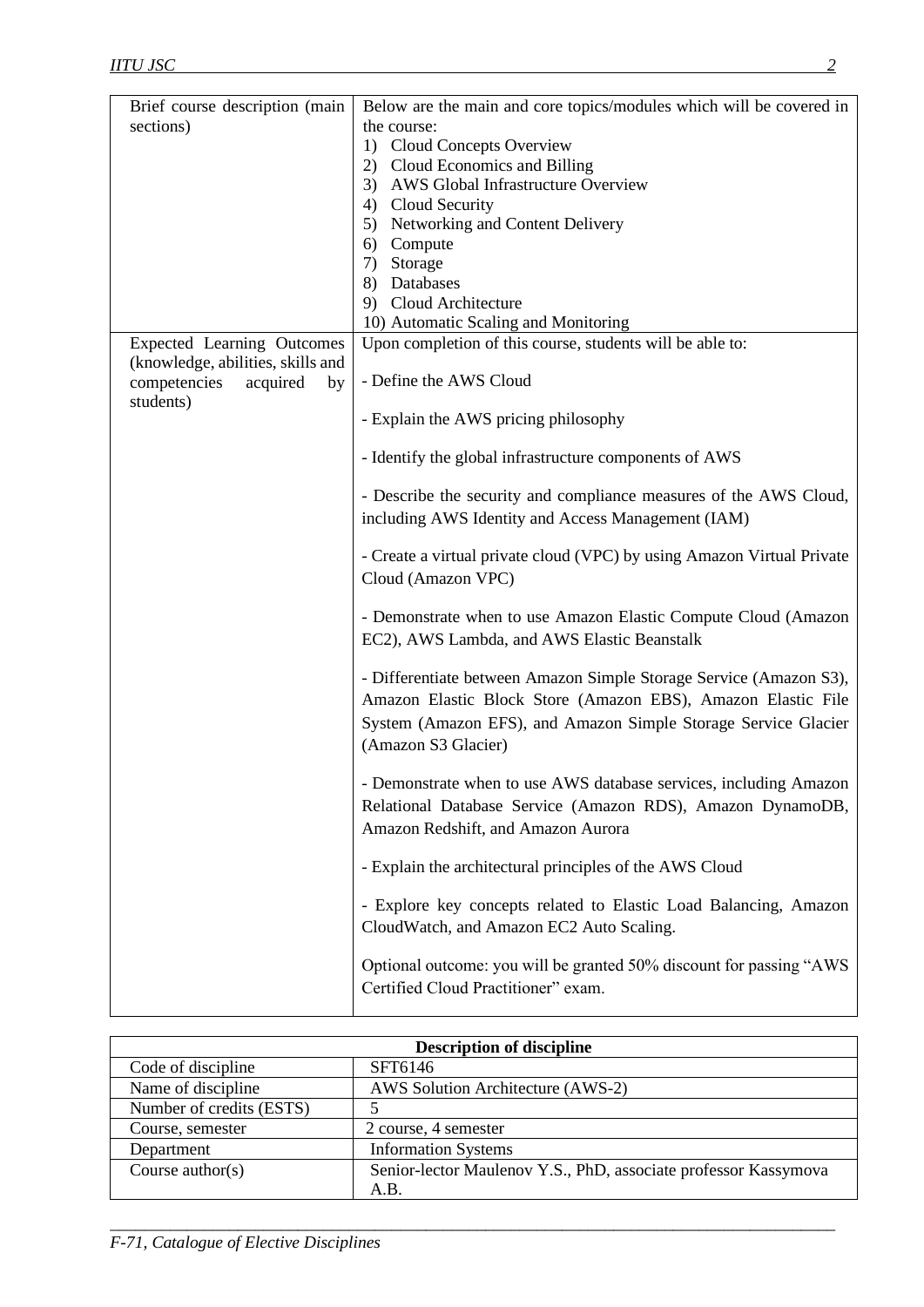| Prerequisites                                                                                                         | Information and communication technologies, Amazon Web Services<br>1                                                                                                                                                                                                                                                                                                                                                                                                                                                                                                                               |  |  |
|-----------------------------------------------------------------------------------------------------------------------|----------------------------------------------------------------------------------------------------------------------------------------------------------------------------------------------------------------------------------------------------------------------------------------------------------------------------------------------------------------------------------------------------------------------------------------------------------------------------------------------------------------------------------------------------------------------------------------------------|--|--|
| Postrequisites                                                                                                        | AWS Solution Architecture (AWS-3)                                                                                                                                                                                                                                                                                                                                                                                                                                                                                                                                                                  |  |  |
| The aim of study of a<br>discipline                                                                                   | Course covers the fundamentals of building IT infrastructure on AWS.<br>The course teaches students how to optimize use of the AWS Cloud by<br>understanding AWS services and how they fit into cloud-based<br>solutions.<br>After passing this course you will be recommended to pass "AWS<br>Certified Solutions Architect - Associate" exam and become officially<br>Certified<br>(https://aws.amazon.com/certification/certified-<br><b>AWS</b><br>solutions-architect-associate/). As IITU is partner of Amazon in AWS<br>Academy program you will be granted 50% discount for you first exam |  |  |
|                                                                                                                       | attempt and free access for paid sample exam.                                                                                                                                                                                                                                                                                                                                                                                                                                                                                                                                                      |  |  |
| Brief course description (main<br>sections)                                                                           | Below are the main and core topics/modules which will be covered in<br>the course:<br>11) Welcome to AWS Academy Cloud Architecting<br>12) Introducing Cloud Architecting<br>13) Adding a Storage Layer<br>14) Adding a Compute Layer<br>15) Adding a Database Layer<br>16) Creating a Networking Environment<br>17) Connecting Networks<br>18) Securing User and Application Access                                                                                                                                                                                                               |  |  |
| <b>Expected Learning Outcomes</b><br>(knowledge, abilities, skills and<br>competencies<br>acquired<br>by<br>students) | Upon completion of this course, students will be able to:<br>- Make architectural decisions based on AWS architectural principles<br>and best practices<br>- Use AWS services to make infrastructure scalable, reliable, and highly<br>available<br>- Use AWS managed services to enable greater flexibility and resiliency<br>in an infrastructure<br>Optional outcome: you will be granted 50% discount for passing "AWS"<br>Certified Solutions Architect - Associate" exam.                                                                                                                    |  |  |

| <b>Description of discipline</b> |                                                                       |  |
|----------------------------------|-----------------------------------------------------------------------|--|
| Code of discipline               | SFT6117                                                               |  |
| Name of discipline               | Development of mobile applications for IOS (mobile 1)                 |  |
| Number of credits (ESTS)         | 5                                                                     |  |
| Course, semester                 | 3, 5                                                                  |  |
| Department                       | <b>IS</b>                                                             |  |
| Course $\text{author}(s)$        | Adibek T.                                                             |  |
| Prerequisites                    | <b>Object Oriented Programming</b>                                    |  |
| Postrequisites                   | Diploma project                                                       |  |
| The aim of study of a discipline | Studying the development of mobile applications for the iOS platform. |  |
| Brief course description (main   | During this course, students will learn to use development tools such |  |
| sections)                        | as Xcode, design interfaces and interactions, and evaluate their      |  |
|                                  | usability. Students will also learn how to properly design an         |  |
|                                  | application architecture and how to work with complex data coming     |  |
|                                  | from a local database or remote API.                                  |  |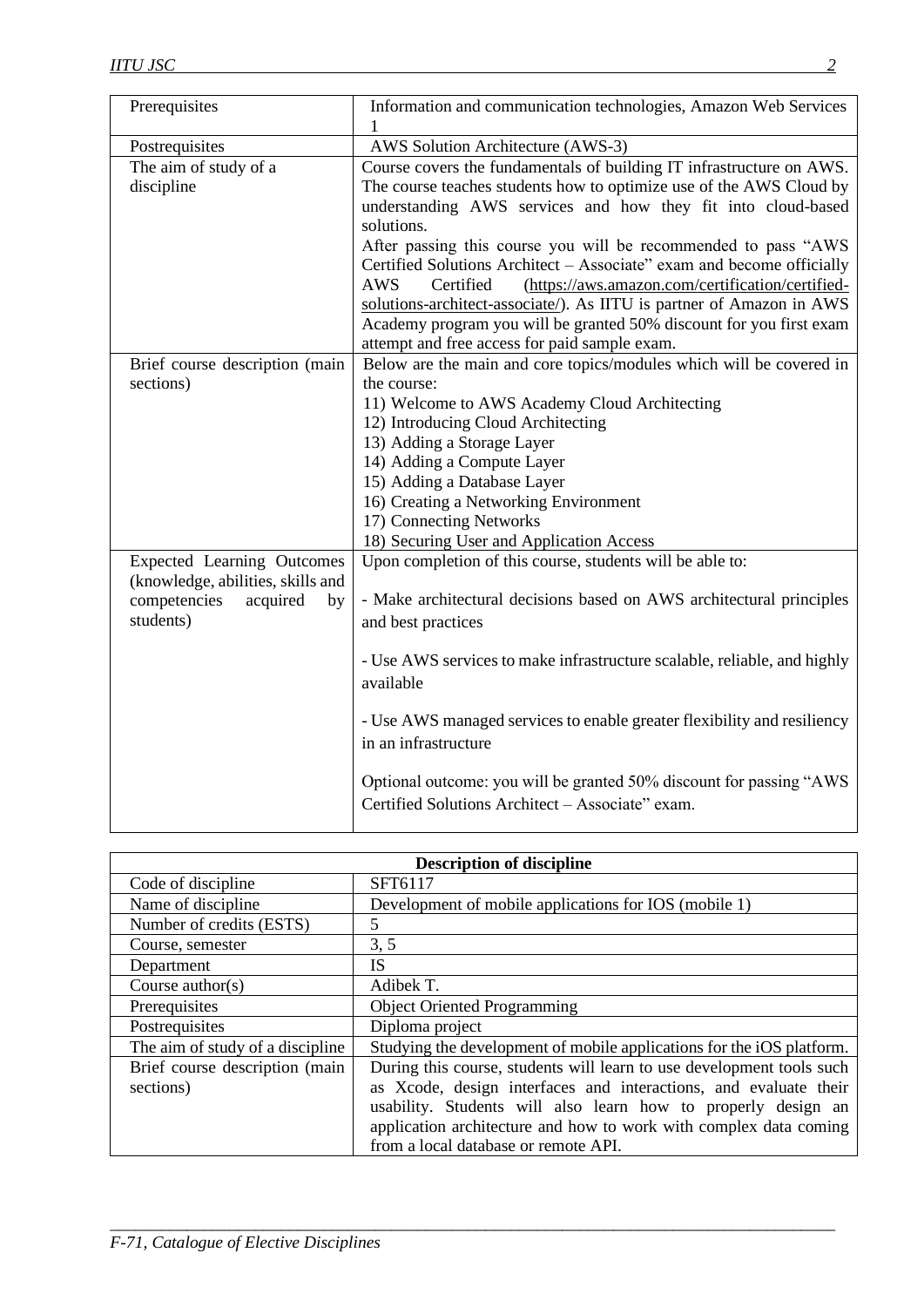| Expected Learning Outcomes   1. Write Swift programs<br>(knowledge, abilities, skills and |          | 2. Development of mobile application architecture                                                                                                            |
|-------------------------------------------------------------------------------------------|----------|--------------------------------------------------------------------------------------------------------------------------------------------------------------|
| competencies<br>students)                                                                 | acquired | by $\vert$ 3. Development of complex iOS applications<br>4. Network requests and response processing<br>5. Storage and retrieval of data in iOS applications |

| <b>Description of discipline</b>                                                                                      |                                                                                                                                                                                                                                                                                                                                                                                                                                                                                                                                                                                                                                                                                                            |  |  |
|-----------------------------------------------------------------------------------------------------------------------|------------------------------------------------------------------------------------------------------------------------------------------------------------------------------------------------------------------------------------------------------------------------------------------------------------------------------------------------------------------------------------------------------------------------------------------------------------------------------------------------------------------------------------------------------------------------------------------------------------------------------------------------------------------------------------------------------------|--|--|
| Code of discipline                                                                                                    | SFT6124                                                                                                                                                                                                                                                                                                                                                                                                                                                                                                                                                                                                                                                                                                    |  |  |
| Name of discipline                                                                                                    | Development of mobile applications for Android (Mobile 2)                                                                                                                                                                                                                                                                                                                                                                                                                                                                                                                                                                                                                                                  |  |  |
| Number of credits (ESTS)                                                                                              | 5                                                                                                                                                                                                                                                                                                                                                                                                                                                                                                                                                                                                                                                                                                          |  |  |
| Course, semester                                                                                                      | 3, 6                                                                                                                                                                                                                                                                                                                                                                                                                                                                                                                                                                                                                                                                                                       |  |  |
| Department                                                                                                            | <b>IS</b>                                                                                                                                                                                                                                                                                                                                                                                                                                                                                                                                                                                                                                                                                                  |  |  |
| Course author(s)                                                                                                      | Mamen E.                                                                                                                                                                                                                                                                                                                                                                                                                                                                                                                                                                                                                                                                                                   |  |  |
| Prerequisites                                                                                                         | <b>Object Oriented Programming</b>                                                                                                                                                                                                                                                                                                                                                                                                                                                                                                                                                                                                                                                                         |  |  |
| Postrequisites                                                                                                        | Diploma project                                                                                                                                                                                                                                                                                                                                                                                                                                                                                                                                                                                                                                                                                            |  |  |
| The aim of study of a discipline                                                                                      | Studying the development of mobile applications for the Android<br>platform.                                                                                                                                                                                                                                                                                                                                                                                                                                                                                                                                                                                                                               |  |  |
| Brief course description (main<br>sections)                                                                           | The course is an introduction to programming mobile applications<br>using the latest Android technologies. Topics include activity lifecycle,<br>resources, layouts, intents for multiple activities, menus, snippets and<br>dialogs, action bar, adapters, persistence using shared settings, SQLite,<br>and content providers. The emphasis is on the practical use of these<br>components in applications. Includes a significant team project.                                                                                                                                                                                                                                                         |  |  |
| <b>Expected Learning Outcomes</b><br>(knowledge, abilities, skills and<br>competencies<br>acquired<br>by<br>students) | demonstrate the basic concepts and techniques for developing<br>1.<br>applications for an Android phone.<br>Be able to use the SDK and other development tools.<br>2.<br>demonstrate the basic concepts of the features and capabilities<br>$\mathcal{F}$<br>of an Android phone.<br>Understand Java programming as it relates to developing<br>4.<br>applications for the Android platform.<br>demonstrate how to get additional resources and security<br>5 <sub>1</sub><br>information needed for various different types of functions and<br>services of Android applications (cards, SMS, email, etc.).<br>Demonstrate how to work with database functions in the<br>6<br>Android mobile application. |  |  |

| <b>Description of discipline</b> |                                                                       |  |
|----------------------------------|-----------------------------------------------------------------------|--|
| Code of discipline               | SFT6113                                                               |  |
| Name of discipline               | Programming on PL / SQL (Oracle 1)                                    |  |
| Number of credits (ESTS)         | 5                                                                     |  |
| Course, semester                 | 3, 5                                                                  |  |
| Department                       | <b>IS</b>                                                             |  |
| Course $\text{author}(s)$        | Mukhitova K.E.                                                        |  |
| Prerequisites                    | Data and information management                                       |  |
| Postrequisites                   | Programming with PL / SQL (Oracle 2)                                  |  |
| The aim of study of a discipline | Build, deploy and manage robust database applications using Oracle    |  |
|                                  | database tools.                                                       |  |
| Brief course description (main   | Most of the topics covered are an understanding of basic procedural / |  |
| sections)                        | structured query language, subroutine, query section and syntax, DML, |  |
|                                  | advanced DML, and scripting. Starting with a basic outline of what PL |  |
|                                  | / SQL is, students will establish a foundation to expand their        |  |
|                                  | knowledge by exploring data types, flow control, errors, and more.    |  |
|                                  | You will explore strings, numbers, booleans, and arrays.              |  |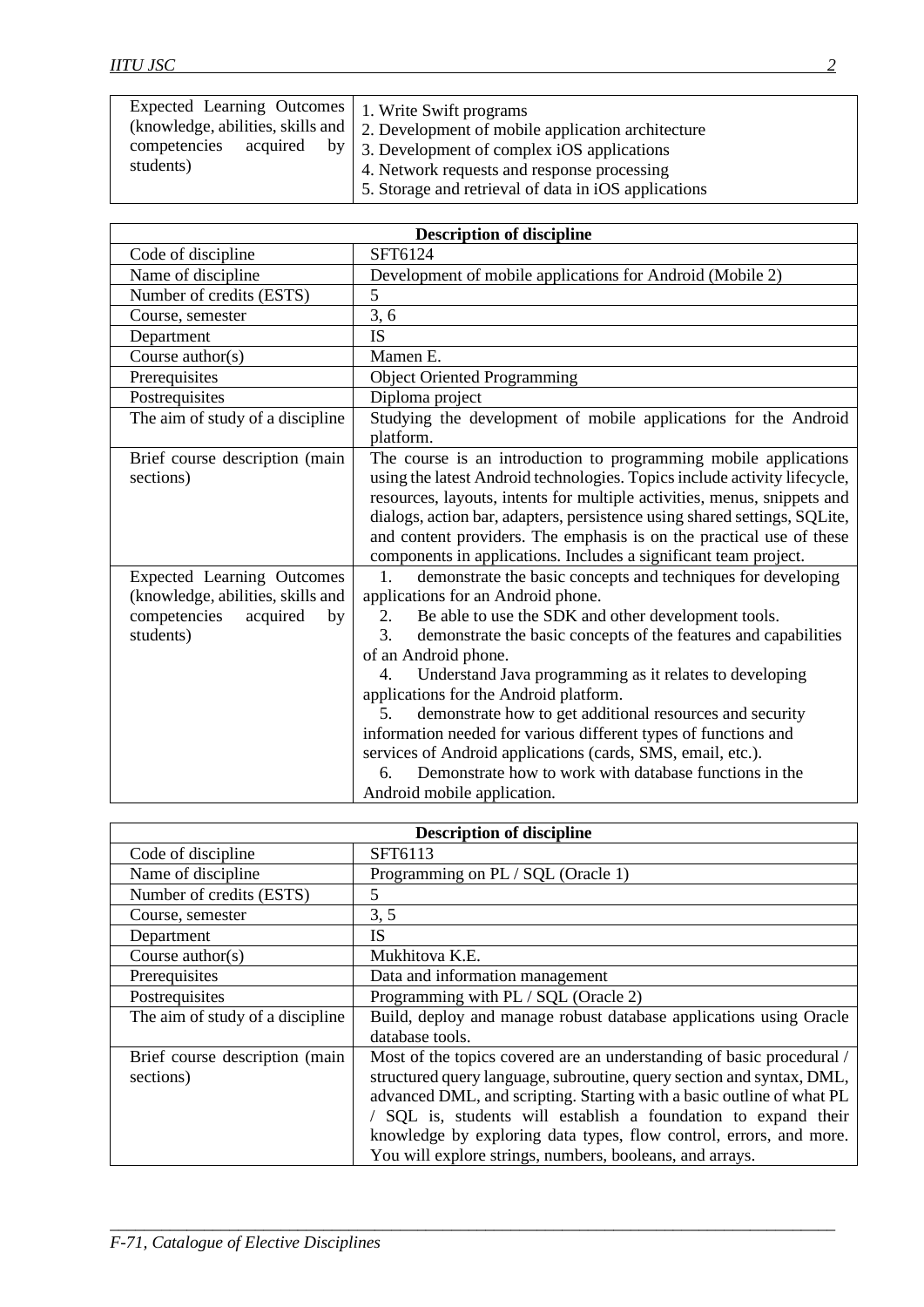| Expected                 | Learning | 1. design, create and manage database applications in Oracle 11g;   |
|--------------------------|----------|---------------------------------------------------------------------|
| Outcomes<br>(knowledge,  |          | 2. write PL / SQL codes for the development of stored procedures,   |
| skills<br>abilities,     | and      | triggers and packages;                                              |
| competencies<br>acquired | by       | 3. management and creation of a sequence of databases, synonyms and |
| students)                |          | tables;                                                             |
|                          |          | 4. improving security, performance and data integrity;              |
|                          |          | 5. using SQL developer to manipulate and retrieve data efficiently; |
|                          |          | 6.working with various sections of PL / SQL such as declaration,    |
|                          |          | execution and exception handling                                    |

| <b>Description of discipline</b>                                                                                        |                                                                                                                                                                                                                                                                                                                                                                                                                                                                                                                                      |  |
|-------------------------------------------------------------------------------------------------------------------------|--------------------------------------------------------------------------------------------------------------------------------------------------------------------------------------------------------------------------------------------------------------------------------------------------------------------------------------------------------------------------------------------------------------------------------------------------------------------------------------------------------------------------------------|--|
| Code of discipline                                                                                                      | SFT6120                                                                                                                                                                                                                                                                                                                                                                                                                                                                                                                              |  |
| Name of discipline                                                                                                      | Programming with PL / SQL (Oracle 2)                                                                                                                                                                                                                                                                                                                                                                                                                                                                                                 |  |
| Number of credits (ESTS)                                                                                                | five                                                                                                                                                                                                                                                                                                                                                                                                                                                                                                                                 |  |
| Course, semester                                                                                                        | 3, 6                                                                                                                                                                                                                                                                                                                                                                                                                                                                                                                                 |  |
| Department                                                                                                              | <b>Information Systems</b>                                                                                                                                                                                                                                                                                                                                                                                                                                                                                                           |  |
| Course $\text{author}(s)$                                                                                               | Muratova K.                                                                                                                                                                                                                                                                                                                                                                                                                                                                                                                          |  |
| Prerequisites                                                                                                           | PL / SQL Programming (Oracle 1)                                                                                                                                                                                                                                                                                                                                                                                                                                                                                                      |  |
| Postrequisites                                                                                                          | Graduation design                                                                                                                                                                                                                                                                                                                                                                                                                                                                                                                    |  |
| The aim of study of a discipline                                                                                        | Develop stored procedures, functions, packages, and more with PL /<br>SQL.                                                                                                                                                                                                                                                                                                                                                                                                                                                           |  |
| Brief course description (main<br>sections)                                                                             | A PL / SQL-trained program begins with an introduction to PL / SQL<br>and then explores the benefits of this powerful programming language.<br>Students will learn how to design stored procedures, functions,<br>packages, and more.                                                                                                                                                                                                                                                                                                |  |
| Learning<br>Expected<br>Outcomes (knowledge,<br>skills<br>abilities,<br>and<br>competencies acquired<br>by<br>students) | - design, creation and management of database applications in Oracle<br>11g;<br>- write PL / SQL codes for the development of stored procedures,<br>triggers and packages;<br>- management and creation of a sequence of databases, synonyms and<br>tables;<br>- improving security, performance and data integrity;<br>- work with various sections of PL / SQL, such as declaration, execution<br>and exception handling;<br>- creation and debugging of stored procedures and functions;<br>- optimization of system performance. |  |

| <b>Description of discipline</b> |                                                                      |  |
|----------------------------------|----------------------------------------------------------------------|--|
| Code of discipline               | SFT6115                                                              |  |
| Name of discipline               | Multimedia technologies (GD-1)                                       |  |
| Number of credits (ESTS)         | 5                                                                    |  |
| Course, semester                 | 3, 5                                                                 |  |
| Department                       | IS                                                                   |  |
| Course $\text{author}(s)$        | Grigoriev A.                                                         |  |
| Prerequisites                    | Information and communication technologies                           |  |
| Postrequisites                   | Fundamentals of 3D Modeling (GD-2)                                   |  |
| The aim of study of a discipline | is the formation of students' practical ideas about the essence and  |  |
|                                  | functions of modern multimedia systems and technologies, their place |  |
|                                  | and role in the system of information systems and technologies,      |  |
|                                  | mastering practical skills for the effective use of multimedia       |  |
|                                  | technologies in the context of solving real practical problems.      |  |
| Brief course description (main   | The discipline includes: the concept of multimedia technology;       |  |
| sections)                        | multimedia technology tools; stages and technology of creating       |  |
|                                  | multimedia technology products; design of software for multimedia    |  |
|                                  | technology; configuration of technical means of multimedia           |  |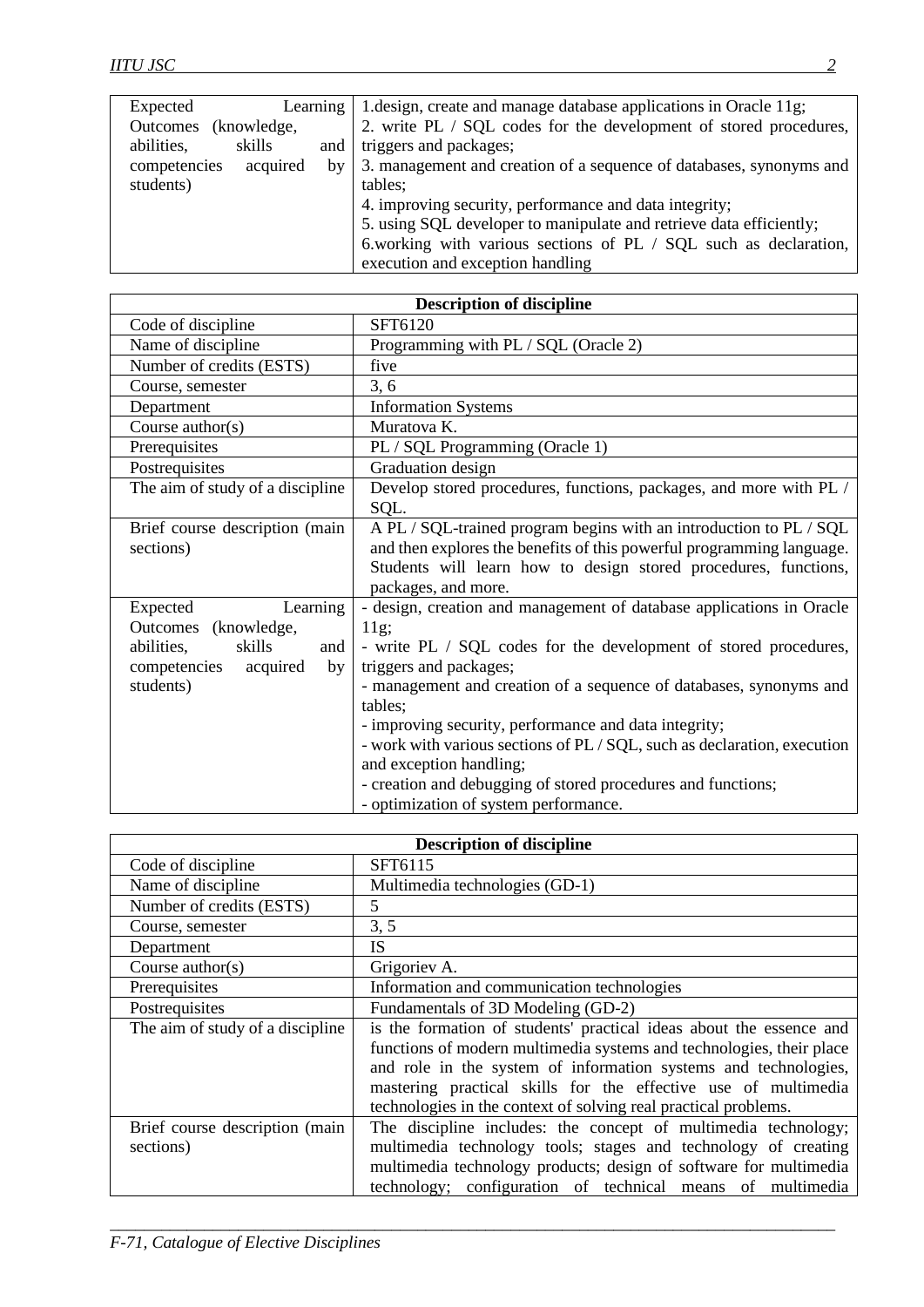|                                                                                                                | technology; implementation of static and dynamic processes using<br>multimedia tools.                                                                                                                                                                                                                                                                                                                                                                                                                                                                                                                                                                                                                                                                                                                                                                                                                                                                                                                                                                                                                                                              |
|----------------------------------------------------------------------------------------------------------------|----------------------------------------------------------------------------------------------------------------------------------------------------------------------------------------------------------------------------------------------------------------------------------------------------------------------------------------------------------------------------------------------------------------------------------------------------------------------------------------------------------------------------------------------------------------------------------------------------------------------------------------------------------------------------------------------------------------------------------------------------------------------------------------------------------------------------------------------------------------------------------------------------------------------------------------------------------------------------------------------------------------------------------------------------------------------------------------------------------------------------------------------------|
| Expected Learning Outcomes<br>(knowledge, abilities, skills and<br>acquired<br>competencies<br>by<br>students) | Know:<br>- theoretical foundations of converting analog information into digital<br>and vice versa;<br>- basic types and formats of raster and vector graphics files;<br>- basic technologies for obtaining digital audio and video processing;<br>- approaches to creating animation and its main types;<br>- hardware requirements that are used to create multimedia products;<br>- stages and technology for creating multimedia products.<br>Be able to:<br>- to develop multimedia products;<br>- create and edit multimedia elements;<br>- create presentations containing multimedia elements;<br>- to place multimedia products on the Internet.<br>$Qw$ n:<br>- skills of detailed design of multimedia objects;<br>- skills in processing multimedia information;<br>- skills of placing, testing and updating multimedia objects;<br>- approaches to the use of information technology when creating a<br>project of multimedia objects;<br>- tools for creating and modifying multimedia objects;<br>- skills of presentation of the results obtained;<br>- modern tools for creating, modifying and viewing a multimedia<br>product. |

| <b>Description of discipline</b>  |                                                                                                                                             |
|-----------------------------------|---------------------------------------------------------------------------------------------------------------------------------------------|
| Code of discipline                | SFT6122                                                                                                                                     |
| Name of discipline                | Basics of 3D modeling (GD-2)                                                                                                                |
| Number of credits (ESTS)          | 5                                                                                                                                           |
| Course, semester                  | 3, 6                                                                                                                                        |
| Department                        | <b>IS</b>                                                                                                                                   |
| Course $\text{author}(s)$         | Grigoriev A.                                                                                                                                |
| Prerequisites                     | Information and communication technologies                                                                                                  |
| Postrequisites                    | Diploma project                                                                                                                             |
| The aim of study of a discipline  | The goal of teaching the discipline is to master a graphic editor, with                                                                     |
|                                   | which you can model three-dimensional images of objects, as well as                                                                         |
|                                   | the basic concepts of animation programs and fundamental tools that<br>are necessary to create three-dimensional characters and animations. |
| Brief course description (main    | This discipline occupies an important place in the knowledge system,                                                                        |
| sections)                         | forming a modern approach to creativity through the use of computer                                                                         |
|                                   | technology.                                                                                                                                 |
| <b>Expected Learning Outcomes</b> | - to navigate in the three-dimensional space of the scene;                                                                                  |
| (knowledge, abilities, skills and | - effectively use the basic tools for creating objects;                                                                                     |
| competencies<br>acquired<br>by    | - modify, change and edit objects or their individual elements;                                                                             |
| students)                         | - to combine the created objects into functional groups;                                                                                    |
|                                   | - create simple three-dimensional models of real objects.                                                                                   |

| <b>Description of discipline</b> |                                                                     |
|----------------------------------|---------------------------------------------------------------------|
| Code of discipline               | SFT6114                                                             |
| Name of discipline.              | Introduction to the Internet of Things and Embedded Systems (IoT-1) |
| Number of credits (ESTS)         |                                                                     |
| Course, semester                 |                                                                     |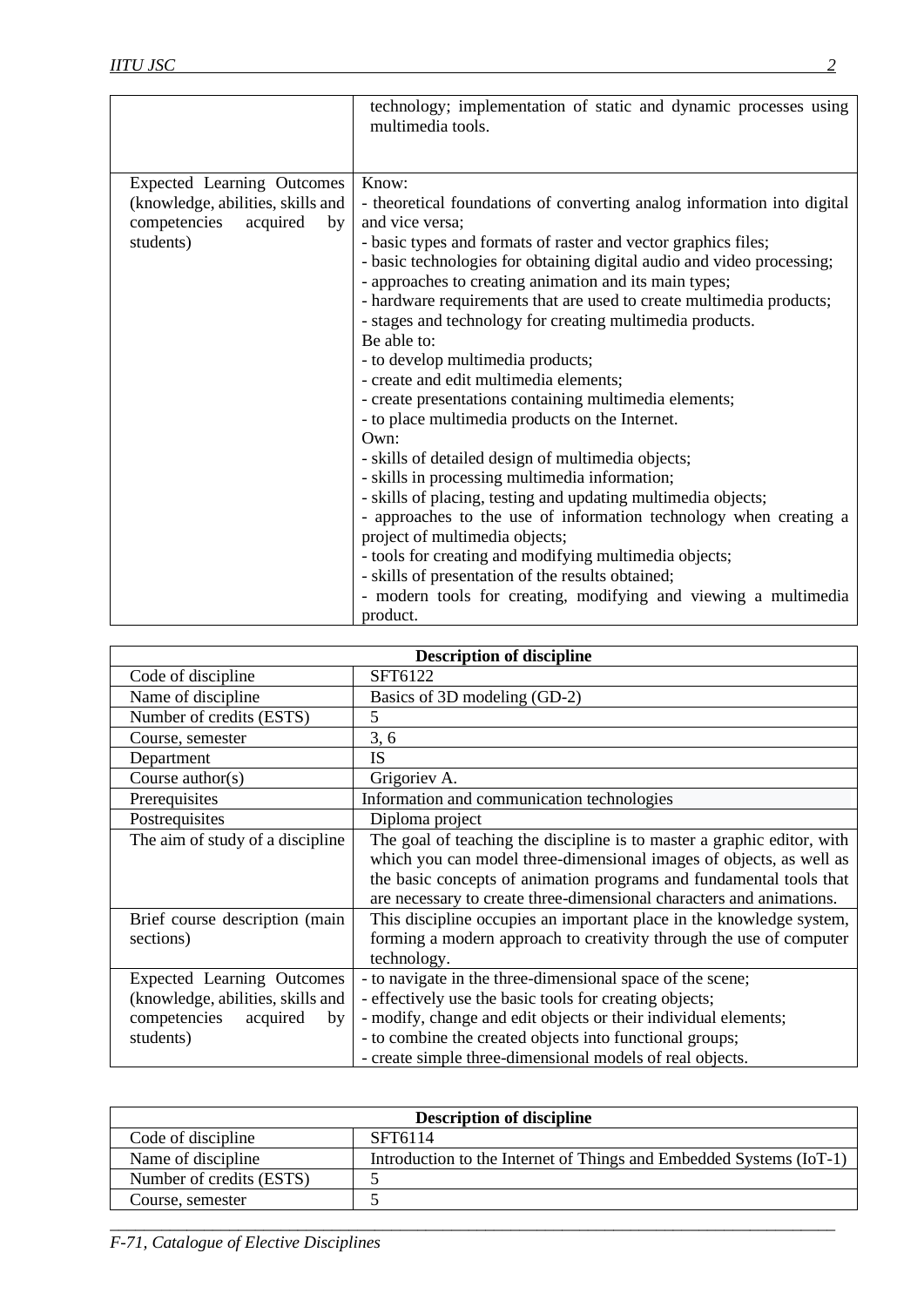| Department                                                                                                            | <b>IS</b>                                                                                                                                                                                                                                                                                                                                                                                                                                                                                                                                                                                                                                                                                                                        |
|-----------------------------------------------------------------------------------------------------------------------|----------------------------------------------------------------------------------------------------------------------------------------------------------------------------------------------------------------------------------------------------------------------------------------------------------------------------------------------------------------------------------------------------------------------------------------------------------------------------------------------------------------------------------------------------------------------------------------------------------------------------------------------------------------------------------------------------------------------------------|
| Course $\text{author}(s)$                                                                                             | Nurlan Karimzhan                                                                                                                                                                                                                                                                                                                                                                                                                                                                                                                                                                                                                                                                                                                 |
| Prerequisites                                                                                                         | Physics                                                                                                                                                                                                                                                                                                                                                                                                                                                                                                                                                                                                                                                                                                                          |
| Postrequisites                                                                                                        | Robotics and IoT systems (IoT-2)                                                                                                                                                                                                                                                                                                                                                                                                                                                                                                                                                                                                                                                                                                 |
| The aim of study of a discipline                                                                                      | The goal of this course is that students should deepen their<br>understanding of the Internet of Things (IoT), how to design IoT based<br>systems.                                                                                                                                                                                                                                                                                                                                                                                                                                                                                                                                                                               |
| Brief course description (main<br>sections)                                                                           | This course introduces the element base of the "Internet of Things"<br>devices, with operating systems and programming languages. Students<br>will master wired protocols for exchanging information between                                                                                                                                                                                                                                                                                                                                                                                                                                                                                                                     |
| <b>Expected Learning Outcomes</b><br>(knowledge, abilities, skills and<br>competencies<br>acquired<br>by<br>students) | 1. Understanding the IoT vision from a global context.<br>2. Determine the prospects for the development of the IoT market.<br>3. The use of devices, gateways and data management in the IoT.<br>4. Building modern architecture in the IoT.<br>5. Application of IoT in industrial and commercial building automation<br>and real design constraints.<br>6. Briefly explain how the Internet and the Internet of Things work.<br>7. Understand the limitations and capabilities of wireless and mobile<br>networks for the Internet of Things.<br>8. Use basic measurement tools to determine real-time performance of<br>packet networks.<br>9. Analysis of tradeoffs in interconnected wireless embedded sensor<br>networks. |

| <b>Description of discipline</b>                              |                                                                                                                                                                                                                                                                                                                                                                                                                                                                                                                                                                                                                                                                                                                                                                                                                                                                                                                                                                                                                                                                                                                                                                                 |
|---------------------------------------------------------------|---------------------------------------------------------------------------------------------------------------------------------------------------------------------------------------------------------------------------------------------------------------------------------------------------------------------------------------------------------------------------------------------------------------------------------------------------------------------------------------------------------------------------------------------------------------------------------------------------------------------------------------------------------------------------------------------------------------------------------------------------------------------------------------------------------------------------------------------------------------------------------------------------------------------------------------------------------------------------------------------------------------------------------------------------------------------------------------------------------------------------------------------------------------------------------|
| Code of discipline                                            | SFT6121                                                                                                                                                                                                                                                                                                                                                                                                                                                                                                                                                                                                                                                                                                                                                                                                                                                                                                                                                                                                                                                                                                                                                                         |
| Name of discipline                                            | Robotic Systems and Internet of Things (IoT-2)                                                                                                                                                                                                                                                                                                                                                                                                                                                                                                                                                                                                                                                                                                                                                                                                                                                                                                                                                                                                                                                                                                                                  |
| Number of credits (ESTS)                                      | 5                                                                                                                                                                                                                                                                                                                                                                                                                                                                                                                                                                                                                                                                                                                                                                                                                                                                                                                                                                                                                                                                                                                                                                               |
| Course, semester                                              | 3, 6                                                                                                                                                                                                                                                                                                                                                                                                                                                                                                                                                                                                                                                                                                                                                                                                                                                                                                                                                                                                                                                                                                                                                                            |
| Department                                                    | <b>IS</b>                                                                                                                                                                                                                                                                                                                                                                                                                                                                                                                                                                                                                                                                                                                                                                                                                                                                                                                                                                                                                                                                                                                                                                       |
| Course $\text{author}(s)$                                     | Nurlan Karimzhan                                                                                                                                                                                                                                                                                                                                                                                                                                                                                                                                                                                                                                                                                                                                                                                                                                                                                                                                                                                                                                                                                                                                                                |
| Prerequisites                                                 | Introduction to the Internet of Things and Embedded Systems (IoT-1)                                                                                                                                                                                                                                                                                                                                                                                                                                                                                                                                                                                                                                                                                                                                                                                                                                                                                                                                                                                                                                                                                                             |
| Postrequisites                                                | Diploma Project                                                                                                                                                                                                                                                                                                                                                                                                                                                                                                                                                                                                                                                                                                                                                                                                                                                                                                                                                                                                                                                                                                                                                                 |
| The aim of study of a<br>discipline<br><b>Brief</b><br>course | The purpose of teaching the course "Robotics" are: improving knowledge<br>in the field of robotics; familiarization of students with the principles and<br>methods of designing, building and programming control electronics<br>based on the Arduino computing platform; development of programming<br>skills in a modern programming environment; deepen their knowledge,<br>increase motivation for learning through the practical application of<br>integrated knowledge gained in various educational fields (mathematics,<br>physics, computer science); to develop interest in scientific, technical,<br>engineering and design creativity. The Robotics course will provide a<br>platform for programming a single-board computer with various sensors<br>and a robot. This will focus on the comprehensive coverage of robotic<br>science and technology from design to application. The course will<br>provide opportunities for practical experience with Raspberry - pi and<br>various sensors with a robotic arm. Finally, this course will develop the<br>necessary skills for management and modeling and applied aspects in<br>various real-world applications. |
| description<br>(main sections)                                | the subject of the study is the principles and methods for the development,<br>design and programming of control electronics based on the Arduino<br>computing platform (controller) or its clone.                                                                                                                                                                                                                                                                                                                                                                                                                                                                                                                                                                                                                                                                                                                                                                                                                                                                                                                                                                              |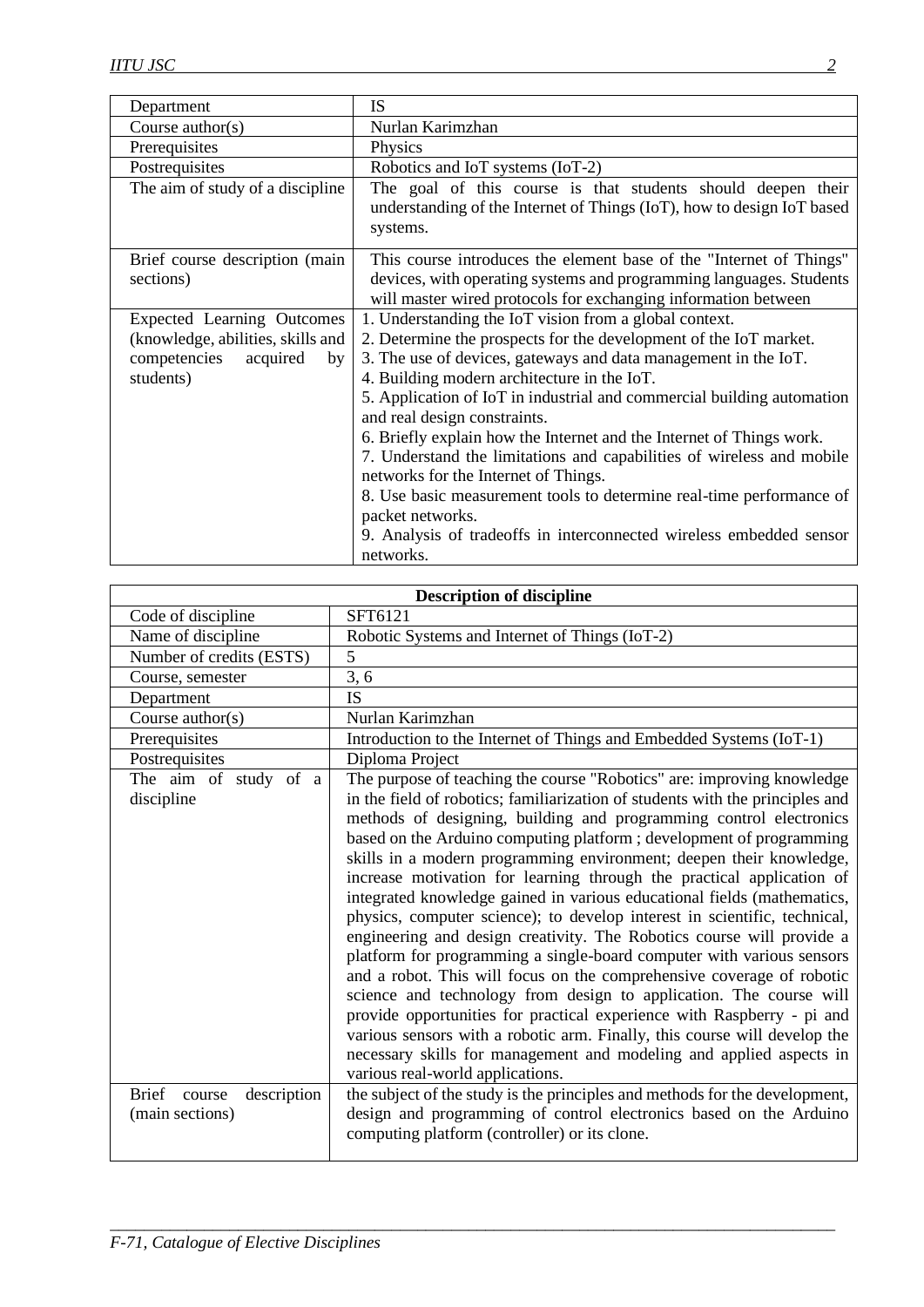| Learning<br>Expected        | Understand the concept of degree of uncertainty in well-structured       |
|-----------------------------|--------------------------------------------------------------------------|
| Outcomes<br>(knowledge,     | environments, such as assembly lines. The student will interact with the |
| abilities,<br>skills<br>and | environment through actuators and sensors.                               |
| competencies acquired by    | Use different types of sensors with an Arduino controller. In<br>2.      |
| students)                   | addition, multiple sensor fusion will be in practice.                    |
|                             | To apply mathematics and the control part of robotics in practice.<br>3. |
|                             | Build a simulation of a common environment, sensors and robotics<br>4.   |
|                             | 5.<br>Understand real-time control and task processing using a           |
|                             | mathematical model.                                                      |
|                             | Understand a single board computer, mechanical engineering and<br>6.     |
|                             | mathematics.                                                             |
|                             | 7.<br>Use the popular Raspberry Pi programming device.                   |
|                             | Create programs that use the Python programming language.<br>8.          |
|                             | Define methods of computer science materials.<br>9.                      |
|                             | Combine Raspberry $PIB +$ and Arduino.<br>10.                            |

| <b>Description of discipline</b>                                                                                      |                                                                                                                                                                                                                                                                                                                                                                                                                                     |
|-----------------------------------------------------------------------------------------------------------------------|-------------------------------------------------------------------------------------------------------------------------------------------------------------------------------------------------------------------------------------------------------------------------------------------------------------------------------------------------------------------------------------------------------------------------------------|
| Code of discipline                                                                                                    | SFT6116                                                                                                                                                                                                                                                                                                                                                                                                                             |
| Name of discipline                                                                                                    | Introduction to ACM ICPC Problem Solving (ACM-1)                                                                                                                                                                                                                                                                                                                                                                                    |
| Number of credits (ESTS)                                                                                              | 5                                                                                                                                                                                                                                                                                                                                                                                                                                   |
| Course, semester                                                                                                      | 3, 5                                                                                                                                                                                                                                                                                                                                                                                                                                |
| Department                                                                                                            | IS                                                                                                                                                                                                                                                                                                                                                                                                                                  |
| Course $\text{author}(s)$                                                                                             | <b>Yeskendir Sultanov</b>                                                                                                                                                                                                                                                                                                                                                                                                           |
| Prerequisites                                                                                                         | <b>Object Oriented Programming</b>                                                                                                                                                                                                                                                                                                                                                                                                  |
| Postrequisites                                                                                                        | Basic algorithms for solving problems ACM ICPC (ACM-2)                                                                                                                                                                                                                                                                                                                                                                              |
| The aim of study of a discipline                                                                                      | Studying the data structure, principles of constructing algorithms and<br>programs, methods for solving, programming, debugging<br>and<br>implementing programs.                                                                                                                                                                                                                                                                    |
| Brief course description (main<br>sections)                                                                           | Introduction to Problem Solving ACM ICPC is designed to study the<br>basic algorithms and data structures for solving various ACM ICPC<br>problems.                                                                                                                                                                                                                                                                                 |
| <b>Expected Learning Outcomes</b><br>(knowledge, abilities, skills and<br>competencies<br>acquired<br>by<br>students) | 1. To analyze depending on the input data limitations and use<br>appropriate algorithms<br>2. Use appropriate data structures depending on their properties.<br>3. Be able to solve problems, breaking them into subtasks<br>4. Solve practical problems quickly and efficiently.<br>5. Compare different methods of solving the problem after testing the<br>program.<br>6. Modify and rewrite the created program using analysis. |

| <b>Description of discipline</b> |                                                                        |
|----------------------------------|------------------------------------------------------------------------|
| Code of discipline               | SFT6123                                                                |
| Name of discipline               | Basic algorithms for solving ACM ICPC problems (ACM-2)                 |
| Number of credits (ESTS)         | 5                                                                      |
| Course, semester                 | 3, 6                                                                   |
| Department                       | <b>IS</b>                                                              |
| Course $\text{author}(s)$        | Eskendir Sultanov, Senior Lecturer                                     |
| Prerequisites                    | Introduction to ACM ICPC Problem Solving (ACM-1)                       |
| Postrequisites                   | Diploma Project                                                        |
| The aim of study of a discipline | The course "Basic algorithms for solving ACM ICPC problems " is        |
|                                  | designed to study the basic algorithms and data structures for solving |
|                                  | various problems of ACM ICPC. For this purpose, data structures,       |
|                                  | principles for constructing algorithms and programs, methods for       |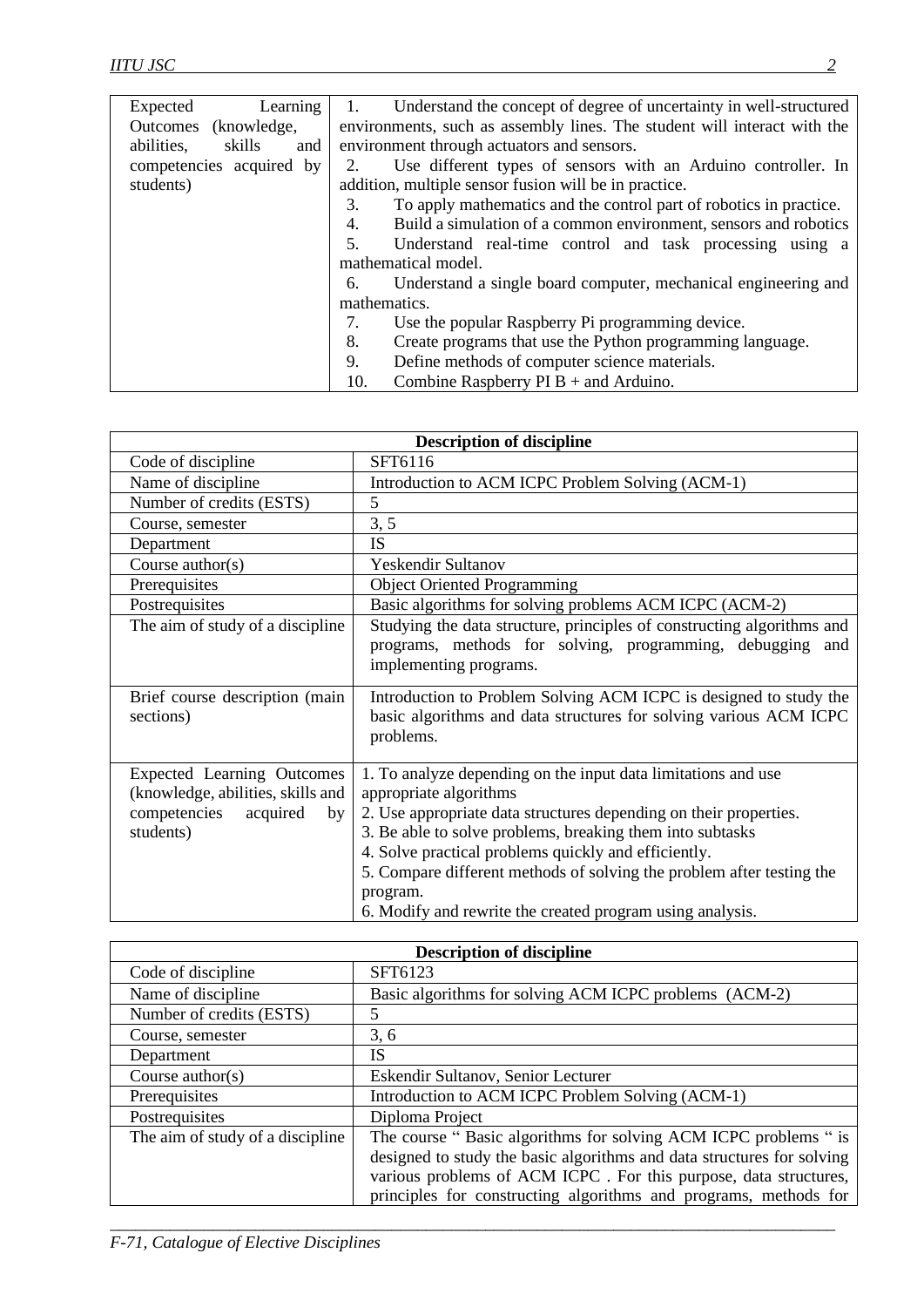|                                   | solving, programming, debugging and implementing programs are<br>considered. |
|-----------------------------------|------------------------------------------------------------------------------|
|                                   |                                                                              |
| Brief course description (main    | The course "Basic algorithms for solving ACM ICPC problems " is              |
| sections)                         | designed to study the basic algorithms and data structures for solving       |
|                                   | various problems of ACM ICPC. For this purpose, data structures,             |
|                                   | principles for constructing algorithms and programs, methods for             |
|                                   | solving, programming, debugging and implementing programs are                |
|                                   | considered.                                                                  |
| Expected Learning Outcomes        | Perform analysis depending on input data limitations and use                 |
| (knowledge, abilities, skills and | appropriate algorithms                                                       |
| competencies<br>acquired<br>by    | Use appropriate data structures depending on their properties.               |
| students)                         | Be able to solve problems, breaking them into subtasks<br>3.                 |
|                                   | Quickly and effectively solve practical problems.<br>4.                      |
|                                   | Compare and contrast different solutions to the problem after<br>5.          |
|                                   | testing the program.                                                         |
|                                   | Modify and rewrite the created program using analysis.<br>6.                 |

| <b>Description of discipline</b>            |                                                                                                                                                                                                                                                                                                                                                                                                                                                                                                                                                                                                                                                                                                                                                                                                                                                                                                                                                                                                                                                                                                                                                                                                                        |
|---------------------------------------------|------------------------------------------------------------------------------------------------------------------------------------------------------------------------------------------------------------------------------------------------------------------------------------------------------------------------------------------------------------------------------------------------------------------------------------------------------------------------------------------------------------------------------------------------------------------------------------------------------------------------------------------------------------------------------------------------------------------------------------------------------------------------------------------------------------------------------------------------------------------------------------------------------------------------------------------------------------------------------------------------------------------------------------------------------------------------------------------------------------------------------------------------------------------------------------------------------------------------|
| Code of discipline                          | SFT6152                                                                                                                                                                                                                                                                                                                                                                                                                                                                                                                                                                                                                                                                                                                                                                                                                                                                                                                                                                                                                                                                                                                                                                                                                |
| Name of discipline                          | AR / VR theory                                                                                                                                                                                                                                                                                                                                                                                                                                                                                                                                                                                                                                                                                                                                                                                                                                                                                                                                                                                                                                                                                                                                                                                                         |
| Number of credits (ESTS)                    | 5                                                                                                                                                                                                                                                                                                                                                                                                                                                                                                                                                                                                                                                                                                                                                                                                                                                                                                                                                                                                                                                                                                                                                                                                                      |
| Course, semester                            | 3, 5                                                                                                                                                                                                                                                                                                                                                                                                                                                                                                                                                                                                                                                                                                                                                                                                                                                                                                                                                                                                                                                                                                                                                                                                                   |
| Department                                  | P <sub>H</sub>                                                                                                                                                                                                                                                                                                                                                                                                                                                                                                                                                                                                                                                                                                                                                                                                                                                                                                                                                                                                                                                                                                                                                                                                         |
| Course author(s)                            | Daineko E.A.                                                                                                                                                                                                                                                                                                                                                                                                                                                                                                                                                                                                                                                                                                                                                                                                                                                                                                                                                                                                                                                                                                                                                                                                           |
| Prerequisites                               | Information and communication technologies, HCI                                                                                                                                                                                                                                                                                                                                                                                                                                                                                                                                                                                                                                                                                                                                                                                                                                                                                                                                                                                                                                                                                                                                                                        |
| Postrequisites                              | Diploma project                                                                                                                                                                                                                                                                                                                                                                                                                                                                                                                                                                                                                                                                                                                                                                                                                                                                                                                                                                                                                                                                                                                                                                                                        |
| The aim of study of a discipline            | The course is devoted to augmented and virtual reality, during which<br>students will be told the history of technology development, use cases,<br>development prospects.                                                                                                                                                                                                                                                                                                                                                                                                                                                                                                                                                                                                                                                                                                                                                                                                                                                                                                                                                                                                                                              |
| Brief course description (main<br>sections) | The course focuses on the history of technology development and<br>covers AR / VR theory. Therefore, the discipline consists of the<br>following sections:<br>1. Virtual reality: history of development and devices;<br>2. Augmented reality: history and devices;<br>3. VR and AR applications;<br>4. Design of interfaces for AR / VR applications;<br>5. AR / VR market;<br>6. Challenges and prospects for the development of AR / VR.<br>"Virtual Reality: A History of Development and Devices" covers the<br>stages of technology development in different years. Also at this stage,<br>various devices and their structure are studied, which allow working in<br>VR mode.<br>The section "Augmented Reality: History and Devices" introduces<br>students to how AR develops and what devices that can work with<br>technology are made of.<br>In the VR and AR Applications section, an introduction to current AR<br>and VR projects takes place, during which users will be able to identify<br>trends and best practices.<br>"Interface Design for AR / VR Applications" contains information on<br>how interfaces for AR VR applications should be developed, taking<br>into account their specificity. |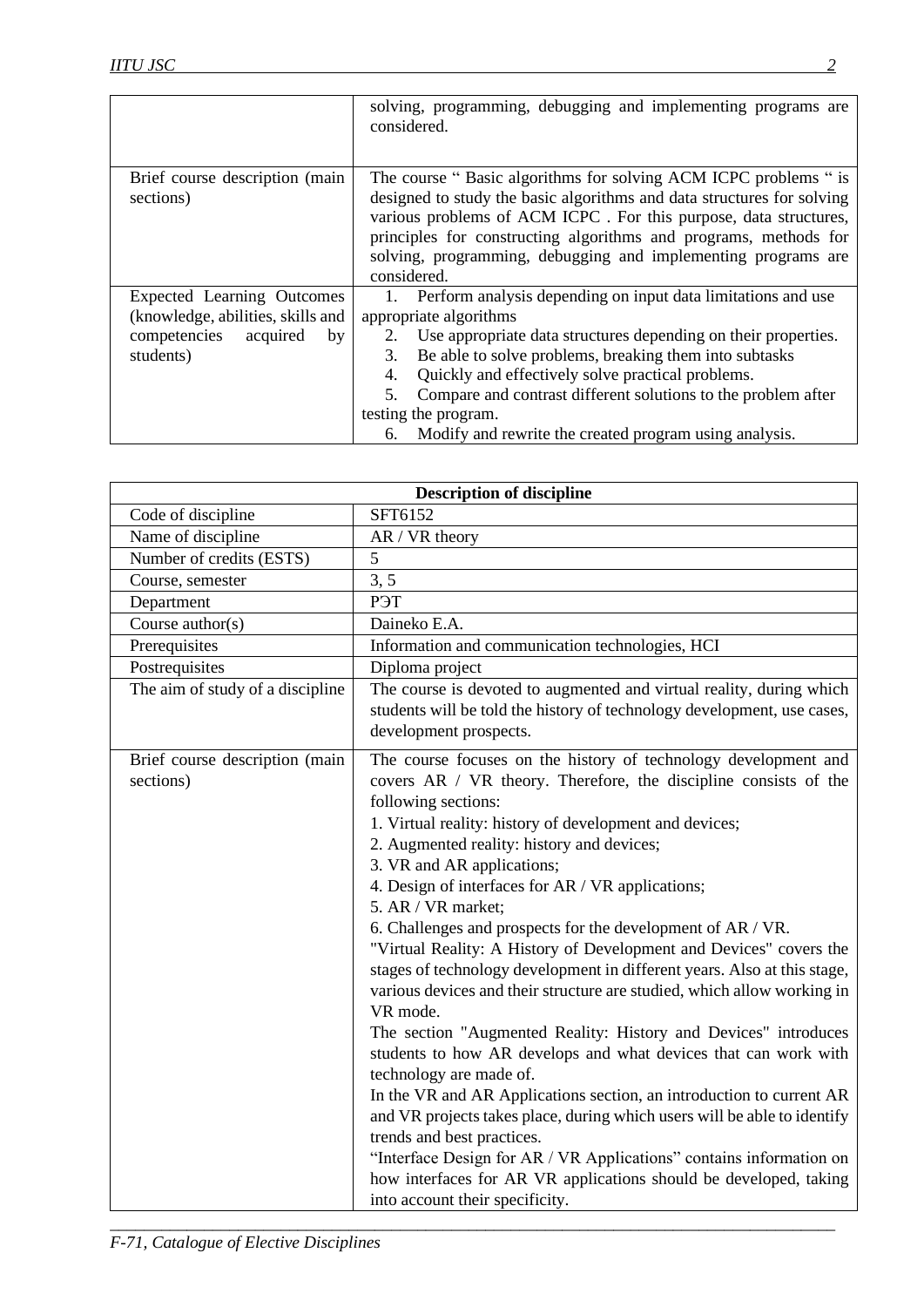|                                             | The AR / VR Market section is devoted to the current state of the                                                                                                                                                                                                                                                                                                                                                                                                                                                                                                   |
|---------------------------------------------|---------------------------------------------------------------------------------------------------------------------------------------------------------------------------------------------------------------------------------------------------------------------------------------------------------------------------------------------------------------------------------------------------------------------------------------------------------------------------------------------------------------------------------------------------------------------|
|                                             | market for virtual and augmented reality applications, as well as                                                                                                                                                                                                                                                                                                                                                                                                                                                                                                   |
|                                             | development forecasts.                                                                                                                                                                                                                                                                                                                                                                                                                                                                                                                                              |
|                                             | At the final stage, "Challenges and Prospects for AR / VR                                                                                                                                                                                                                                                                                                                                                                                                                                                                                                           |
|                                             | Development," students will get acquainted with the complexities of                                                                                                                                                                                                                                                                                                                                                                                                                                                                                                 |
|                                             | the industry and the prospects for market development.                                                                                                                                                                                                                                                                                                                                                                                                                                                                                                              |
| <b>Expected Learning Outcomes</b>           | This course will introduce students to the VR / AR industry and is                                                                                                                                                                                                                                                                                                                                                                                                                                                                                                  |
| (knowledge, abilities, skills and           | suitable for anyone who does not have experience with technology.                                                                                                                                                                                                                                                                                                                                                                                                                                                                                                   |
| competencies<br>acquired<br>by<br>students) | Expected results of the study, after completing the course:                                                                                                                                                                                                                                                                                                                                                                                                                                                                                                         |
|                                             | 1. Formation of knowledge about virtual and augmented reality;                                                                                                                                                                                                                                                                                                                                                                                                                                                                                                      |
|                                             | 2. Ability to distinguish between virtual and augmented reality;                                                                                                                                                                                                                                                                                                                                                                                                                                                                                                    |
|                                             | 3. Understanding the principles of virtual and augmented reality;                                                                                                                                                                                                                                                                                                                                                                                                                                                                                                   |
|                                             | 4. Ability to generate your own ideas for projects in AR / VR;                                                                                                                                                                                                                                                                                                                                                                                                                                                                                                      |
|                                             | 5. Identify good and bad projects;                                                                                                                                                                                                                                                                                                                                                                                                                                                                                                                                  |
|                                             | 6. Understand the structure of VR / AR devices.                                                                                                                                                                                                                                                                                                                                                                                                                                                                                                                     |
|                                             | Students of the course will get acquainted with the history of AR / VR<br>development, key personalities, technology prerequisites, key market<br>players, problems that arise in the process of project development. After<br>completing the course, students will understand exactly how the virtual<br>and augmented reality industry works. How applications work, what<br>factors need to be considered when developing, what is needed to<br>promote projects. In addition, students will be able to explore the<br>internals of the devices used in AR / VR. |
|                                             | 1. After completing the discipline, students will be equipped<br>1.<br>with a set of skills necessary to generate ideas for their own projects.<br>Knowledge of the structure of devices will allow you to take this into<br>account in the process of their design and planning.                                                                                                                                                                                                                                                                                   |

| <b>Description of discipline</b> |                                                                                                                                                                                                                                                                                                                                                                                                                                                                                                                 |
|----------------------------------|-----------------------------------------------------------------------------------------------------------------------------------------------------------------------------------------------------------------------------------------------------------------------------------------------------------------------------------------------------------------------------------------------------------------------------------------------------------------------------------------------------------------|
| Code of discipline               | SFT6153                                                                                                                                                                                                                                                                                                                                                                                                                                                                                                         |
| Name of discipline               | AR / VR Unity Basics                                                                                                                                                                                                                                                                                                                                                                                                                                                                                            |
| Number of credits (ESTS)         | 5                                                                                                                                                                                                                                                                                                                                                                                                                                                                                                               |
| Course, semester                 | 3, 6                                                                                                                                                                                                                                                                                                                                                                                                                                                                                                            |
| Department                       | P <sub>H</sub>                                                                                                                                                                                                                                                                                                                                                                                                                                                                                                  |
| Course $\text{author}(s)$        | Daineko E.A.                                                                                                                                                                                                                                                                                                                                                                                                                                                                                                    |
| Prerequisites                    | Information and communication technologies, HCI                                                                                                                                                                                                                                                                                                                                                                                                                                                                 |
| Postrequisites                   | Diploma project                                                                                                                                                                                                                                                                                                                                                                                                                                                                                                 |
| The aim of study of a discipline | This course focuses on the basics of development in the Unity game<br>engine. It will allow students to become familiar with the interface,<br>basic tools and functions of the application. The main goal of the<br>course is to teach students to create their own projects, introduce<br>additional packages. In the course of studying the discipline, students<br>will get acquainted with various projects of other developers, which<br>will help them learn to distinguish good projects from bad ones. |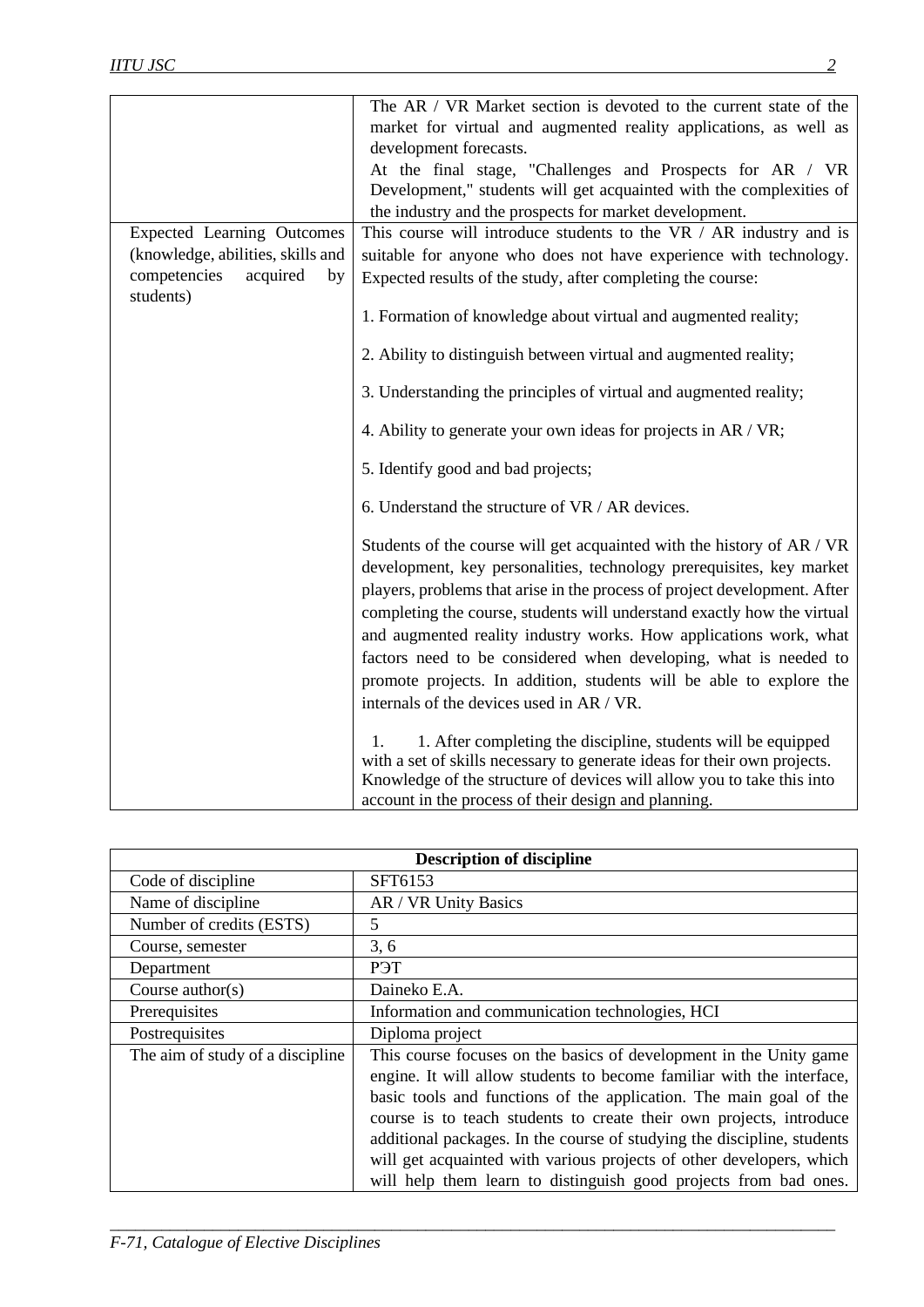|                                   | Subsequently, this will help students to take the knowledge gained into    |
|-----------------------------------|----------------------------------------------------------------------------|
|                                   | their own projects.                                                        |
|                                   | The course is a starting one, and will allow students to acquire the       |
|                                   | minimum required set of skills for independent development of              |
|                                   | projects. The course will explore ways of creating an application          |
|                                   | interface, writing scripts to ensure interaction between project           |
|                                   | elements, importing external packages to provide a project with            |
|                                   | additional functionality, deploying an application on different            |
|                                   | platforms.                                                                 |
| Brief course description (main    | The course consists of six main sections, each of which will introduce     |
| sections)                         | you to specific elements of the game engine. Each stage of the course      |
|                                   | is devoted to a specific topic, the detailed presentation of information   |
|                                   | will make it easier to assimilate. Course sections:                        |
|                                   |                                                                            |
|                                   | 1. Acquaintance with Unity;                                                |
|                                   | 2. Basics of Unity;                                                        |
|                                   | 3. Introduction to the game engine;                                        |
|                                   | 4. Familiarity with other platforms;                                       |
|                                   | 5. Writing code;                                                           |
|                                   | 6. Development of the project.                                             |
|                                   | At the Acquaintance with Unity stage, students will become familiar        |
|                                   | with what a game engine is, its history, functions and capabilities.       |
|                                   | The next stage - "Unity Basics" - will tell you about the basic principles |
|                                   | of development on the platform.                                            |
|                                   | "Introduction to the game engine" will allow you to practice the basic     |
|                                   | functionality and set of tools required for development.                   |
|                                   | The section "Getting to know other platforms" is devoted to the study      |
|                                   | of analogs, will demonstrate to students different platforms and their     |
|                                   | capabilities, differences and similarities with Unity.                     |
|                                   | "Writing Code" teaches students the basic concepts for working with        |
|                                   | their own project, after which they can write code for the project.        |
|                                   | The final stage "Project Development" is devoted to the development        |
|                                   | of the student's project, and will help to implement the knowledge         |
|                                   | gained during the course.                                                  |
| <b>Expected Learning Outcomes</b> | Taking the course will help students acquire the following skill set:      |
| (knowledge, abilities, skills and | 1. Work in the Unity environment;                                          |
| acquired                          | 2. Create a user interface for the application;                            |
| competencies<br>by                | 3. Develop your own projects;                                              |
| students)                         | 4. Import third-party modules for additional features;                     |
|                                   | 5. Write the code;                                                         |
|                                   | 6. Analyze and correct the code;                                           |
|                                   | 7. Deploy applications across multiple platforms.                          |
|                                   |                                                                            |
|                                   | During the training, students will learn how to work inside the Unity      |
|                                   | engine. The result of which will be the creation of a project that         |
|                                   | students implement from an idea to a finished application. In addition     |
|                                   | to working in the engine, students will master the $C \# programming$      |
|                                   | bases necessary for writing application code. They also learn to           |
|                                   | analyze their code and correct errors.                                     |
|                                   | Students will learn how to create a user interface to interact with the    |
|                                   | application. They will also learn how to import the necessary objects      |
|                                   | and additional modules for the application to work. In addition,           |
|                                   | students will be able to customize the appearance of objects, change       |
|                                   | their texture, program and customize the interaction between them.         |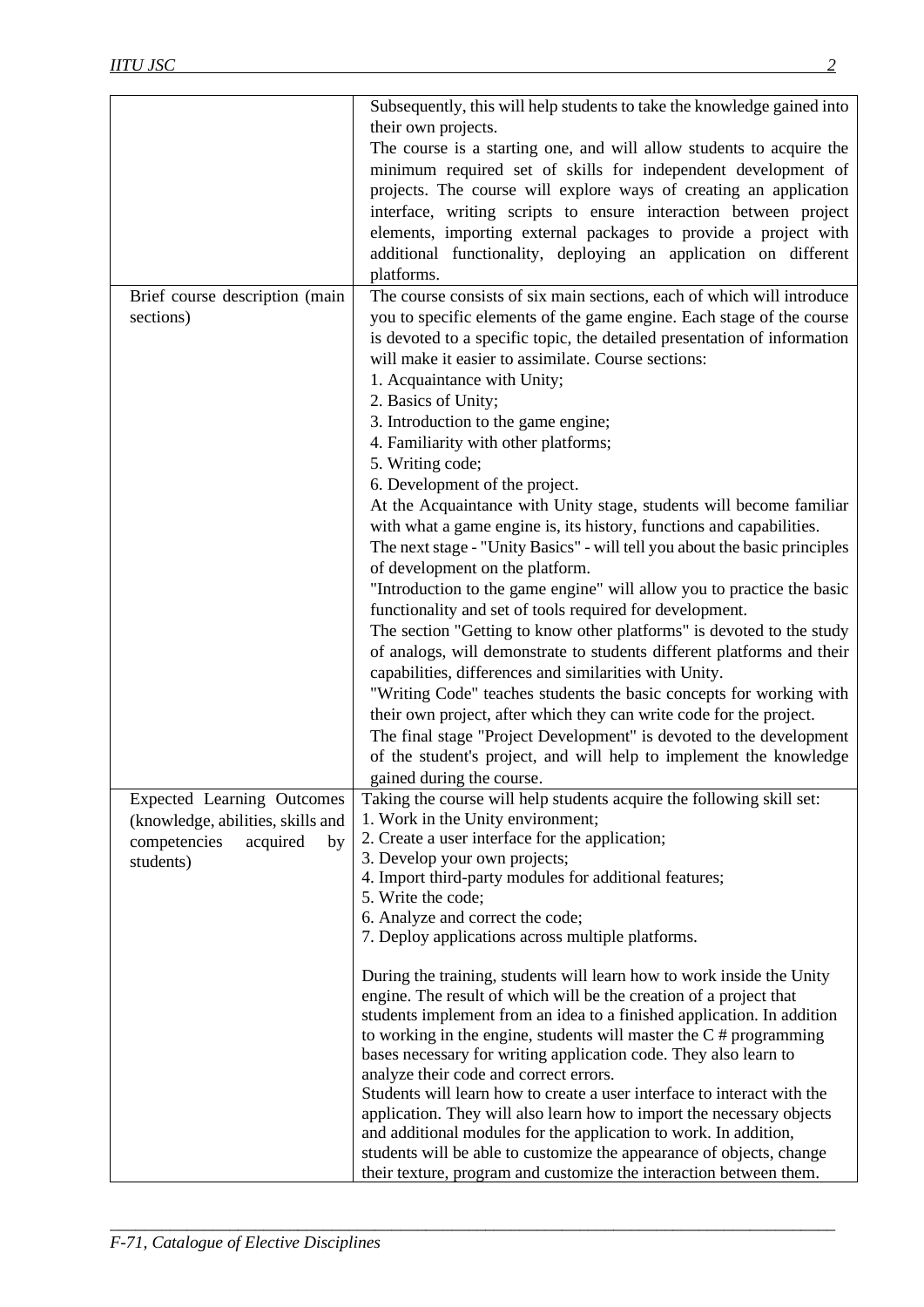| The final stage in the development of the application will be teaching<br>students to deploy their projects on one of the platforms that students<br>can choose depending on the needs of the project. |
|--------------------------------------------------------------------------------------------------------------------------------------------------------------------------------------------------------|
|                                                                                                                                                                                                        |

| <b>Description of discipline</b>                                                                                      |                                                                                                                                                                                                    |
|-----------------------------------------------------------------------------------------------------------------------|----------------------------------------------------------------------------------------------------------------------------------------------------------------------------------------------------|
| Code of discipline                                                                                                    | SFT6154                                                                                                                                                                                            |
| Name of discipline                                                                                                    | Go lang web development                                                                                                                                                                            |
| Number of credits (ESTS)                                                                                              | 5                                                                                                                                                                                                  |
| Course, semester                                                                                                      | 3, 5                                                                                                                                                                                               |
| Department                                                                                                            | КИИБ                                                                                                                                                                                               |
| Course $\text{author}(s)$                                                                                             | Tolegenov A.M.                                                                                                                                                                                     |
| Prerequisites                                                                                                         | Object Oriented Programming, Web Programming                                                                                                                                                       |
| Postrequisites                                                                                                        | Diploma project                                                                                                                                                                                    |
| The aim of study of a discipline                                                                                      | Learn the basics of the language and web service development with Go                                                                                                                               |
| Brief course description (main                                                                                        | Go (golang) is a modern programming language designed for the                                                                                                                                      |
| sections)                                                                                                             | development of highly competitive applications running on<br>multiprocessor systems.                                                                                                               |
| <b>Expected Learning Outcomes</b><br>(knowledge, abilities, skills and<br>competencies<br>acquired<br>by<br>students) | The course will give the basics of programming in the Go language, as<br>well as experience in using the language in the basic tasks that are<br>encountered today in server-side web development. |

| <b>Description of discipline</b> |                                                                                                                      |
|----------------------------------|----------------------------------------------------------------------------------------------------------------------|
| Code of discipline               | SFT6155                                                                                                              |
| Name of discipline               | Blockchain technologies                                                                                              |
| Number of credits (ESTS)         | 5                                                                                                                    |
| Course, semester                 | 3, 6                                                                                                                 |
| Department                       | <b>Information Systems</b>                                                                                           |
| Course $\text{author}(s)$        | A.A. Kuatbaeva                                                                                                       |
| Prerequisites                    | Mathematics, ICT, Introduction to Programming                                                                        |
| Postrequisites                   | Data mining, Big data mining                                                                                         |
| The aim of study of a            | The goal of the discipline is to study blockchain technology on                                                      |
| discipline                       | mathematical, cryptographic foundations and apply it to solving applied                                              |
|                                  | problems (smart contracts, supply chain management, digital signatures                                               |
|                                  | and algorithms for their verification).                                                                              |
| Brief course description (main   | Blockchain is a mathematical algorithm that allows secure and private                                                |
| sections)                        | exchange of data across peer-to-peer networks. The main idea of                                                      |
|                                  | blockchain technology is a chain of blocks with information about each                                               |
|                                  | transaction, which is stored in each unit of the computer network.                                                   |
|                                  | Blockchain provides effective and reliable data protection, transparent<br>and tamper-proof exchange of information. |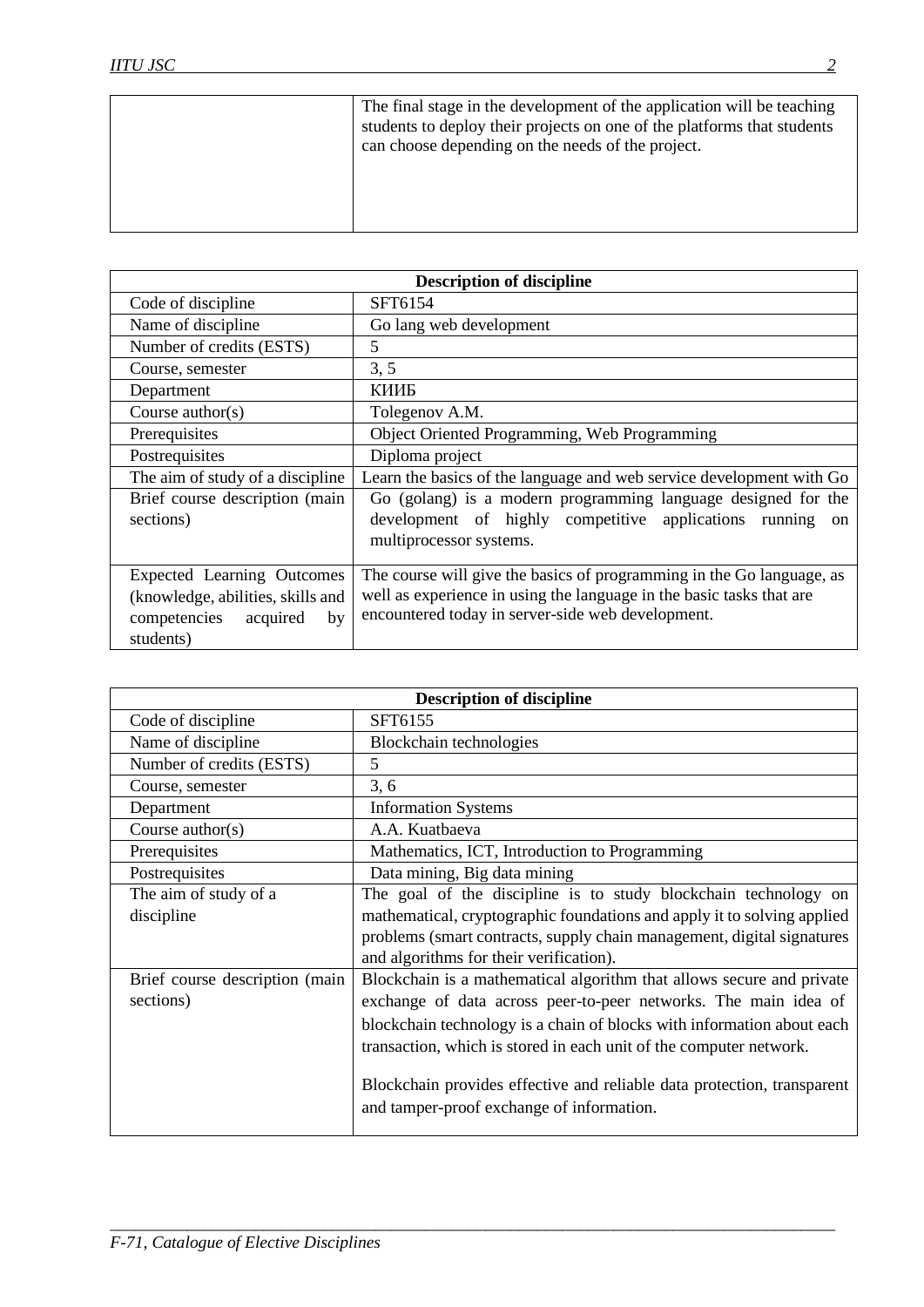|                                   | The discipline covers a number of mathematical methods of the family    |
|-----------------------------------|-------------------------------------------------------------------------|
|                                   | of elliptic curves and methods of creating software for blockchain      |
|                                   | systems in Java, Python.                                                |
|                                   | The discipline will introduce students to the basics of blockchain on   |
|                                   | various platforms.                                                      |
| <b>Expected Learning Outcomes</b> | As a result of mastering the discipline, the student / master's student |
| (knowledge, abilities, skills and |                                                                         |
| competencies<br>acquired<br>by    | must                                                                    |
| students)                         | Know:                                                                   |
|                                   |                                                                         |
|                                   | 1. RLA in the field of blockchain in the world and the Republic of      |
|                                   | Kazakhstan                                                              |
|                                   |                                                                         |
|                                   | 2. Basic mathematical foundations of blockchain construction            |
|                                   | 3. Cryptographic basics of blockchain                                   |
|                                   |                                                                         |
|                                   | 4. Blockchain process management                                        |
|                                   |                                                                         |
|                                   | Be able to:                                                             |
|                                   |                                                                         |
|                                   | 1. Build blockchain algorithms from scratch                             |
|                                   | 2. Develop programs in Java for the blockchain                          |
|                                   |                                                                         |
|                                   | 3. Design blockchain on elliptic curves                                 |
|                                   |                                                                         |
|                                   | Have knowledge of:                                                      |
|                                   | 1. Designing blockchain models                                          |
|                                   |                                                                         |
|                                   | 2. Develop software for blockchain                                      |
|                                   |                                                                         |
|                                   | 1. 3. Design smart contract systems for an applied task /               |

| <b>Description of discipline</b>                                |                                                                                                                                                                                                                                                                                                                                                                                |
|-----------------------------------------------------------------|--------------------------------------------------------------------------------------------------------------------------------------------------------------------------------------------------------------------------------------------------------------------------------------------------------------------------------------------------------------------------------|
| Code of discipline                                              | SFT6157                                                                                                                                                                                                                                                                                                                                                                        |
| Name of discipline                                              | R programming                                                                                                                                                                                                                                                                                                                                                                  |
| Number of credits (ESTS)                                        | 5                                                                                                                                                                                                                                                                                                                                                                              |
| Course, semester                                                | 3, 6                                                                                                                                                                                                                                                                                                                                                                           |
| Department                                                      | <b>IS</b>                                                                                                                                                                                                                                                                                                                                                                      |
| Course $\text{author}(s)$                                       | Moldagulova A.N.                                                                                                                                                                                                                                                                                                                                                               |
| Prerequisites                                                   | <b>Object Oriented Programming</b>                                                                                                                                                                                                                                                                                                                                             |
| Postrequisites                                                  | Data modeling                                                                                                                                                                                                                                                                                                                                                                  |
| The aim of study of a discipline                                | An Introduction to Programming in R helps students master the basics<br>of this beautiful open source language, including factors, lists, and data<br>frames. This course covers practical issues in statistical computing,<br>including reading data in R, accessing R packages, writing R functions,<br>and organizing and annotating R code with hands-on working examples. |
| Brief course description (main<br>sections)                     | All lab and homework will be done on Microsoft Visual Studio 2010 or<br>newer.                                                                                                                                                                                                                                                                                                 |
| Expected Learning Outcomes<br>(knowledge, abilities, skills and | • Learn basic syntax, programming grammar, and a range of<br>vocabularies to aid in data analysis.                                                                                                                                                                                                                                                                             |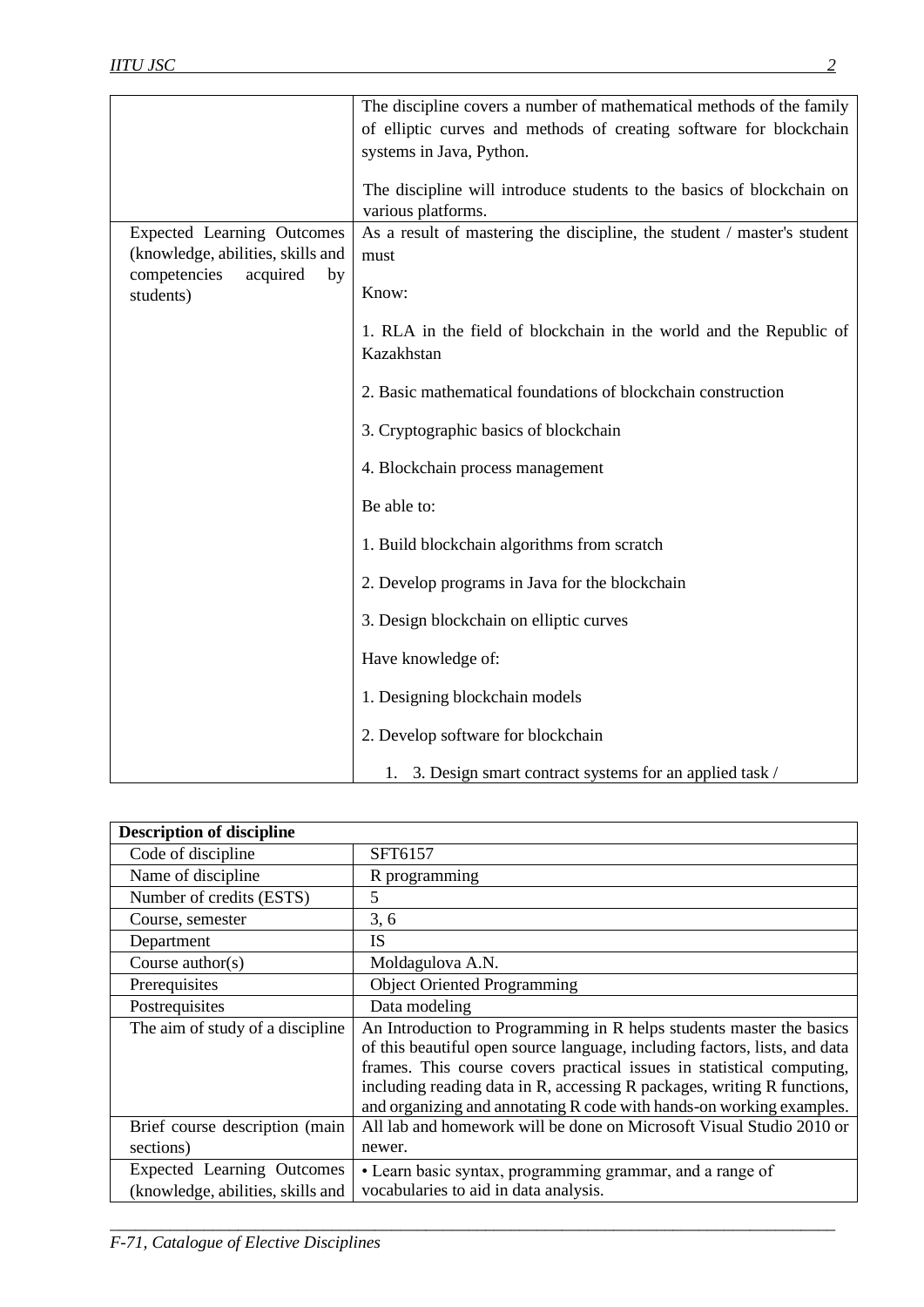| competencies<br>students) | acquired | by   • Make a list of motivations for learning R programming<br>• Importing, viewing and modifying datasets in R Programming |
|---------------------------|----------|------------------------------------------------------------------------------------------------------------------------------|
|                           |          | • Perform appropriate statistical tests in R programming                                                                     |

| <b>Description of discipline</b>                                                                                        |                                                                                                                                                                                                                                                                                                                                                                                                                                                                                                                                                                                                                                 |  |
|-------------------------------------------------------------------------------------------------------------------------|---------------------------------------------------------------------------------------------------------------------------------------------------------------------------------------------------------------------------------------------------------------------------------------------------------------------------------------------------------------------------------------------------------------------------------------------------------------------------------------------------------------------------------------------------------------------------------------------------------------------------------|--|
| Code of discipline                                                                                                      | SFT6158                                                                                                                                                                                                                                                                                                                                                                                                                                                                                                                                                                                                                         |  |
| Name of discipline                                                                                                      | Parallel programming                                                                                                                                                                                                                                                                                                                                                                                                                                                                                                                                                                                                            |  |
| Number of credits (ESTS)                                                                                                | 6                                                                                                                                                                                                                                                                                                                                                                                                                                                                                                                                                                                                                               |  |
| Course, semester                                                                                                        | 3, 5                                                                                                                                                                                                                                                                                                                                                                                                                                                                                                                                                                                                                            |  |
| Department                                                                                                              | <b>IS</b>                                                                                                                                                                                                                                                                                                                                                                                                                                                                                                                                                                                                                       |  |
| Course author(s)                                                                                                        | Nayzabayeva L.K.                                                                                                                                                                                                                                                                                                                                                                                                                                                                                                                                                                                                                |  |
| Prerequisites                                                                                                           | Introduction to programming                                                                                                                                                                                                                                                                                                                                                                                                                                                                                                                                                                                                     |  |
| Postrequisites                                                                                                          | Diploma project                                                                                                                                                                                                                                                                                                                                                                                                                                                                                                                                                                                                                 |  |
| The aim of study of a<br>discipline                                                                                     | Study of the main provisions of the modern concept of the process, the<br>features of formal models of parallel programming, the principles of<br>organizing the interaction of asynchronous processes, methods for<br>parallelizing algorithms. Formation of skills in working with parallel<br>computers, development and debugging of parallel programs in the<br>environment of parallel operating systems, researching the features of the<br>structure of parallel computers and taking these features into account when<br>carrying out computations.                                                                    |  |
| Brief course description<br>(main sections)                                                                             | In parallel computing, multiple processors work together to solve this<br>problem. These are exciting times for parallel computing. The largest<br>parallel machine has over one hundred thousand processors, and machines<br>with over ten thousand processors are believed to be in the public domain<br>by the end of the decade. Moreover, as most chip makers are moving to<br>multi-core processors, most machines will soon be parallelized. Therefore,<br>it is very important to learn how to use parallel machines effectively.                                                                                       |  |
| Expected<br>Learning<br>(knowledge,<br>Outcomes<br>abilities,<br>skills<br>and<br>competencies acquired by<br>students) | 1. Define terminology commonly used in parallel computing, such as<br>efficiency and speedup.<br>2. To create a parallel algorithm, implement it using MPI, OpenMP,<br>pthreads, or a combination of MPI and OpenMP.<br>3. To write parallel code, analyze its performance,<br>4. To identify computational bottlenecks in order to optimize code<br>performance.<br>5. To change and rewrite parallel code, debug it and fix errors.<br>6. To explain the problem, implement effective and correct code to solve it,<br>analyze its performance.<br>7. Make persuasive written and oral presentations explaining achievements. |  |

| <b>Description of discipline</b> |                                                                 |  |
|----------------------------------|-----------------------------------------------------------------|--|
| Code of discipline               | SFT6127                                                         |  |
| Name of discipline               | Development of a web application based on the Framework (ISD-3) |  |
| Number of credits (ESTS)         | 5                                                               |  |
| Course, semester                 | 4,7                                                             |  |
| Department                       | <b>Information Systems</b>                                      |  |
| Course $\text{author}(s)$        | Beysembiev B., Seitkulov J.                                     |  |
| Prerequisites                    | Development of Web Components on the Java EE Platform (ISD-2)   |  |
| Postrequisites                   | Development of web services on the Java EE platform (ISD-4)     |  |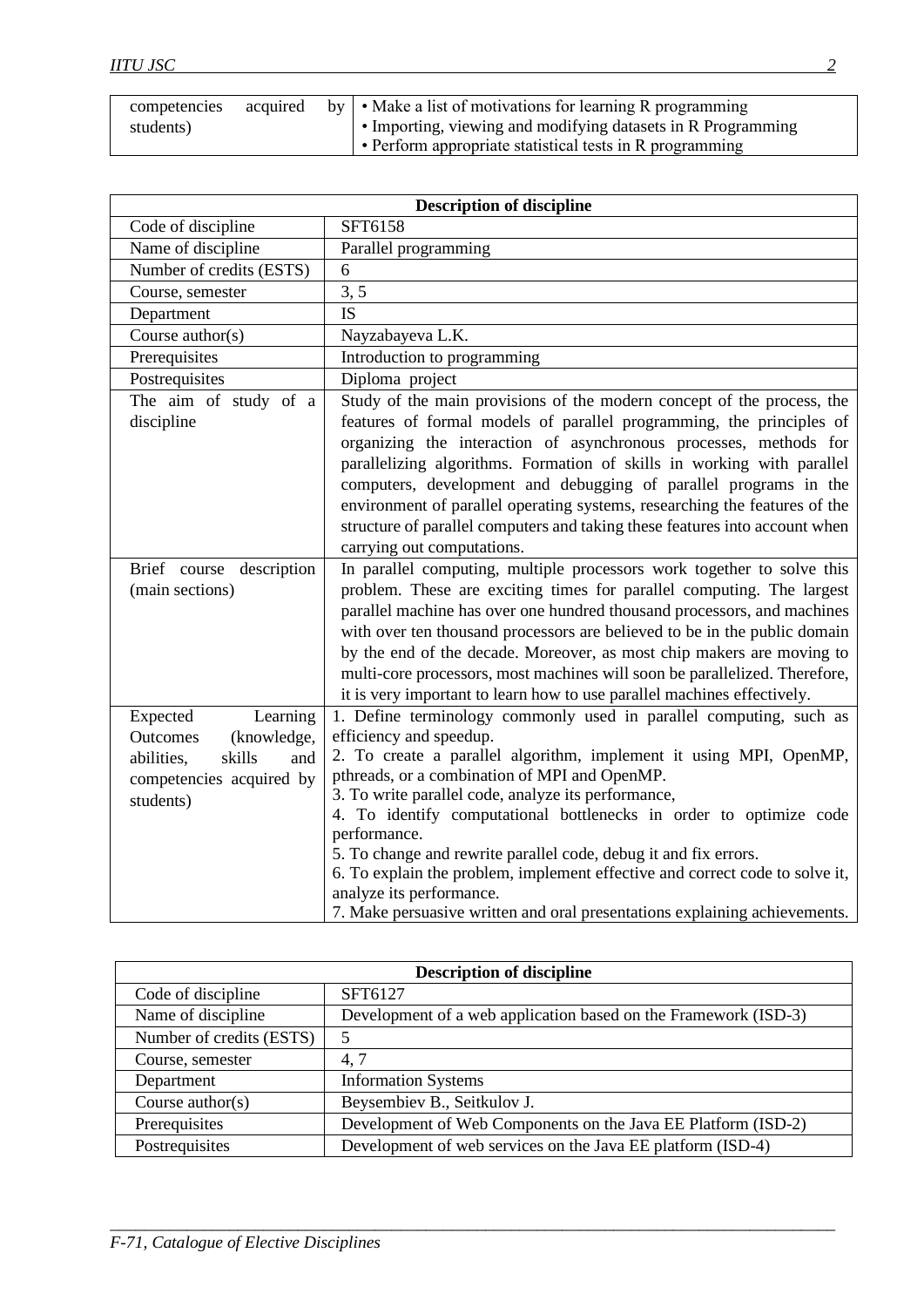| The aim of study of a<br>discipline | This course prepares students for the OCPJWCD (Oracle Certified<br>Professional Level Professional) certification, which provides a basic |
|-------------------------------------|-------------------------------------------------------------------------------------------------------------------------------------------|
|                                     | knowledge of developing Java components (servlets and JSPs) used in                                                                       |
|                                     | web applications.                                                                                                                         |
| Brief course description            | This course prepares students for the OCPJWCD (Oracle Certified                                                                           |
| (main sections)                     | Professional Level Professional) certification, which provides a basic                                                                    |
|                                     | knowledge of developing Java components (servlets and JSPs) used in                                                                       |
|                                     | web applications.                                                                                                                         |
| Learning<br>Expected                | 1. define the basic ideas of Java components;                                                                                             |
| <b>Outcomes</b><br>(knowledge,      | 2. be able to develop a Java component;                                                                                                   |
| abilities,<br>skills<br>and         | 3. be able to implement servlets;                                                                                                         |
| competencies acquired by            | 4. implement JSP pages;                                                                                                                   |
| students)                           | 5. understand web applications using servlets and JSP pages.                                                                              |

| <b>Description of discipline</b>  |                                                                      |  |
|-----------------------------------|----------------------------------------------------------------------|--|
| Code of discipline                | SFT6129                                                              |  |
| Name of discipline                | Development of web services on the Java EE platform (ISD-4)          |  |
| Number of credits (ESTS)          | 5                                                                    |  |
| Course, semester                  | 4,7                                                                  |  |
| Department                        | <b>IS</b>                                                            |  |
| Course $\text{author}(s)$         | Seitkulov J., Beisembiev B.                                          |  |
| Prerequisites                     | Development of Web Components on the Java EE Platform (ISD-2)        |  |
| Postrequisites                    | Diploma project                                                      |  |
| The aim of study of a discipline  | This course prepares students for the OCPJWSD (OCPJWSD: Oracle       |  |
|                                   | Certified Professional Level: Web services developer for the Java EE |  |
|                                   | 5 platform) certification, which includes the ability to develop web |  |
|                                   | services using Java technologies such as the Java Web Services       |  |
|                                   | Developer Pack, JAX-WS and JAXB. In addition, this course covers     |  |
|                                   | XML, JSON, REST, and Security Fundamentals.                          |  |
| Brief course description (main    | This course prepares students for the OCPJWSD (OCPJWSD: Oracle       |  |
| sections)                         | Certified Professional Level: Web services developer for the Java EE |  |
|                                   | 5 platform) certification, which includes the ability to develop web |  |
|                                   | services using Java technologies such as the Java Web Services       |  |
|                                   | Developer Pack, JAX-WS and JAXB. In addition, this course covers     |  |
|                                   | XML, JSON, REST, and Security Fundamentals.                          |  |
| <b>Expected Learning Outcomes</b> | 1.be able to practice JAX-RS and JAX-WS                              |  |
| (knowledge, abilities, skills and | 2.be able to demonstrate REST web services                           |  |
| competencies<br>acquired<br>by    | 3.explore the SOAP web service                                       |  |
| students)                         | 4. Be able to work with sparse JSON and XML                          |  |
|                                   | 5. Be able to integrate with Amazon SES, Google Maps                 |  |

| <b>Description of discipline</b> |                                                               |
|----------------------------------|---------------------------------------------------------------|
| Code of discipline               | SFT6131                                                       |
| Name of discipline               | <b>Client Server Applications (ISD-5)</b>                     |
| Number of credits (ESTS)         | five                                                          |
| Course, semester                 | 4,7                                                           |
| Department                       | <b>Information Systems</b>                                    |
| Course $\text{author}(s)$        | Seitkulov J., Beisembiev B.                                   |
| Prerequisites                    | Development of Web Components on the Java EE Platform (ISD-2) |
| Postrequisites                   | Diploma project                                               |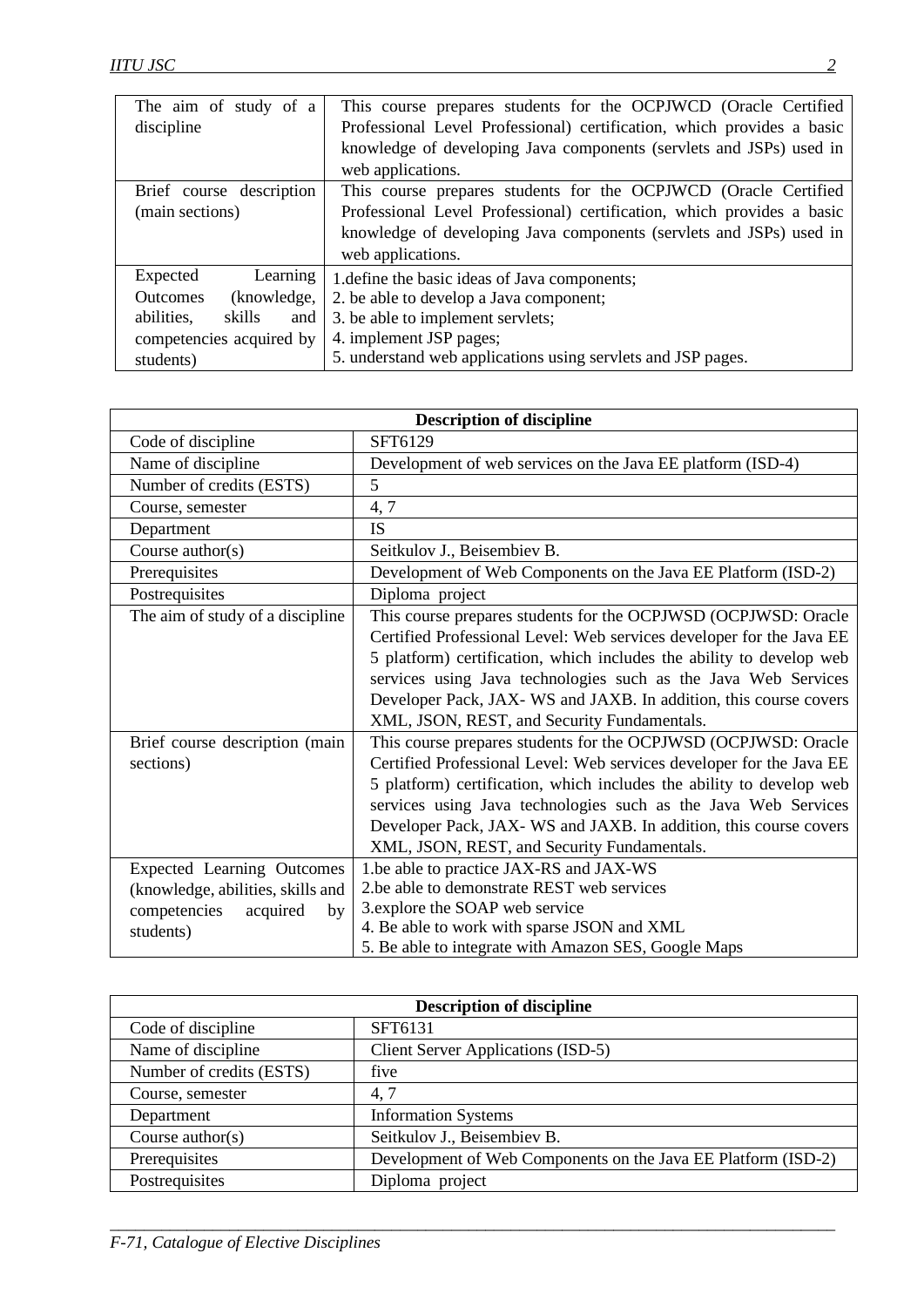| The aim of study of a discipline                                                                                      | Students study the fundamental principles of application work in the<br>client-server architecture; mastering technologies for storing and<br>processing data in systems of client-server architecture.                                                                                                                                                                                                                                                                                                                                                                                                                                                                                                                                                                                                                                                                                                                             |
|-----------------------------------------------------------------------------------------------------------------------|-------------------------------------------------------------------------------------------------------------------------------------------------------------------------------------------------------------------------------------------------------------------------------------------------------------------------------------------------------------------------------------------------------------------------------------------------------------------------------------------------------------------------------------------------------------------------------------------------------------------------------------------------------------------------------------------------------------------------------------------------------------------------------------------------------------------------------------------------------------------------------------------------------------------------------------|
| Brief course description (main<br>sections)                                                                           | Studying the fundamental principles of application work in the client-<br>server architecture; mastering technologies for storing and processing<br>data in systems of client-server architecture.                                                                                                                                                                                                                                                                                                                                                                                                                                                                                                                                                                                                                                                                                                                                  |
| <b>Expected Learning Outcomes</b><br>(knowledge, abilities, skills and<br>competencies<br>acquired<br>by<br>students) | As a result of mastering the discipline, the student should be able to:<br>• fundamentals of new information technologies for the development<br>of client-server software,<br>• features of development, organization, distribution and monetization<br>of client-server software,<br>• use the IDE for writing program code,<br>• project management systems, team communication systems, version<br>control systems,<br>• fundamentals of the technology of object-oriented decomposition of<br>software systems, basic design patterns<br>• analyze the client-server architecture,<br>• theoretically substantiate the need to use IT and the choice for<br>solving specific professional tasks,<br>• use specialized software for the development of client-server<br>software,<br>• use the principles of OOP when creating client-server software,<br>• optimize the work of client applications with distributed databases |

| <b>Description of discipline</b> |                                                                                 |
|----------------------------------|---------------------------------------------------------------------------------|
| Code of discipline               | SFT6139                                                                         |
| Name of discipline               | Basics of Business Modeling (BA-3)                                              |
| Number of credits (ESTS)         | 5                                                                               |
| Course, semester                 | 4,7                                                                             |
| Department                       | <b>IS</b>                                                                       |
| Course $\text{author}(s)$        | Sembina G.K.                                                                    |
| Prerequisites                    | Business Analysis Tools (BA-2)                                                  |
| Postrequisites                   | Diploma Project                                                                 |
| The aim of study of a            | teaching the theoretical foundations of process management, modeling and        |
| discipline                       | analysis of business processes, familiarizing students with modern tools of     |
|                                  | business modeling.                                                              |
|                                  | The objectives of the discipline are reduced to the study of the theory of the  |
|                                  | process approach to the management of an organization's activities,             |
|                                  | methodologies for describing business processes and the software that           |
|                                  | supports them.                                                                  |
| Brief course description         | Every modern enterprise is forced to constantly improve its activities. The     |
| (main sections)                  | approach to managing an organization as managing functionally separated         |
|                                  | departments is currently not effective. Today, enterprises need a transition to |
|                                  | a modern process-oriented management system and an integrated application       |
|                                  | of advanced methods and software products for business process                  |
|                                  | management. Modeling business processes makes it possible to analyze and        |
|                                  | improve the activities of the enterprise as a whole and in the workplace, its   |
|                                  | interaction with external organizations, customers and suppliers.               |
| Expected<br>Learning             | Know:                                                                           |
| (knowledge,<br>Outcomes          | - the content of general scientific and specific methods of business process    |
| skills<br>abilities,<br>and      | management                                                                      |
| competencies acquired by         | - activity description methodology                                              |
| students)                        | - process analysis methods                                                      |
|                                  | Be able to:                                                                     |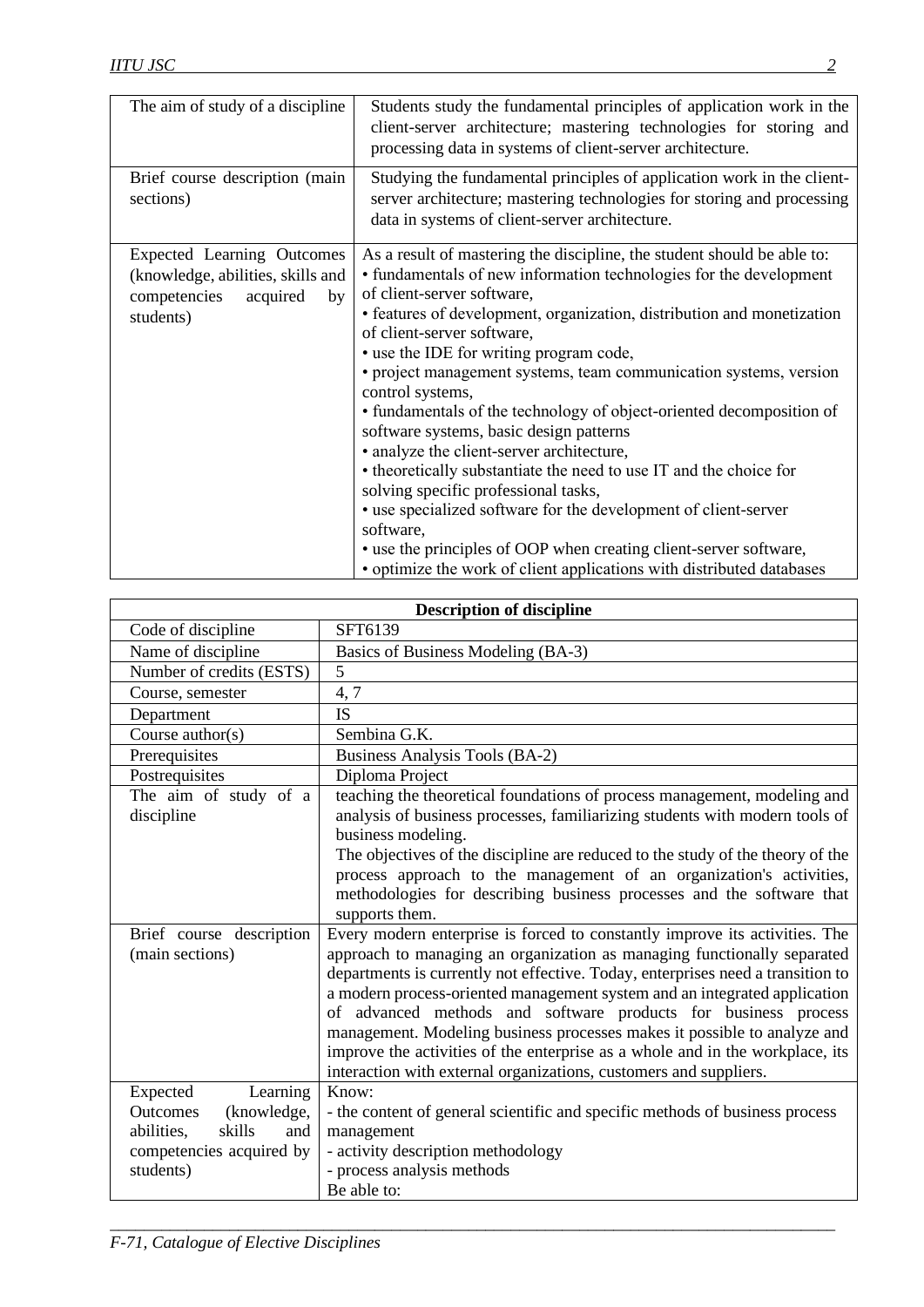| - use tools for modeling business processes                                 |
|-----------------------------------------------------------------------------|
| - analyze business processes using various methods                          |
| - to carry out management functions within the framework of projects and    |
| programs to improve business processes                                      |
| Own:                                                                        |
| - understanding of the process approach and process-oriented organization   |
| - an understanding of the theoretical foundations of process control        |
| - an understanding of modern software used in the field of business process |
| modeling.                                                                   |
|                                                                             |

| <b>Description of discipline</b>                                                                                      |                                                                                                                                                                                                                                                                                                                                                                                                                                                                                                                                                                                                                                                                                                             |  |
|-----------------------------------------------------------------------------------------------------------------------|-------------------------------------------------------------------------------------------------------------------------------------------------------------------------------------------------------------------------------------------------------------------------------------------------------------------------------------------------------------------------------------------------------------------------------------------------------------------------------------------------------------------------------------------------------------------------------------------------------------------------------------------------------------------------------------------------------------|--|
| Code of discipline                                                                                                    | SFT6140                                                                                                                                                                                                                                                                                                                                                                                                                                                                                                                                                                                                                                                                                                     |  |
| Name of discipline                                                                                                    | Innovation Management (BA-4)                                                                                                                                                                                                                                                                                                                                                                                                                                                                                                                                                                                                                                                                                |  |
| Number of credits (ESTS)                                                                                              | 5                                                                                                                                                                                                                                                                                                                                                                                                                                                                                                                                                                                                                                                                                                           |  |
| Course, semester                                                                                                      | 4,7                                                                                                                                                                                                                                                                                                                                                                                                                                                                                                                                                                                                                                                                                                         |  |
| Department                                                                                                            | <b>IS</b>                                                                                                                                                                                                                                                                                                                                                                                                                                                                                                                                                                                                                                                                                                   |  |
| Course $\text{author}(s)$                                                                                             | Alimzhanova L.M.                                                                                                                                                                                                                                                                                                                                                                                                                                                                                                                                                                                                                                                                                            |  |
| Prerequisites                                                                                                         | Business Analysis Tools (BA-2)                                                                                                                                                                                                                                                                                                                                                                                                                                                                                                                                                                                                                                                                              |  |
| Postrequisites                                                                                                        | Diploma Project                                                                                                                                                                                                                                                                                                                                                                                                                                                                                                                                                                                                                                                                                             |  |
| The aim of study of a discipline                                                                                      | Studying the content and structure of the innovation process,<br>researching various aspects of innovation management, acquiring<br>skills in analyzing corporate innovation strategies, as well as assessing<br>the effectiveness of innovative projects and searching for possible<br>forms of their financing.                                                                                                                                                                                                                                                                                                                                                                                           |  |
| Brief course description (main<br>sections)                                                                           | The course will consider the benefits (and problems) of innovation,<br>examples of innovation. In addition, we will consider various tools and<br>approaches to innovation management.                                                                                                                                                                                                                                                                                                                                                                                                                                                                                                                      |  |
| <b>Expected Learning Outcomes</b><br>(knowledge, abilities, skills and<br>competencies<br>acquired<br>by<br>students) | 1.evaluating the importance of innovation and its effective<br>management<br>2.explain some current models of innovation and relate them to current<br>practice<br>3. Illustrate innovation management practices through one or more case<br>studies<br>4. describe the innovation process and criticize various tools and<br>approaches to managing this process<br>5. revealing the impact of institutions and national systems of<br>innovation on<br>6.the innovation management process<br>7. Evaluate a set of incentive mechanisms and structures to stimulate<br>innovative behavior<br>8. determination of the best practice in innovation management in<br>various sectors, such as benchmarking. |  |

| <b>Description of discipline</b> |                                             |
|----------------------------------|---------------------------------------------|
| Code of discipline               | SFT6141                                     |
| Name of discipline               | <b>Business Process Optimization (BA-5)</b> |
| Number of credits (ESTS)         |                                             |
| Course, semester                 | 4,7                                         |
| Department                       | IS                                          |
| Course $\text{author}(s)$        | Satybaldieva R.Zh.                          |
| Prerequisites                    | Business Analysis Tools (BA-2)              |
| Postrequisites                   | Diploma Project                             |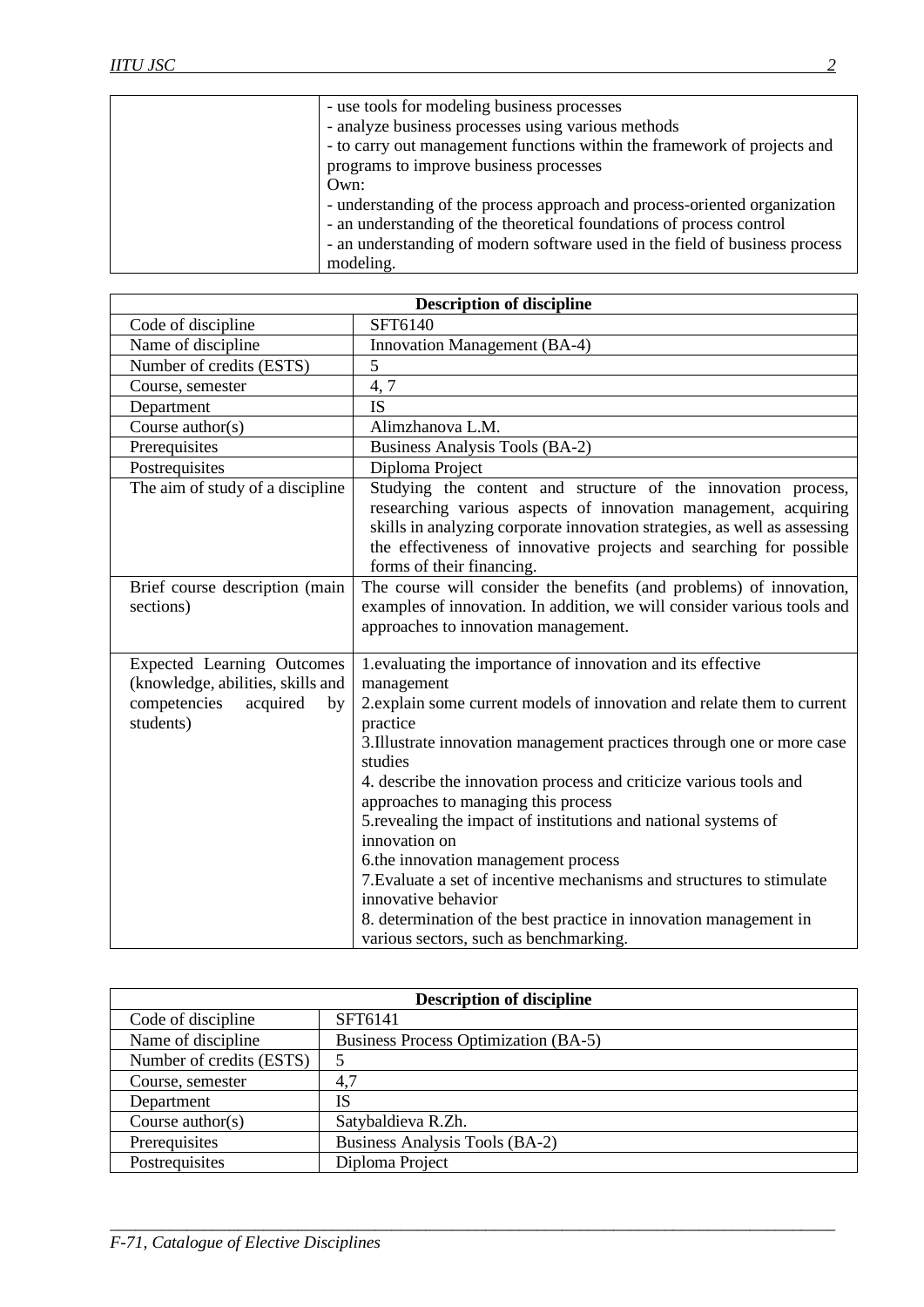| The aim of study of a<br>discipline | Formation of representation and development of general theoretical<br>knowledge about the optimization of business processes in an organization;<br>mastering the skills of analyzing and optimizing business processes. |
|-------------------------------------|--------------------------------------------------------------------------------------------------------------------------------------------------------------------------------------------------------------------------|
| Brief course description            | Optimization of business processes is the direct development and                                                                                                                                                         |
| (main sections)                     | implementation of measures to improve (reorganize) the company's business                                                                                                                                                |
|                                     | processes.                                                                                                                                                                                                               |
|                                     | Some topics that will be covered in the course:                                                                                                                                                                          |
|                                     | - Basic approaches to business process optimization                                                                                                                                                                      |
|                                     | - The main steps for optimizing processes                                                                                                                                                                                |
|                                     | - Basic steps to optimize processes                                                                                                                                                                                      |
|                                     | - Formation of solutions to optimize business processes                                                                                                                                                                  |
| Learning<br>Expected                | Know:                                                                                                                                                                                                                    |
| <b>Outcomes</b><br>(knowledge,      | - basic information technologies for management and optimization of                                                                                                                                                      |
| skills<br>abilities,<br>and         | business processes.                                                                                                                                                                                                      |
| competencies acquired by            | Be able to:                                                                                                                                                                                                              |
| students)                           | - to optimize business processes.                                                                                                                                                                                        |
|                                     | Own:                                                                                                                                                                                                                     |
|                                     | - information technology for optimizing business processes.                                                                                                                                                              |

| <b>Description of discipline</b>      |                                                                                                                                                                                                                                                                                                                                                                                                                                                                                                                                                                                                                                      |  |
|---------------------------------------|--------------------------------------------------------------------------------------------------------------------------------------------------------------------------------------------------------------------------------------------------------------------------------------------------------------------------------------------------------------------------------------------------------------------------------------------------------------------------------------------------------------------------------------------------------------------------------------------------------------------------------------|--|
| Code of discipline                    | SFT6147                                                                                                                                                                                                                                                                                                                                                                                                                                                                                                                                                                                                                              |  |
| Name of discipline                    | AWS Solution Architecture (AWS-3)                                                                                                                                                                                                                                                                                                                                                                                                                                                                                                                                                                                                    |  |
| Number of credits (ESTS)              | 5                                                                                                                                                                                                                                                                                                                                                                                                                                                                                                                                                                                                                                    |  |
| Course, semester                      | 4, 7                                                                                                                                                                                                                                                                                                                                                                                                                                                                                                                                                                                                                                 |  |
| Department                            | <b>IS</b>                                                                                                                                                                                                                                                                                                                                                                                                                                                                                                                                                                                                                            |  |
| Course $\text{author}(s)$             | Senior Lecturer Maulenov E.S., PhD, Assoc. prof. Kassymova A.B.                                                                                                                                                                                                                                                                                                                                                                                                                                                                                                                                                                      |  |
| Prerequisites                         | ICT, AWS Cloud Foundations (AWS-1), AWS Solution Architecture<br>$(AWS-2)$                                                                                                                                                                                                                                                                                                                                                                                                                                                                                                                                                           |  |
| Postrequisites                        | AWS development (AWS-4-5), AWS SysOps Administration (AWS-6-7)                                                                                                                                                                                                                                                                                                                                                                                                                                                                                                                                                                       |  |
| The aim of study of a<br>discipline   | The course covers the basics of building an IT infrastructure on AWS. The<br>course teaches students how to optimize their use of the AWS Cloud by<br>understanding AWS services and how they fit into cloud solutions.<br>After completing this course, you will be encouraged to take the AWS<br>Certified Solutions Architect - Associate exam and obtain an AWS Official<br>Certification<br>(https://aws.amazon.com/certification/certified-solutions-<br>architect-associate/). Since IITU is an Amazon AWS Academy partner, you<br>will receive 50% off your first exam attempt and free access to the paid<br>practice exam. |  |
| Brief course description              | Below are the main topics / modules that will be covered in the course:                                                                                                                                                                                                                                                                                                                                                                                                                                                                                                                                                              |  |
| (main sections)                       | 1) Welcome to AWS Academy Cloud Architecting                                                                                                                                                                                                                                                                                                                                                                                                                                                                                                                                                                                         |  |
|                                       | 2) Familiarity with cloud architecture                                                                                                                                                                                                                                                                                                                                                                                                                                                                                                                                                                                               |  |
|                                       | 3) Adding a storage layer                                                                                                                                                                                                                                                                                                                                                                                                                                                                                                                                                                                                            |  |
|                                       | 4) Adding a computational layer                                                                                                                                                                                                                                                                                                                                                                                                                                                                                                                                                                                                      |  |
|                                       | 5) Adding a database layer                                                                                                                                                                                                                                                                                                                                                                                                                                                                                                                                                                                                           |  |
|                                       | 6) Create a network environment                                                                                                                                                                                                                                                                                                                                                                                                                                                                                                                                                                                                      |  |
|                                       | 7) Connecting networks                                                                                                                                                                                                                                                                                                                                                                                                                                                                                                                                                                                                               |  |
|                                       | 8) Protecting user and application access                                                                                                                                                                                                                                                                                                                                                                                                                                                                                                                                                                                            |  |
| Learning<br>Expected                  | Upon completion of this course, students will be able to:                                                                                                                                                                                                                                                                                                                                                                                                                                                                                                                                                                            |  |
| Outcomes<br>(knowledge,<br>skills     |                                                                                                                                                                                                                                                                                                                                                                                                                                                                                                                                                                                                                                      |  |
| abilities,<br>and                     | - Make architectural decisions based on architectural principles and AWS                                                                                                                                                                                                                                                                                                                                                                                                                                                                                                                                                             |  |
| competencies acquired by<br>students) | best practices.                                                                                                                                                                                                                                                                                                                                                                                                                                                                                                                                                                                                                      |  |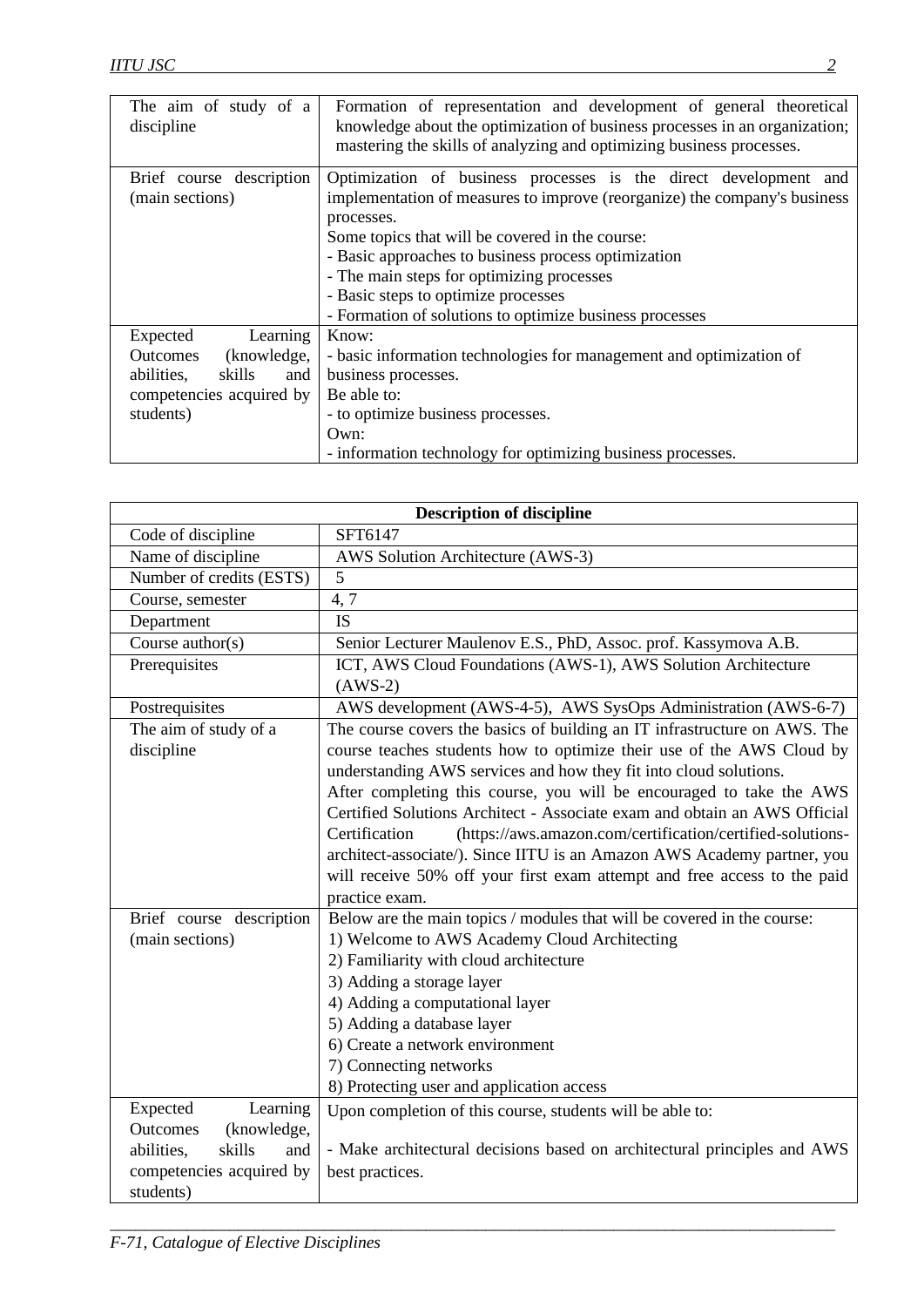| - Use AWS services to make your infrastructure scalable, reliable, and highly                                                             |
|-------------------------------------------------------------------------------------------------------------------------------------------|
| available.                                                                                                                                |
| - Use services managed by AWS to increase the flexibility and resiliency of<br>your infrastructure.                                       |
| Additional bonus / result: You will receive a 50% discount for taking the<br>AWS Certified Solutions Architect - Associate official exam. |

| <b>Description of discipline</b>              |                                                                         |  |
|-----------------------------------------------|-------------------------------------------------------------------------|--|
| Code of discipline                            | SFT6148                                                                 |  |
| Name of discipline                            | AWS development (AWS-4)                                                 |  |
| Number of credits (ESTS)                      | 5                                                                       |  |
| Course, semester                              | 4,7                                                                     |  |
| Department                                    | <b>IS</b>                                                               |  |
| Course $\text{author}(s)$                     | Senior Lecturer Maulenov E.S., PhD, Assoc. prof. Kassymova A.B.         |  |
| Prerequisites                                 | ICT, AWS Cloud Foundations (AWS-1), AWS Solution Architecture           |  |
|                                               | $(AWS-2-3)$                                                             |  |
| Postrequisites                                | AWS development (AWS-5)                                                 |  |
| The aim of study of a                         | Build your technical skills for developing cloud applications on AWS by |  |
| discipline                                    | mastering the basics of cloud development and serverless technologies,  |  |
|                                               | containers, and more.                                                   |  |
| Brief course description                      | Below are the main topics / modules that will be covered in the course: |  |
| (main sections)                               | 1) Introduction to Serverless Development                               |  |
|                                               | 2) Getting Started with .NET on AWS                                     |  |
|                                               | 3) Amazon API Gateway for Serverless Applications                       |  |
|                                               | 4) AWS Lambda Basics                                                    |  |
|                                               | 5) Development on AWS                                                   |  |
|                                               | 6) Amazon Elastic Container Service                                     |  |
|                                               | 7) Advanced development on AWS                                          |  |
|                                               | After completing this course, you will be encouraged to take the AWS    |  |
|                                               | Certified Developer - Associate exam and become an AWS Official         |  |
|                                               | Certification.                                                          |  |
|                                               | Since IITU is an Amazon AWS Academy partner, you will receive 50% off   |  |
|                                               | your first exam attempt and free access to the paid practice exam.      |  |
| Expected<br>Learning                          | Upon completion of this course, students will be able to:               |  |
| Outcomes<br>(knowledge,<br>skills             | - Develop cloud applications on AWS.                                    |  |
| abilities,<br>and<br>competencies acquired by |                                                                         |  |
| students)                                     | - Master the basics of cloud development.                               |  |
|                                               |                                                                         |  |
|                                               | Added Bonus / Outcome: You will receive a 50% discount on taking the    |  |
|                                               | AWS Certified Developer - Associate Official Exam.                      |  |
|                                               |                                                                         |  |

| <b>Description of discipline</b> |                         |
|----------------------------------|-------------------------|
| Code of discipline               | SFT6149                 |
| Name of discipline               | AWS development (AWS-5) |
| Number of credits (ESTS)         |                         |
| Course, semester                 | 4.                      |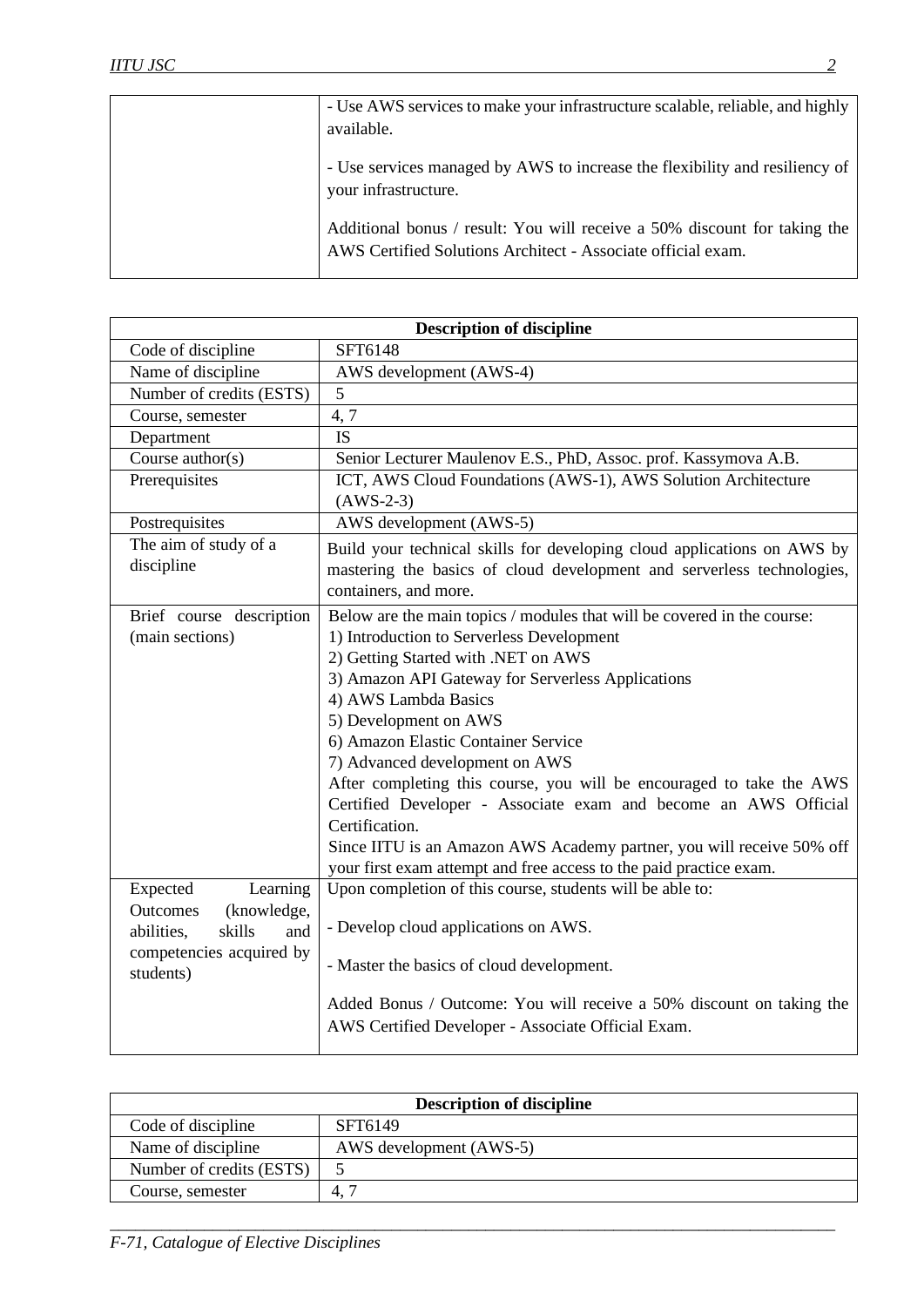| Department                  | <b>IS</b>                                                               |
|-----------------------------|-------------------------------------------------------------------------|
| Course author(s)            | Senior Lecturer Maulenov E.S., PhD, Assoc. prof. Kassymova A.B.         |
| Prerequisites               | ICT, AWS Cloud Foundations (AWS-1), AWS Solution Architecture           |
|                             | $(AWS-2-3)$                                                             |
| Postrequisites              | Diploma Project                                                         |
| The aim of study of a       | Build your technical skills for developing cloud applications on AWS by |
| discipline                  | mastering the basics of cloud development and serverless technologies,  |
|                             | containers, and more.                                                   |
| Brief course description    | Below are the main topics / modules that will be covered in the course: |
| (main sections)             | 1) Introduction to Serverless Development                               |
|                             | 2) Getting Started with .NET on AWS                                     |
|                             | 3) Amazon API Gateway for Serverless Applications                       |
|                             | 4) AWS Lambda Basics                                                    |
|                             | 5) Development on AWS                                                   |
|                             | 6) Amazon Elastic Container Service                                     |
|                             | 7) Advanced development on AWS                                          |
|                             | After completing this course, you will be encouraged to take the AWS    |
|                             | Certified Developer - Associate exam and become an AWS Official         |
|                             | Certification.                                                          |
|                             | Since IITU is an Amazon AWS Academy partner, you will receive 50% off   |
|                             | your first exam attempt and free access to the paid practice exam.      |
| Learning<br>Expected        | Upon completion of this course, students will be able to:               |
| Outcomes<br>(knowledge,     |                                                                         |
| abilities,<br>skills<br>and | - Develop cloud applications on AWS.                                    |
| competencies acquired by    | - Master the basics of cloud development.                               |
| students)                   |                                                                         |
|                             | Added Bonus / Outcome: You will receive a 50% discount on taking the    |
|                             | AWS Certified Developer - Associate Official Exam.                      |
|                             |                                                                         |

| <b>Description of discipline</b> |                                                                            |  |
|----------------------------------|----------------------------------------------------------------------------|--|
| Code of discipline               | SFT6150                                                                    |  |
| Name of discipline               | AWS SysOps Administration (AWS-6)                                          |  |
| Number of credits (ESTS)         | 5                                                                          |  |
| Course, semester                 | 4, 7                                                                       |  |
| Department                       | IS                                                                         |  |
| Course $\text{author}(s)$        | Senior Lecturer Maulenov E.S., PhD, Assoc. prof. Kassymova A.B.            |  |
| Prerequisites                    | ICT, AWS Cloud Foundations (AWS-1), AWS Solution Architecture              |  |
|                                  | $(AWS-2-3)$                                                                |  |
| Postrequisites                   | AWS SysOps Administration (AWS-7)                                          |  |
| The aim of study of a            | Develop technical skills to automate, secure, monitor, manage, and         |  |
| discipline                       | troubleshoot AWS operations.                                               |  |
| description<br>Brief<br>course   | Below are the main topics / modules that will be covered in the course:    |  |
| (main sections)                  | 1) Familiarize yourself with the AWS Well-Architected Framework to         |  |
|                                  | learn how to make informed architecture decisions.                         |  |
|                                  | 2) An overview of AWS security technology and related use cases, benefits, |  |
|                                  | and services.                                                              |  |
|                                  | 3) How certain network components can help you use networks effectively    |  |
|                                  | in your application, using a simple three-tier architecture as an example. |  |
|                                  | 4) How AWS CloudTrail works and familiarize yourself with its features     |  |
|                                  | and potential use cases.                                                   |  |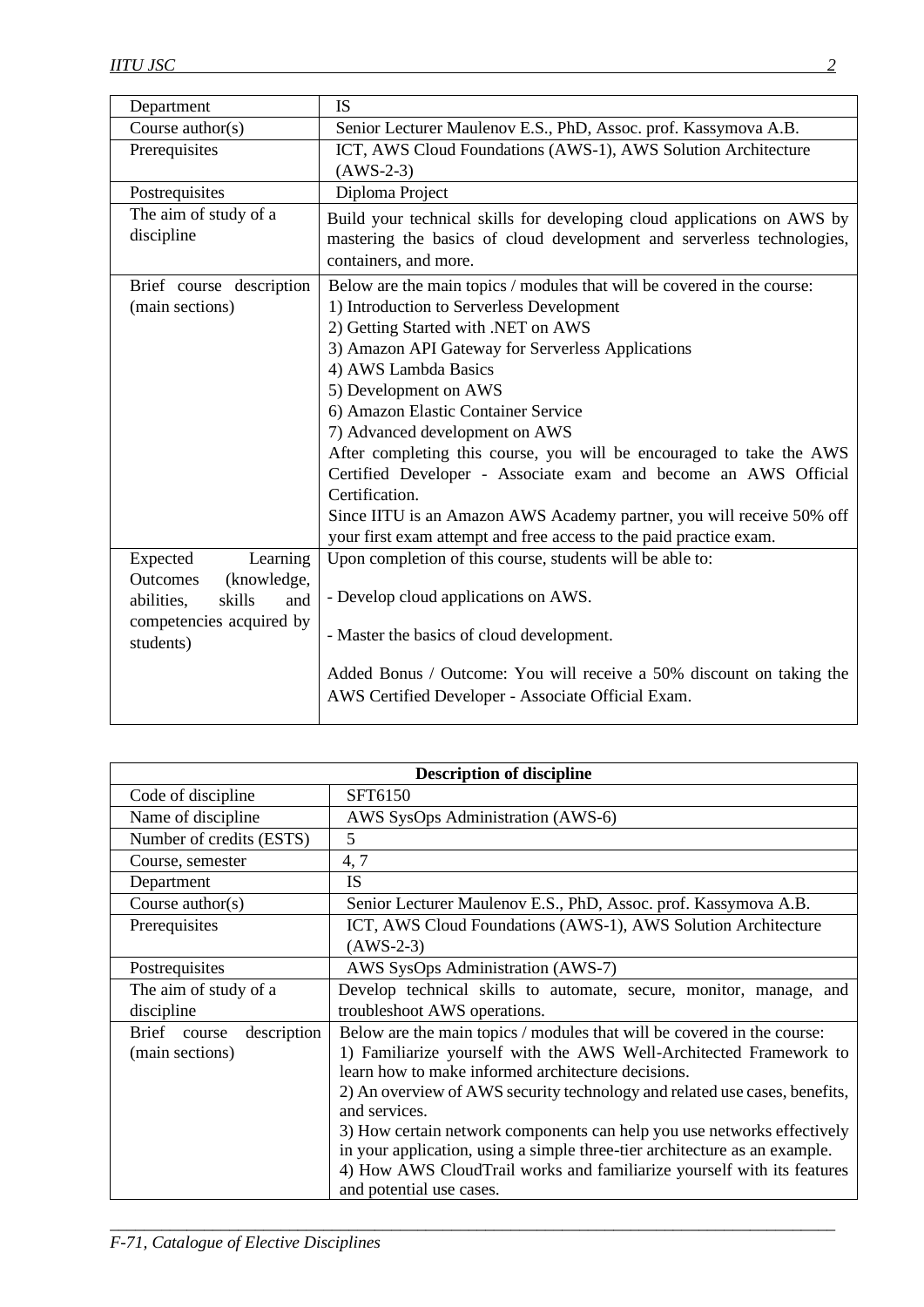| 5) How to create automated and repeatable deployments of networks and     |
|---------------------------------------------------------------------------|
|                                                                           |
| 7) Learn about AWS Systems Manager and explore real-world use cases in    |
|                                                                           |
| After completing this course, you will be encouraged to take the AWS      |
| Certified SysOps Administrator - Associate exam and obtain an AWS         |
|                                                                           |
| Since IITU is an Amazon AWS Academy partner, you will receive 50% off     |
|                                                                           |
|                                                                           |
| - Develop technical skills to automate, secure, monitor, manage, and      |
| - Know an overview of AWS security technology and related use cases,      |
| - effectively use networks in the application, using a simple three-tier  |
| - be able to create automated and reproducible deployments of networks    |
| Additional bonus / result: You will receive a 50% discount for taking the |
|                                                                           |

| <b>Description of discipline</b> |                                                                                             |
|----------------------------------|---------------------------------------------------------------------------------------------|
| Code of discipline               | SFT6151                                                                                     |
| Name of discipline               | AWS SysOps Administration (AWS-7)                                                           |
| Number of credits (ESTS)         | 5                                                                                           |
| Course, semester                 | 4, 7                                                                                        |
| Department                       | <b>IS</b>                                                                                   |
| Course $\text{author}(s)$        | Senior Lecturer Maulenov E.S., PhD, Assoc. prof. Kassymova A.B.                             |
| Prerequisites                    | ICT, AWS Cloud Foundations (AWS-1), AWS Solution Architecture                               |
|                                  | $(AWS-2-3)$                                                                                 |
| Postrequisites                   | Diploma Project                                                                             |
| The aim of study of a            | Develop technical skills to automate, secure, monitor, manage, and                          |
| discipline                       | troubleshoot AWS operations.                                                                |
| Brief course description         | Below are the main topics / modules that will be covered in the course:                     |
| (main sections)                  | 1) Familiarize yourself with the AWS Well-Architected Framework to learn                    |
|                                  | how to make informed architecture decisions.                                                |
|                                  | 2) An overview of AWS security technology and related use cases, benefits,<br>and services. |
|                                  | 3) How certain network components can help you use networks effectively                     |
|                                  | in your application, using a simple three-tier architecture as an example.                  |
|                                  | 4) How AWS CloudTrail works and familiarize yourself with its features and                  |
|                                  | potential use cases.                                                                        |
|                                  | 5) How to create automated and repeatable deployments of networks and<br>systems on AWS.    |
|                                  | 7) Learn about AWS Systems Manager and explore real-world use cases in                      |
|                                  | detail.                                                                                     |
|                                  | After completing this course, you will be encouraged to take the AWS                        |
|                                  | Certified SysOps Administrator - Associate exam and obtain an AWS                           |
|                                  | Official Certification.                                                                     |